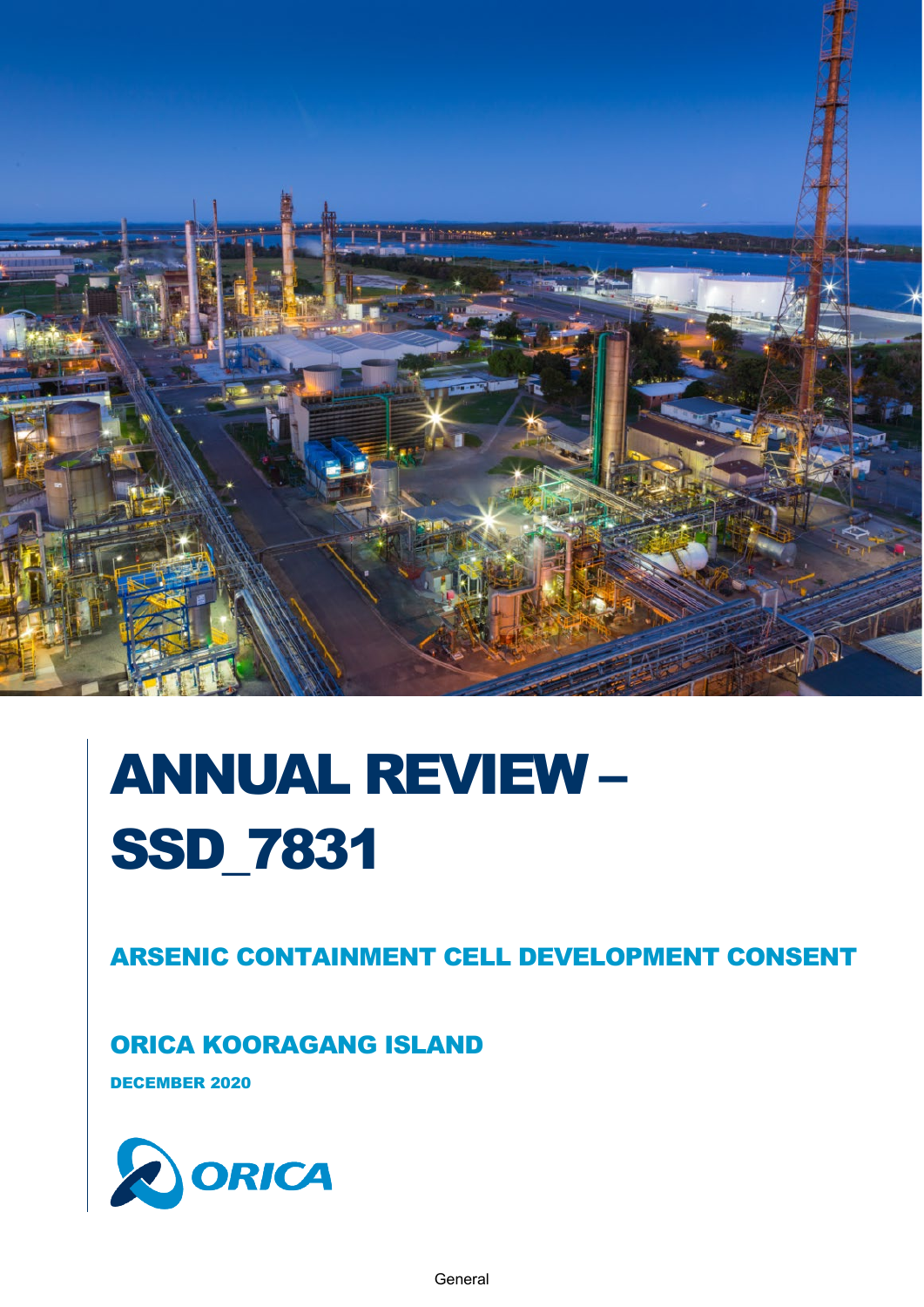| <b>Revision</b> | <b>Date</b> | <b>Description</b> | Author        | <b>Approver</b> |
|-----------------|-------------|--------------------|---------------|-----------------|
|                 | 01/12/2020  | Final              | Williams<br>υ | Robinson<br>N.  |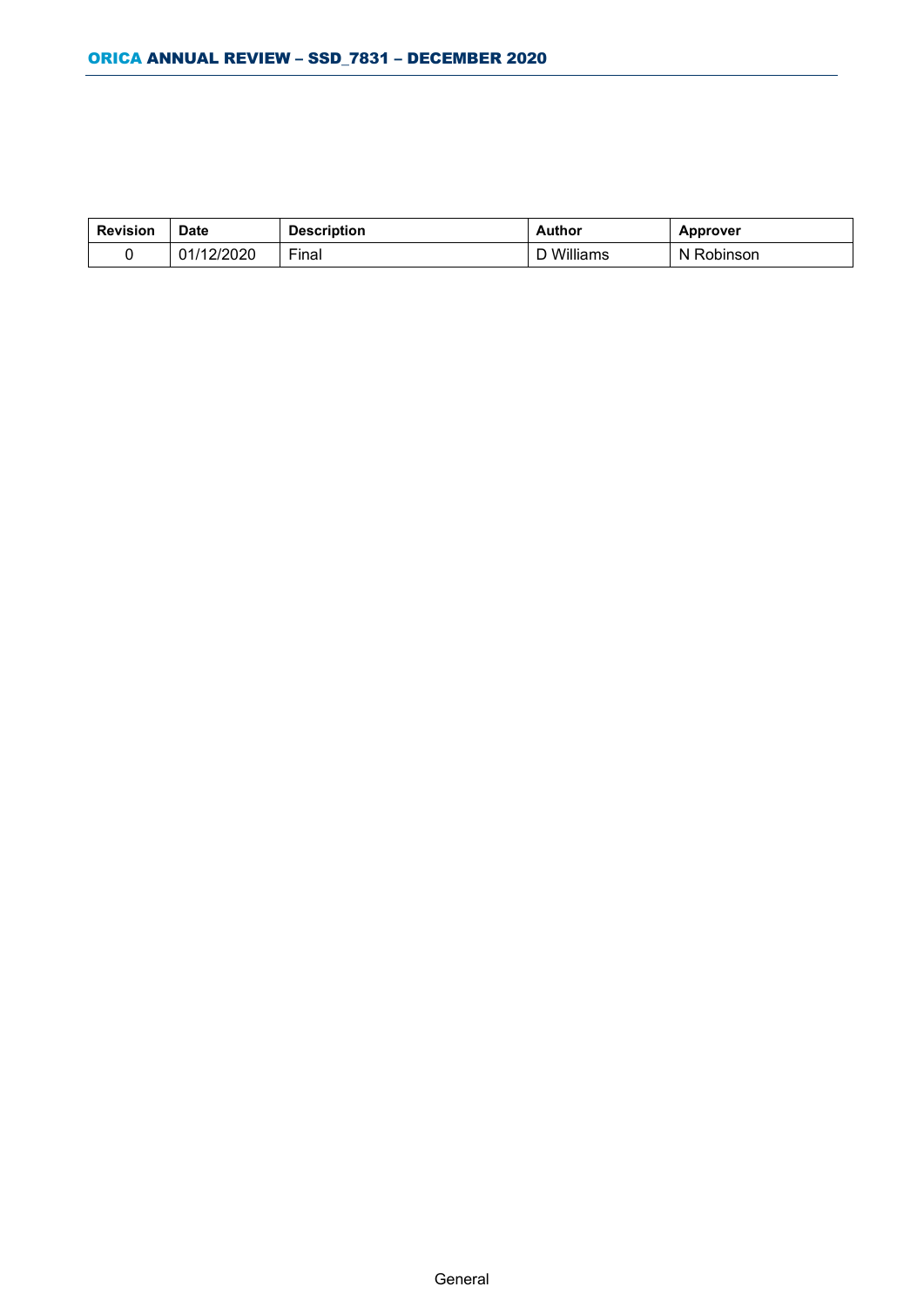## **CONTENTS**

| 1              | <b>INTRODUCTION AND DESCRIPTION OF DEVELOPMENT</b>    |                   |
|----------------|-------------------------------------------------------|-------------------|
|                | Orica Kooragang Island, Newcastle NSW<br>$1.1 -$      | 1                 |
|                | 1.2 SSD 7831                                          | 1                 |
| 2 <sup>1</sup> | ANNUAL ENVIRONMENTAL MANAGEMENT REPORT REQUIREMENTS 4 |                   |
| 3              | <b>ACTIONS IDENTIFIED FROM PREVIOUS AEMR</b>          | 11                |
| 4              | PROJECT, DOCUMENTS, STANDARDS AND PERFORMANCE         |                   |
|                | <b>MEASURES</b>                                       | 11                |
| 5              | <b>PROJECT STATUS</b>                                 | 11                |
|                | Project status and Progress Review<br>5.1             | 11                |
|                | 5.2 post construction                                 | 11                |
| 6              | <b>ENVIRONMENTAL MONITORING</b>                       | 12                |
|                | 6.1 Environmental Monitoring                          | 12                |
| $\overline{7}$ | NON-COMPLIANCES AND COMPLAINTS                        | 12                |
|                | Non-compliances and incidents<br>7.1                  | 12                |
|                | 7.2 Complaints                                        | 12                |
| 8              | <b>DISCREPANCIES</b>                                  | $12 \overline{ }$ |
| 9              | ENVIRONMENTAL PERFORMANCE IMPROVEMENTS                | 12                |
|                | 10 DEVELOPMENT CONSENT COMPLIANCE                     | 13                |
|                | 10.1 Condition Compliance                             | 13                |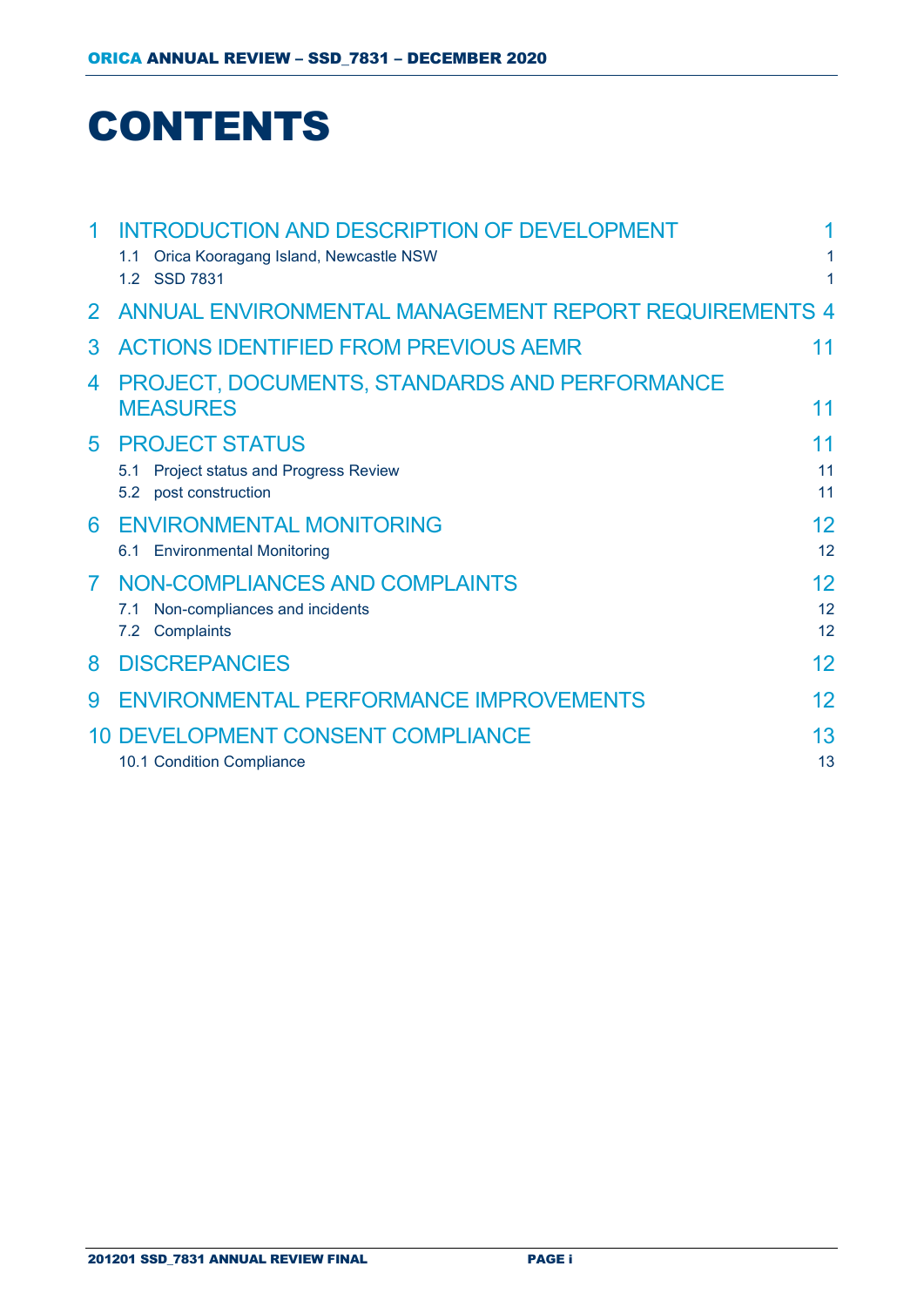#### **ABBREVIATIONS**

| AR           | <b>Annual Review</b>                                                                                  |
|--------------|-------------------------------------------------------------------------------------------------------|
| <b>CEMP</b>  | <b>Construction Environment Management Report</b>                                                     |
| <b>CSEMP</b> | Construction Safety and Environmental Management Plan                                                 |
| <b>DPIE</b>  | Department of Planning, Industry and Environment (formerly Department of<br>Planning and Environment) |
| <b>EPA</b>   | New South Wales Environment Protection Authority                                                      |
| EPL          | <b>Environment Protection Licence</b>                                                                 |
| <b>GMP</b>   | Groundwater Monitoring Program                                                                        |
| <b>HAZOP</b> | Hazard and Operability Study                                                                          |
| ΚI           | Kooragang Island                                                                                      |
| <b>LTEMP</b> | Long Term Environmental Management Plan                                                               |
| <b>MO</b>    | <b>Management Order</b>                                                                               |
| <b>RVR</b>   | <b>Remediation Validation Report</b>                                                                  |
| SAS/SAR      | Site Audit Statement/Site Audit Report                                                                |
| <b>SHES</b>  | Safety, Health, Environment & Security                                                                |
| <b>SSD</b>   | <b>State Significant Development</b>                                                                  |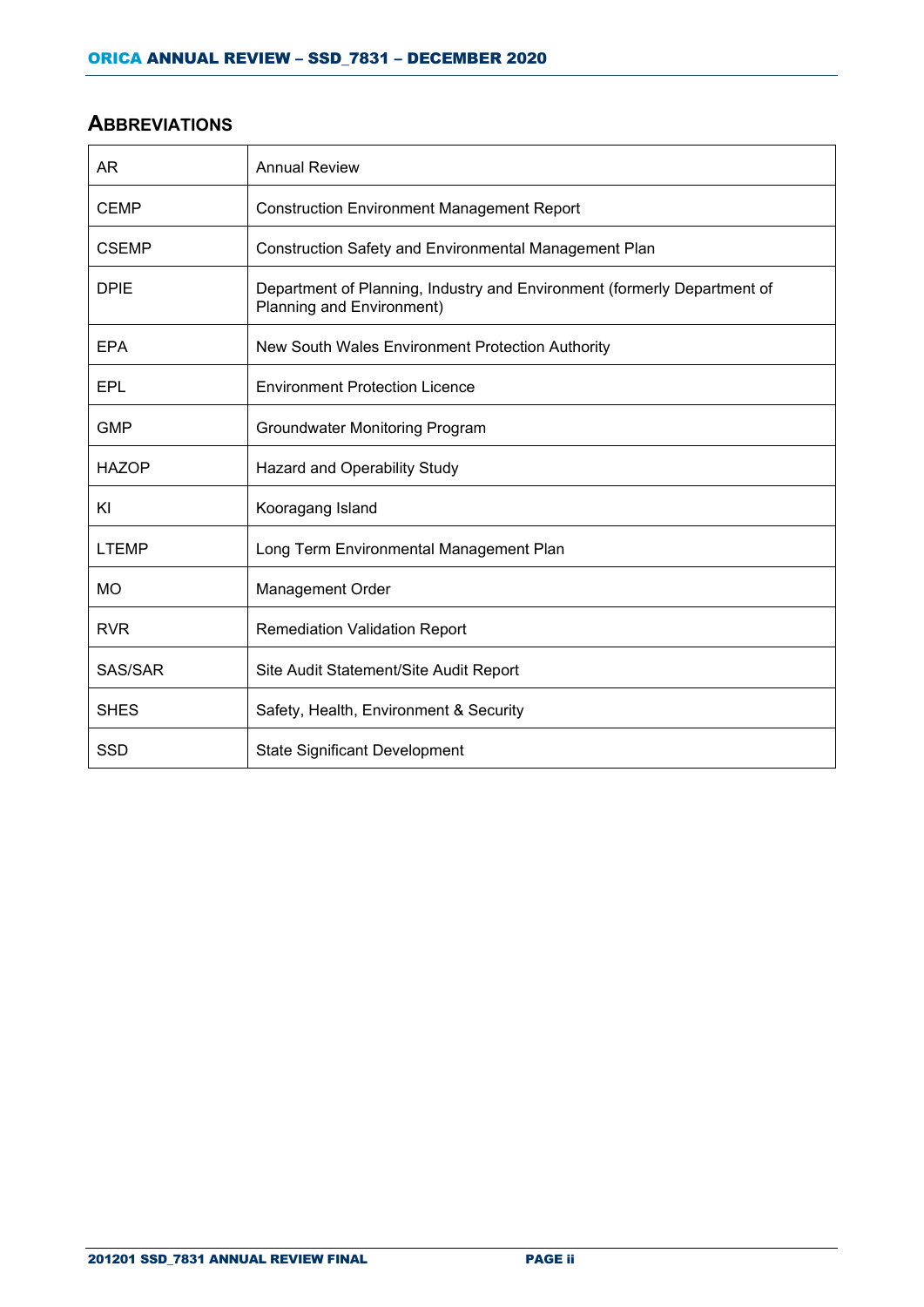## <span id="page-4-0"></span>1 INTRODUCTION AND DESCRIPTION OF DEVELOPMENT

#### <span id="page-4-1"></span>1.1 ORICA KOORAGANG ISLAND, NEWCASTLE NSW

Orica Australia Pty Ltd (Orica) operates an ammonium nitrate manufacturing facility on Kooragang Island, NSW (**[Figure 1](#page-5-0)**). The facility commenced operations in 1969 and has undergone several projects aimed at increasing the ammonium nitrate production capability of the site since. The current site operations consist of an Ammonia Plant, three Nitric Acid Plants, two Ammonium Nitrate Plants and associated despatch and support infrastructure (Existing Operations).

#### <span id="page-4-2"></span>1.2 SSD 7831

A state significant development (SSD 7831) was granted by the Minister for Planning under Section 4.31 of the *Environmental Planning and Assessment Act 1979* on 10 August 2018 for the construction of a containment cell to remediate historic arsenic contamination from a former arsenic sludge disposal pit in the north west corner of the site. (**Figure 2**).

The containment cell was completed on 24 September 2019 with the construction of a cut-off wall (12 m depth) comprised of low permeability soil/bentonite with an integrated 4,200 sqm capping system designed to hydraulically isolate the identified arsenic contamination in accordance with a Remediation Action Plan (RAP). The RAP was required under MO 20181401 issued by the EPA under *Contaminated Land Management Act 1997*.

The Remediation Validation Report (RVR) describes the development in detail and was submitted to the Department (DPIE) in March 2020. The RVR was validated by the site auditor in September 2020 (**see Section 10**). The RVR is available on the [Orica KI Public Website.](https://www.orica.com/Locations/Asia-Pacific/Australia/Kooragang-Island/Operations/Site-Projects#.X7yjuGgzaUk)

This report has been prepared in accordance with Condition C13 of the Arsenic Development Consent (SSD 7831) which requires an Annual Review (AEMR) to be submitted to the Department (DPIE) within 3 months after the first year of commencement of operation (24 December). The reporting period covered by this report has been aligned with the annual environmental management report for Orica KI's 08 0129 Expansion Consent.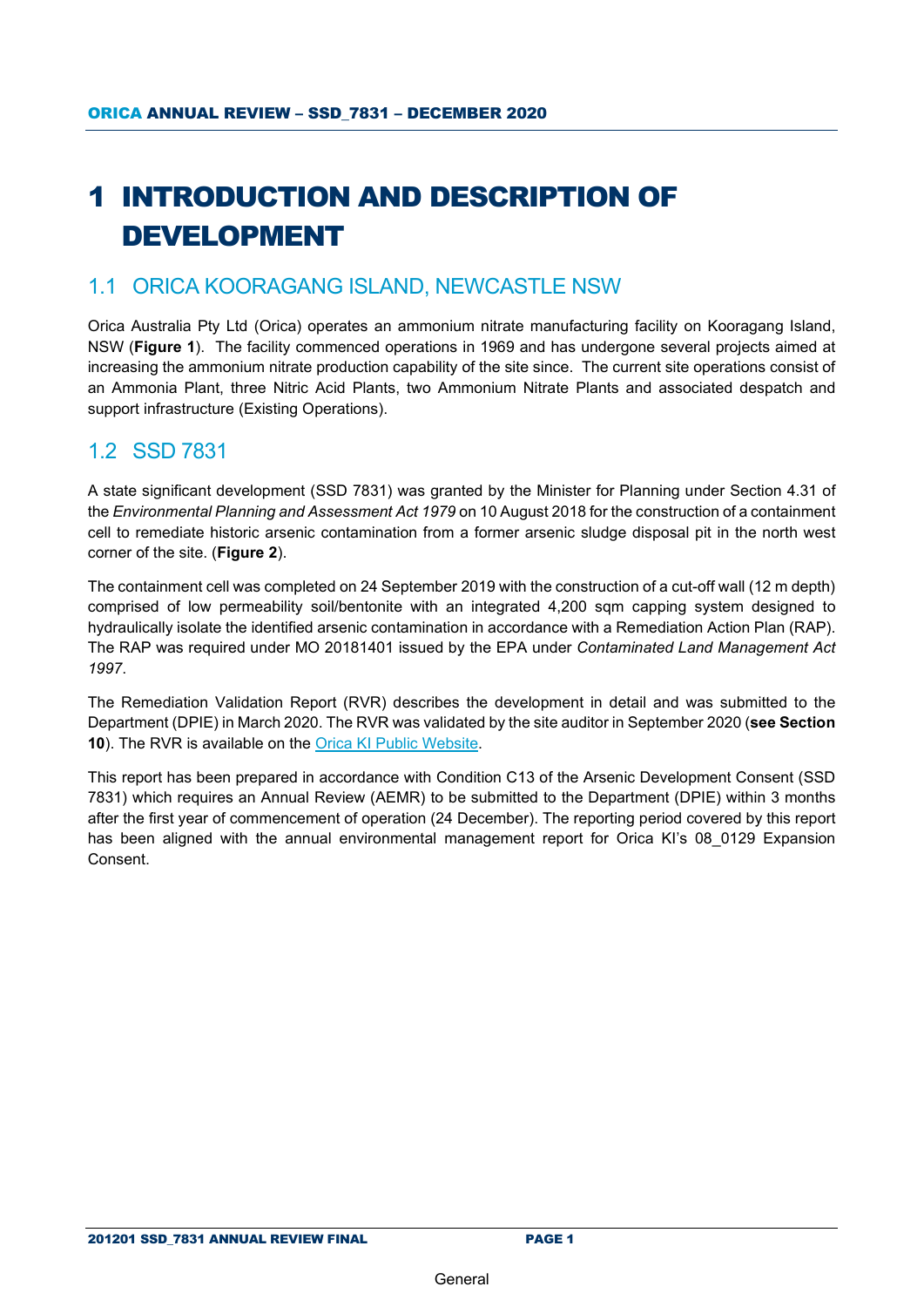#### ORICA ANNUAL REVIEW – SSD\_7831 – DECEMBER 2020



<span id="page-5-0"></span>*Figure 1: Site Location*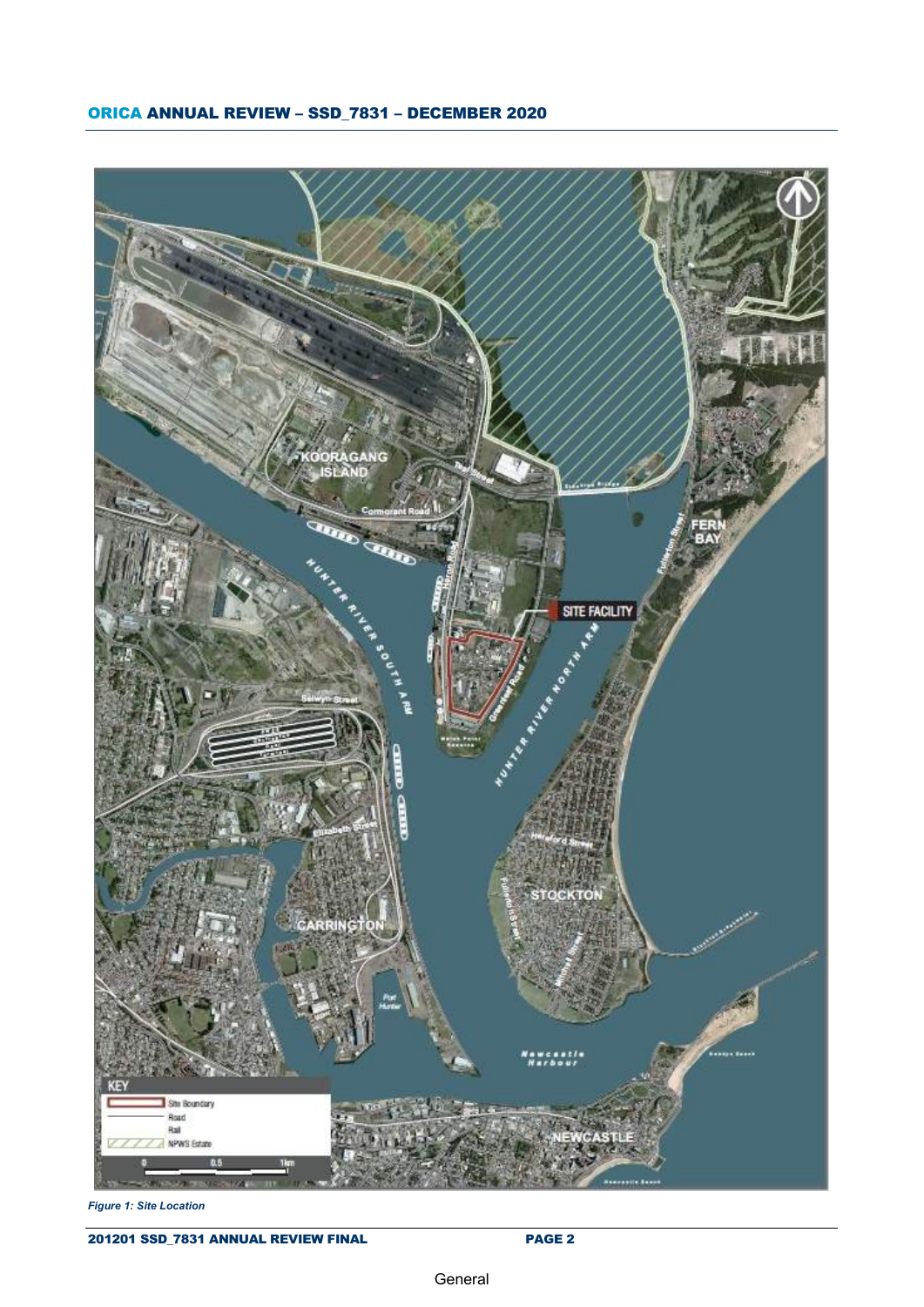

*Figure 2: Arsenic Remediation Project - Site Location*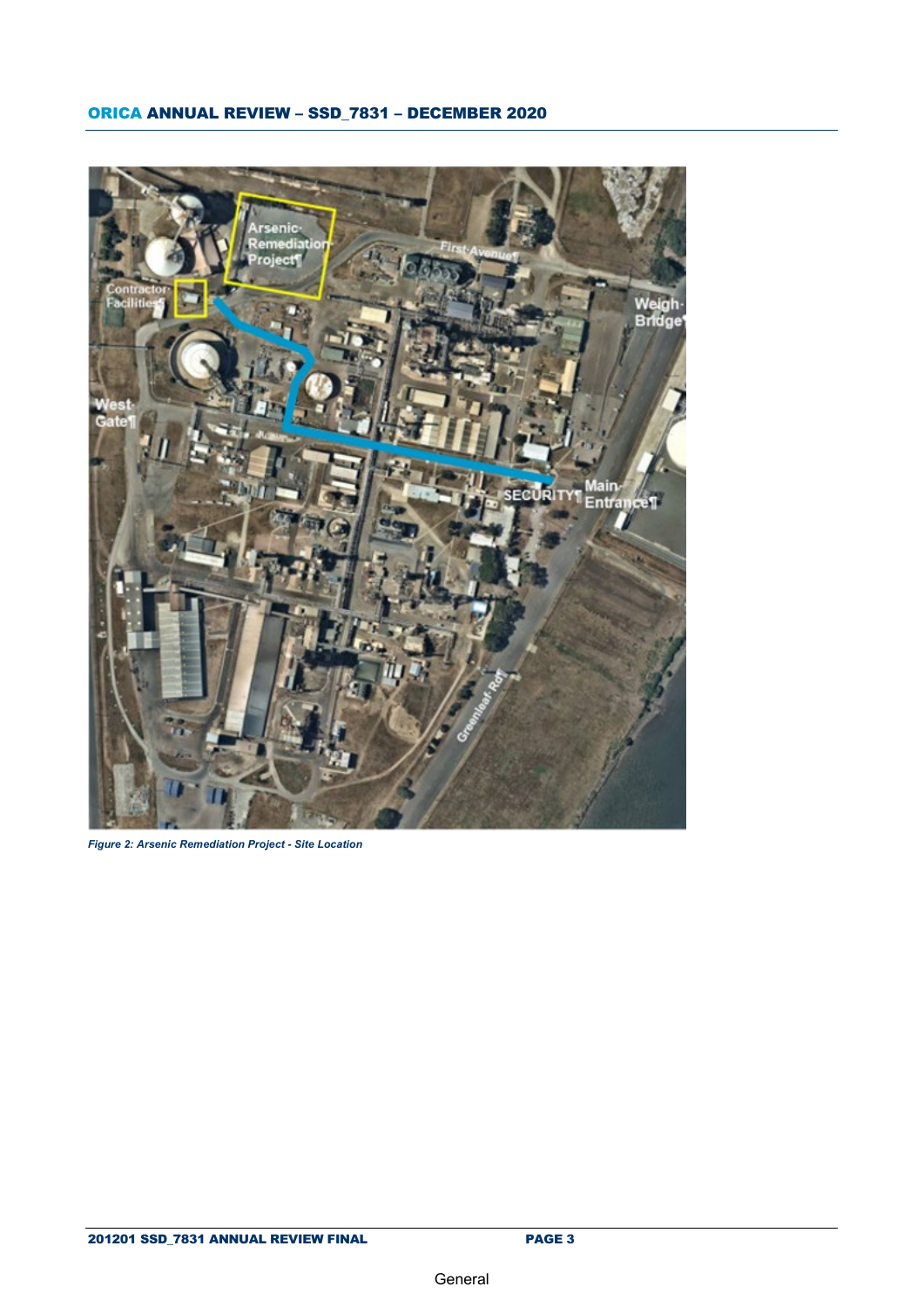## <span id="page-7-0"></span>2 ANNUAL REVIEW REQUIREMENTS

Condition C13 of SSD 7831 requires that Orica submit an AR within 3 months after the first year of commencement of operation and in the same month annually thereafter. This report details environmental compliance between the 24 September 2019 and 30 November 2020 and satisfies condition C13 of SSD 7831. The annual reporting period of this report going forward will be 1 December to 30 November to align with annual report undertaken for the Expansion Consent (08\_0129) for the site). The requirements of condition C13 are as follows:

#### *Table 1: Condition C13 of SSD 7831 – Annual Review*

|    | <b>Condition / Requirement</b>                                                     | <b>Section of AR</b> |
|----|------------------------------------------------------------------------------------|----------------------|
| a) | Describe the development that was carried out in the previous year, and the        | 1,5                  |
|    | development that is proposed to be carried out in the current year;                |                      |
| b) | Include a comprehensive review of the monitoring results and complaints records    | 4, 6, 7, 10          |
|    | from the previous year, including a comparison of these against the:               |                      |
|    | Relevant statutory requirements, limits or performance measures/criteria;          |                      |
|    | Requirements of any plan or program required under this consent;<br>ii)            |                      |
|    | Monitoring results of previous years; and<br>iii)                                  |                      |
|    | The relevant predictions in the EIS and Response to Submissions<br>iv)             |                      |
| C) | Identify any non-compliances and any incidents which occurred over in the previous | 7.10                 |
|    | year, and describe what actions were (or are being) taken to rectify the non-      |                      |
|    | compliance or incident and avoid recurrence;                                       |                      |
| d) | Identify any discrepancies between the predicted and actual impacts of the         | 8                    |
|    | development, and analyse the potential cause of any significant discrepancies; and |                      |
| e) | Describe what measures will be implemented over the next year to improve the       | 9                    |
|    | environmental performance of the development                                       |                      |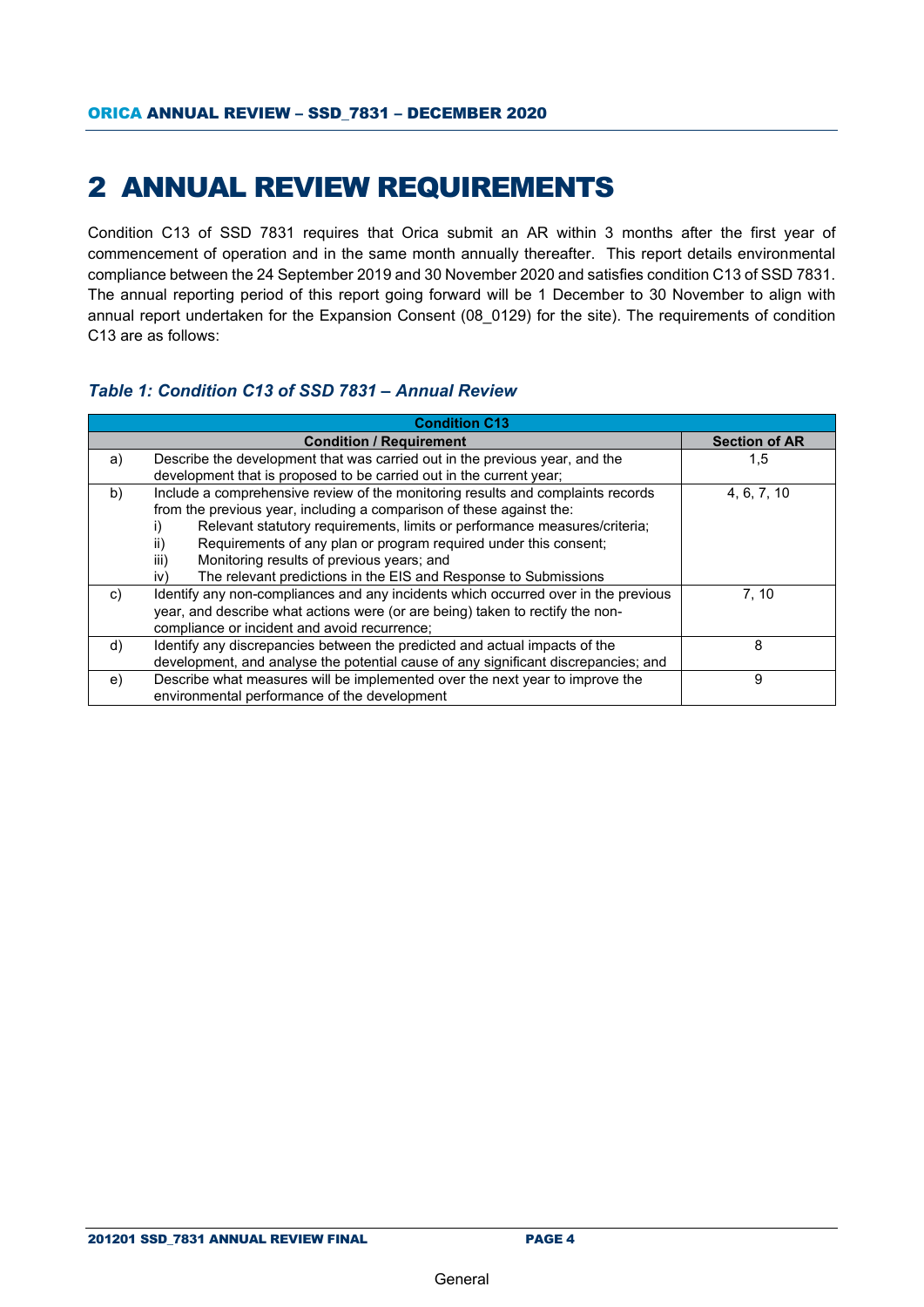## <span id="page-8-0"></span>3 ACTIONS IDENTIFIED FROM PREVIOUS AEMR

This AEMR (2020) is the first report for SSD 7831 and therefore there is no feedback to address. This section will be used for future reports.

## <span id="page-8-1"></span>4 PROJECT, DOCUMENTS, STANDARDS AND PERFORMANCE MEASURES

Key documents, standards and conditions are detailed in the following documents:

- Arsenic Environmental Management Plan dated March 2014
- Remediation Action Plan dated 8 July 2016
- Secretary's Environmental Assessment Requirements dated 18 August 2016
- Quantity Surveyor's Certificate of costs dated 23 January 2017
- Environmental Impact Assessment: Part A, Part B, Part C dated 23 February 2017
- Project Approval SSD 7831 dated 11 December 2017
- State Significant Development Assessment dated August 2018
- Arsenic Remediation Development Consent dated 10 August 2018
- Arsenic Remediation Approved Plans signed 10 August 2018
- Arsenic Remediation Construction Environmental Management Plan dated 8 October 2018
- Long Term Environmental Management Plan (LTEMP) dated 5 May 2020
- Site Audit Statement dates September 2020

These (and other) documents are available on the [Orica KI Public Website.](https://www.orica.com/Locations/Asia-Pacific/Australia/Kooragang-Island/Operations/Site-Projects#.X7yjuGgzaUk)

Key design criteria outlined in these documents are detailed in Appendix A.

## <span id="page-8-2"></span>5 PROJECT STATUS

#### <span id="page-8-3"></span>5.1 PROJECT STATUS AND PROGRESS REVIEW

Construction of the containment cell was completed on 24 September 2019 with completion of a cut-off wall (12 m depth) comprised of low permeability soil/bentonite with an integrated capping system (4,200 sqm), designed to hydraulically isolate the identified arsenic contamination in accordance with a Remediation Action Plan (RAP).

#### <span id="page-8-4"></span>5.2 POST CONSTRUCTION

An LTEMP has been prepared in accordance with condition B9 of SSD 7831 which focuses on an ongoing groundwater monitoring program (GMP) outlined in **Section 6** of this report. In addition, the LTEMP includes requirements for regular inspection and maintenance of the cell. The LTEMP was submitted to DPIE, with approval provided by the Department and is available on the [Orica KI Public Website.](https://www.orica.com/Locations/Asia-Pacific/Australia/Kooragang-Island/Operations/Site-Projects#.X7yjuGgzaUk)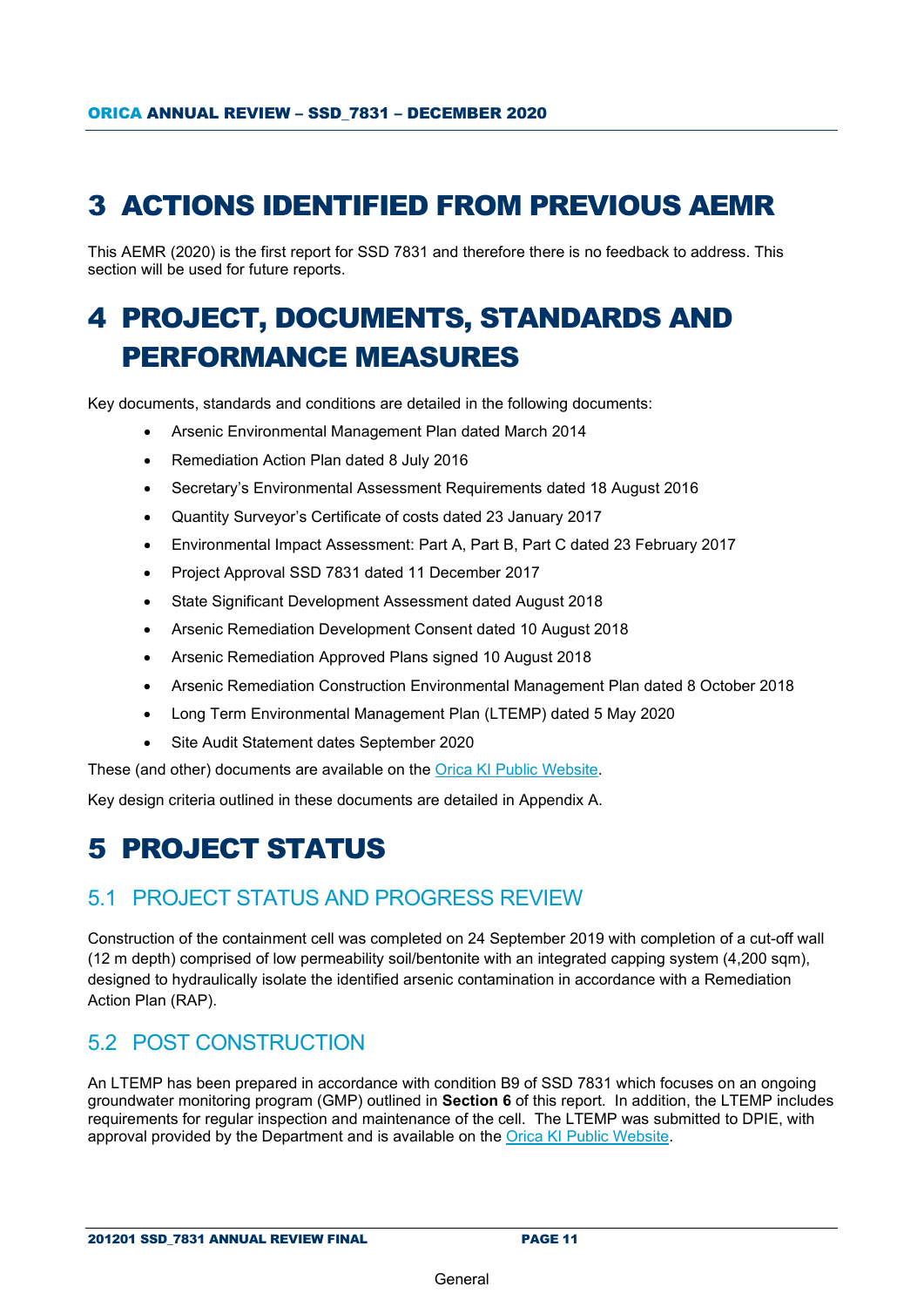## <span id="page-9-0"></span>6 ENVIRONMENTAL MONITORING

#### <span id="page-9-1"></span>6.1 ENVIRONMENTAL MONITORING

Environmental monitoring controls incorporated into the construction of the cell are discussed in the RAP and Remediation Validation Report. Control measures were implemented in accordance with the project's CEMP (Air quality, hygiene etc) which was prepared in accordance with the consent.

#### **6.1.1 GROUNDWATER MONITORING PROGRAM AND DATA**

Groundwater monitoring was undertaken in accordance with the LTEMP to demonstrate that the containment cell is performing as per design and is achieving the remediation objectives.

Details of the GMP and monitoring results during the Annual Review period can be found on the [Orica Public](https://www.orica.com/Locations/Asia-Pacific/Australia/Kooragang-Island/Operations/Site-Projects#.X7yjuGgzaUk)  [Website.](https://www.orica.com/Locations/Asia-Pacific/Australia/Kooragang-Island/Operations/Site-Projects#.X7yjuGgzaUk)

- 2019 Biannual Groundwater Monitoring Program
- 2020 Annual Groundwater Monitoring Program (frequency was changed to annual at completion of construction in accordance with the LTEMP)

A discussion of temporal and spatial trends included in Section 6.5 of the 2020 GMP.

## <span id="page-9-2"></span>7 NON-COMPLIANCES AND COMPLAINTS

#### <span id="page-9-3"></span>7.1 NON-COMPLIANCES AND INCIDENTS

There were no reportable non compliances or incidents during the 2019-2020 reporting period.

#### <span id="page-9-4"></span>7.2 COMPLAINTS

There were no complaints during 2019-2020 reporting period related to SSD 7831.

### <span id="page-9-5"></span>8 DISCREPANCIES

The 2020 Annual Groundwater Monitoring Program did not identify any discrepancies between the predicted and actual impacts of the development during construction. Preliminary water level data collected from data loggers in groundwater wells associated with the project suggest the cell is performing in accordance with design.

## <span id="page-9-6"></span>9 ENVIRONMENTAL PERFORMANCE IMPROVEMENTS

Given the passive nature of the containment cell design it is not anticipated environmental performance improvements will form part of the operation of the cell. An inspection regime is in place as part of the LTEMP to ensure the physical condition of the cell is maintained to ensure ongoing performance in accordance with the design.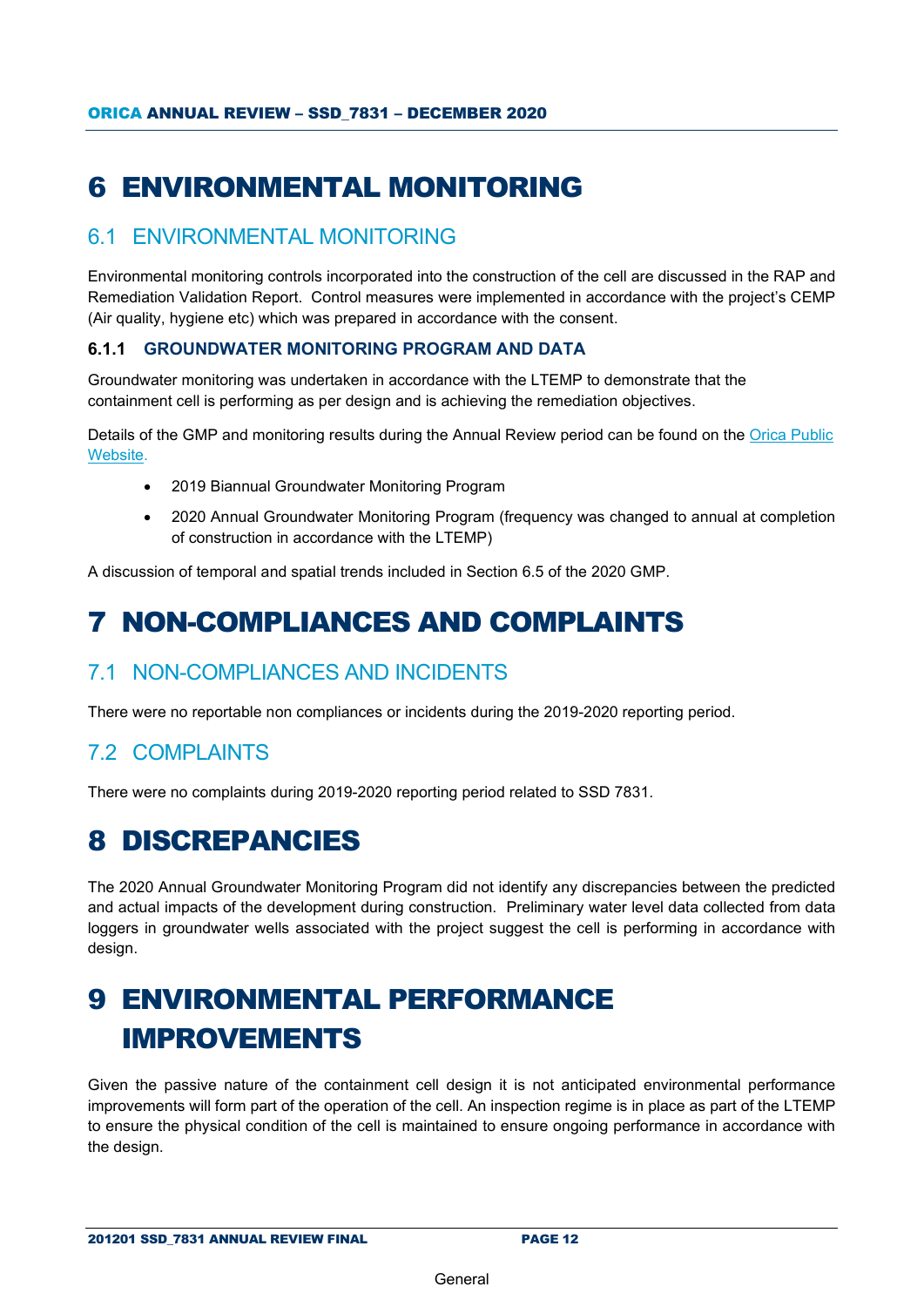## <span id="page-10-0"></span>10 DEVELOPMENT CONSENT COMPLIANCE

#### <span id="page-10-1"></span>10.1 CONDITION COMPLIANCE

Orica KI engaged Ramboll Australia Ltd (Ramboll) to conduct an independent environmental audit (IEA) in accordance with conditions of C15 & C16 of SSD 7831, with the final report dated 31 August 2020. The report was submitted to DPIE on 2 September 2020 and can be found on the [Orica KI Public Website](https://www.orica.com/Locations/Asia-Pacific/Australia/Kooragang-Island/Operations/Site-Projects#.X7yjuGgzaUk)

A review of the status of compliance with the SSD 7831 is detailed in Table 3 below. All conditions were either "not triggered" or "compliant".

#### *Table 2 – Noncompliance risk level ranking*

| <b>Risk level</b>                | <b>Colour code</b> | <b>Description</b>                                                                                                                                                                         |
|----------------------------------|--------------------|--------------------------------------------------------------------------------------------------------------------------------------------------------------------------------------------|
| <b>High</b>                      | Non-compliant      | Non-compliance with potential for significant environmental<br>consequences, regardless of the likelihood of occurrence                                                                    |
| <b>Medium</b>                    | Non-compliant      | Non-compliance with:<br>potential for serious environmental consequences, but is unlikely<br>to occur: or<br>potential for moderate environmental consequences, but is likely<br>to occur  |
| Low                              | Non-compliant      | Non-compliance with:<br>potential for moderate environmental consequences, but is unlikely<br>to occur; or<br>potential for low environmental consequences, but is likely to occur         |
| Administrative<br>non-compliance | Non-compliant      | Only to be applied where the non-compliance does not result in any risk<br>of environmental harm (e.g. submitting a report to government later than<br>required under approval conditions) |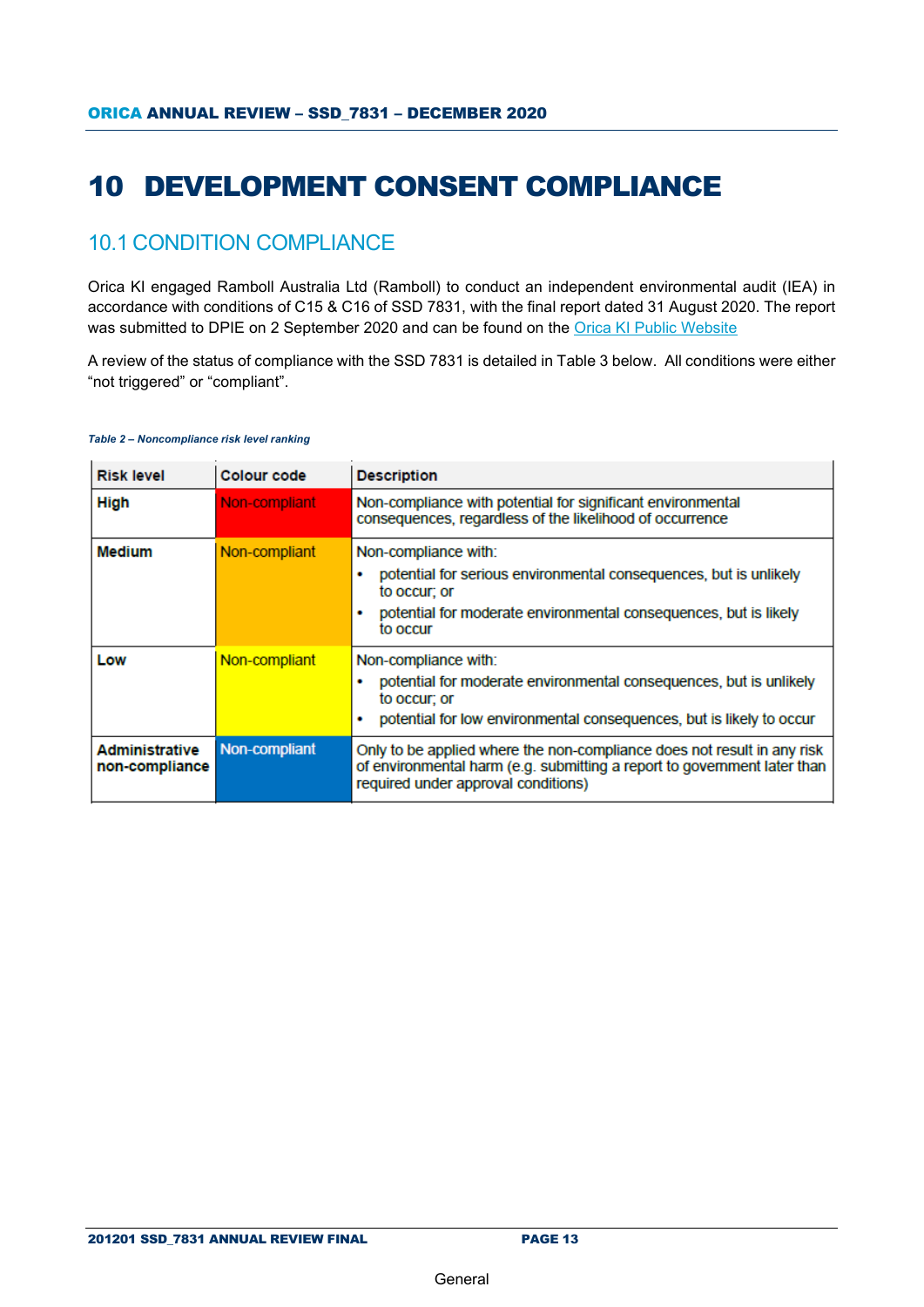#### *Table 3 Summary of Compliance with SSD 7831*

| <b>Condition</b>        | <b>Compliance requirement</b>                                                                                                                                                                                                                                                                                                                                                                                 | <b>Evidence (where relevant)</b>                                                                                                                                        | <b>Comment</b>                                                                                                                                                                                                                                                                                                                                                                       | <b>Compliance</b><br><b>Status</b> | 'Closed out'<br><b>OR</b><br>'Ongoing'? |
|-------------------------|---------------------------------------------------------------------------------------------------------------------------------------------------------------------------------------------------------------------------------------------------------------------------------------------------------------------------------------------------------------------------------------------------------------|-------------------------------------------------------------------------------------------------------------------------------------------------------------------------|--------------------------------------------------------------------------------------------------------------------------------------------------------------------------------------------------------------------------------------------------------------------------------------------------------------------------------------------------------------------------------------|------------------------------------|-----------------------------------------|
|                         | <b>SCHEDULE 2 - PART A: ADMINISTRATIVE CONDITIONS</b>                                                                                                                                                                                                                                                                                                                                                         |                                                                                                                                                                         |                                                                                                                                                                                                                                                                                                                                                                                      |                                    |                                         |
|                         | <b>OBLIGATION TO MINIMISE HARM TO THE ENVIRONMENT</b>                                                                                                                                                                                                                                                                                                                                                         |                                                                                                                                                                         |                                                                                                                                                                                                                                                                                                                                                                                      |                                    |                                         |
| A <sub>1</sub>          | In addition to meeting the specific performance<br>measures and criteria in this consent, all<br>reasonable and feasible measures must be<br>implemented to prevent, and if prevention is not<br>reasonable and feasible, minimise, any material<br>harm to the environment that may result from the<br>construction and operation of the development, and<br>any rehabilitation required under this consent. | Documentation as described<br>$\bullet$<br>in this table.                                                                                                               | Management plans and project<br>management activities are in<br>place to ensure that<br>environmental harm during<br>construction and monitoring.                                                                                                                                                                                                                                    | Compliant                          | Closed out                              |
| <b>TERMS OF CONSENT</b> |                                                                                                                                                                                                                                                                                                                                                                                                               |                                                                                                                                                                         |                                                                                                                                                                                                                                                                                                                                                                                      |                                    |                                         |
| A2                      | The development may only be carried out:<br>a) in compliance with the conditions of this<br>consent;<br>b) in accordance with all written directions of the<br>Planning Secretary;<br>c) in accordance with the EIS and Response to<br>Submissions;<br>d) in accordance with the Development Layout in<br>Appendix 1; and<br>e) in accordance with the management and<br>mitigation measures in Appendix 2.   | Letter from Orica to DPIE re:<br>$\bullet$<br>Notification of updates<br>relating to Approval<br>SSD_7831, 18 July 2019<br>Documentation as described<br>in this table. | The development is being<br>carried out in accordance with<br>the requirements of this<br>condition. Updated 'as built'<br>construction drawings were<br>provided to the Department,<br>relating primarily to adjustments<br>to the finished capping levels<br>based on differences in the<br>estimated and actual volumes of<br>material that were to be placed<br>inside the cell. | Compliant                          | Closed out                              |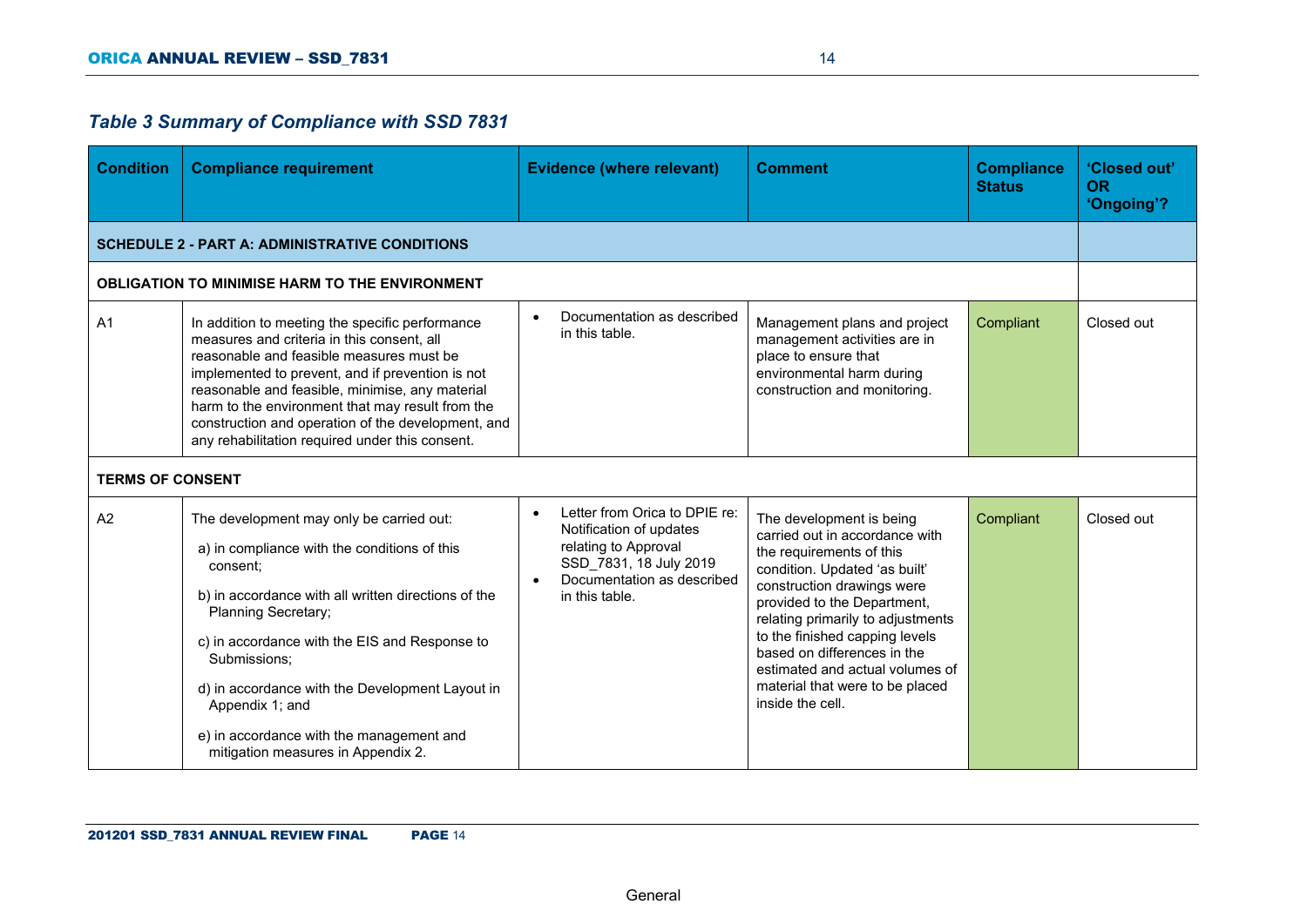#### ORICA ANNUAL REVIEW – SSD\_7831

| <b>Condition</b>         | <b>Compliance requirement</b>                                                                                                                                                                                                                                                                                                                                                                                                                                                                                                                                                                                                                                                                                                                                                                    | <b>Evidence (where relevant)</b> | <b>Comment</b>                | <b>Compliance</b><br><b>Status</b> | 'Closed out'<br><b>OR</b><br>'Ongoing'? |
|--------------------------|--------------------------------------------------------------------------------------------------------------------------------------------------------------------------------------------------------------------------------------------------------------------------------------------------------------------------------------------------------------------------------------------------------------------------------------------------------------------------------------------------------------------------------------------------------------------------------------------------------------------------------------------------------------------------------------------------------------------------------------------------------------------------------------------------|----------------------------------|-------------------------------|------------------------------------|-----------------------------------------|
| A <sub>3</sub>           | Consistent with the requirements in this consent,<br>the Planning Secretary may make written directions<br>to the Applicant in relation to:<br>the content of any strategy, study, system,<br>a)<br>plan, program, review, audit, notification,<br>report or correspondence submitted under<br>or otherwise made in relation to this<br>consent, including those that are required<br>to be, and have been, approved by the<br>Planning Secretary; and<br>the implementation of any actions or<br>b)<br>measures contained in any such<br>document referred to in A3(a)                                                                                                                                                                                                                          | N/A                              | No written direction received | Not triggered                      | <b>NA</b>                               |
| A <sub>4</sub>           | The conditions of this consent and directions of the<br>Planning Secretary prevail to the extent of any<br>inconsistency, ambiguity or conflict between them<br>and a document listed in condition A2(c). In the<br>event of an inconsistency, ambiguity or conflict<br>between any of the documents listed in condition<br>A2(c), the most recent document prevails to the<br>extent of the inconsistency, ambiguity or conflict.<br>Note: For the purposes of this condition, there will<br>be an inconsistency between documents if it is not<br>possible to comply with both documents, or in the<br>case of a condition of consent or direction of the<br>Planning Secretary, and a document, if it is not<br>possible to comply with both the condition or<br>direction, and the document. |                                  | <b>NA</b>                     | Not triggered                      | <b>NA</b>                               |
| <b>LIMITS OF CONSENT</b> |                                                                                                                                                                                                                                                                                                                                                                                                                                                                                                                                                                                                                                                                                                                                                                                                  |                                  |                               |                                    |                                         |
| <b>LAPSING</b>           |                                                                                                                                                                                                                                                                                                                                                                                                                                                                                                                                                                                                                                                                                                                                                                                                  |                                  |                               |                                    |                                         |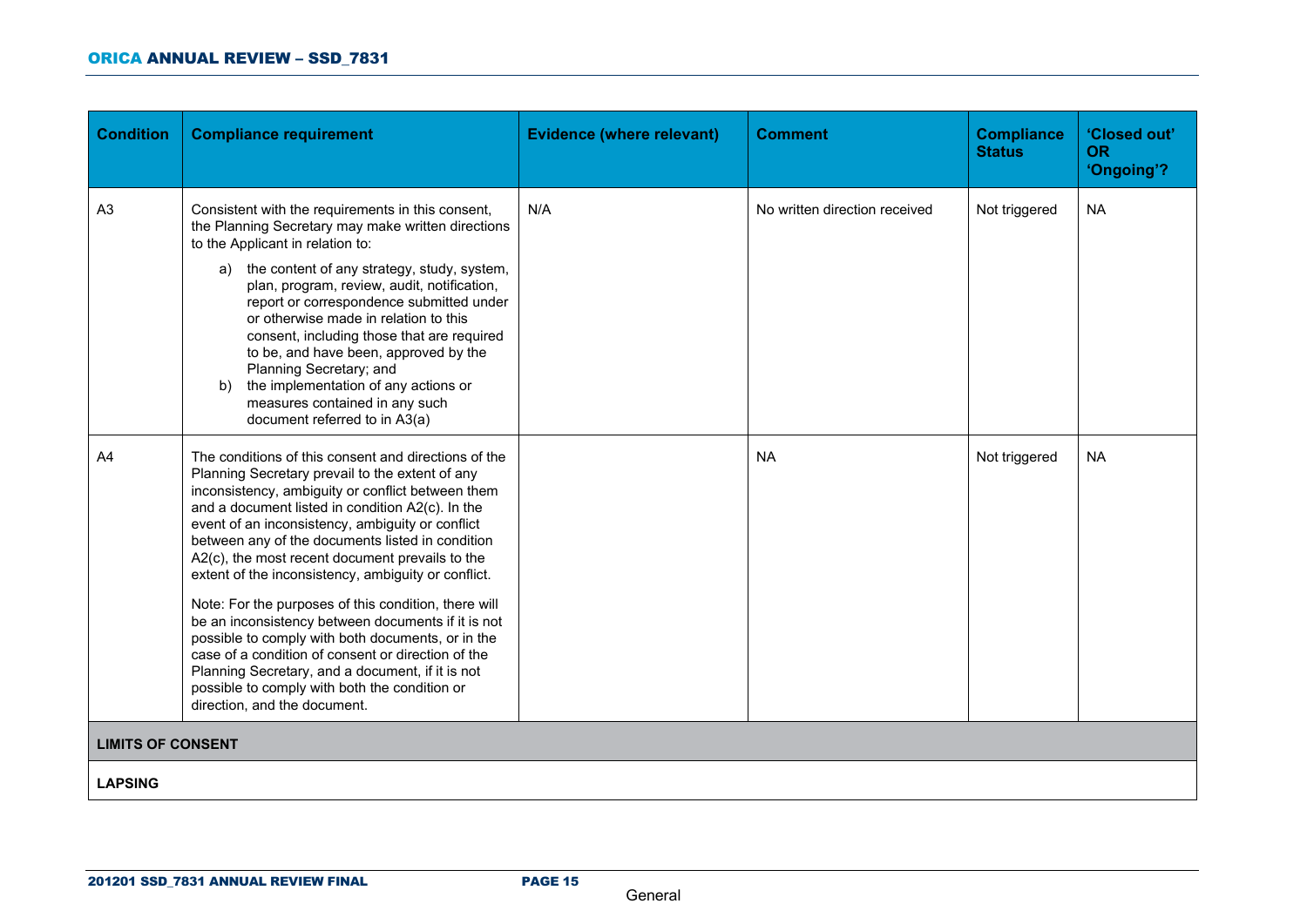| <b>Condition</b> | <b>Compliance requirement</b>                                                                                                                                                                                                                                                                                                          | <b>Evidence (where relevant)</b>                                                                                                                                                                                                                                                                                                                                                                    | <b>Comment</b>                                                                                                                                                                                                                                                                                                                                                                              | <b>Compliance</b><br><b>Status</b> | 'Closed out'<br><b>OR</b><br>'Ongoing'? |
|------------------|----------------------------------------------------------------------------------------------------------------------------------------------------------------------------------------------------------------------------------------------------------------------------------------------------------------------------------------|-----------------------------------------------------------------------------------------------------------------------------------------------------------------------------------------------------------------------------------------------------------------------------------------------------------------------------------------------------------------------------------------------------|---------------------------------------------------------------------------------------------------------------------------------------------------------------------------------------------------------------------------------------------------------------------------------------------------------------------------------------------------------------------------------------------|------------------------------------|-----------------------------------------|
| A <sub>5</sub>   | This consent lapses five years after the date from<br>which it operates, unless the development has<br>physically commenced on the land to which the<br>consent applies before that date.                                                                                                                                              |                                                                                                                                                                                                                                                                                                                                                                                                     | The development consent was<br>issued on 10 August 2018 and<br>the development has physically<br>commenced (and construction<br>completed by September 2019).                                                                                                                                                                                                                               | Not triggered                      | <b>NA</b>                               |
|                  | <b>CONSTRUCTION OF THE CONTAINMENT CELL</b>                                                                                                                                                                                                                                                                                            |                                                                                                                                                                                                                                                                                                                                                                                                     |                                                                                                                                                                                                                                                                                                                                                                                             |                                    |                                         |
| A <sub>6</sub>   | The construction of the containment cell shall be<br>undertaken over a maximum period of one year<br>from the date of commencement of the remediation<br>works, unless otherwise agreed with the Planning<br>Secretary. The Applicant shall notify the Planning<br>Secretary in writing upon the commencement of<br>remediation works. | Orica email to DPIE with<br>$\bullet$<br>attachment notification of<br>commencement of<br>construction, 12 October<br>2018<br>Orica letter to DPIE,<br>$\bullet$<br>Notification of<br>Commencement of<br>Remediation Works, 28<br><b>June 2019</b><br>Email from DPIE to Orica, 1<br>$\bullet$<br><b>July 2019</b><br>Interview with site personnel                                                | Orica notified the Department in<br>October 2018 that it intended to<br>commence construction on 3<br>December 2018. Construction of<br>the containment cell did not<br>actually commence until<br>February 2019. Construction of<br>the containment cell was<br>completed on 24 September<br>2019.                                                                                         | Compliant                          | Closed out                              |
|                  | <b>NOTIFICATION OF COMMENCEMENT</b>                                                                                                                                                                                                                                                                                                    |                                                                                                                                                                                                                                                                                                                                                                                                     |                                                                                                                                                                                                                                                                                                                                                                                             |                                    |                                         |
| A7               | The date of commencement of each of the<br>following phases of the development must be<br>notified to the Department in writing, at least one<br>month before that date:<br>a) construction phase of remediation works; and<br>b) completion of construction activities associated<br>with the containment cell.                       | Orica email to DPIE with<br>$\bullet$<br>attachment notification of<br>commencement of<br>construction, 12 October<br>2018<br>Orica letter to DPIE,<br>$\bullet$<br>Notification of Completion of<br><b>Construction Activities, 28</b><br><b>June 2019</b><br>Orica letter to DPIE,<br>$\bullet$<br>Notification of Completion of<br><b>Construction Remediation</b><br>works relating to Approval | An email from the Department to<br>Orica dated 1 July 2019 noted<br>that the Department was notified<br>of the anticipated date of<br>commencement in a letter dated<br>12 October 2018, as required by<br>condition A7(a).<br>In June 2019, Orica notified the<br>Department of the anticipated<br>date of completion of the<br>construction activities<br>associated with the containment | Compliant                          | Closed out                              |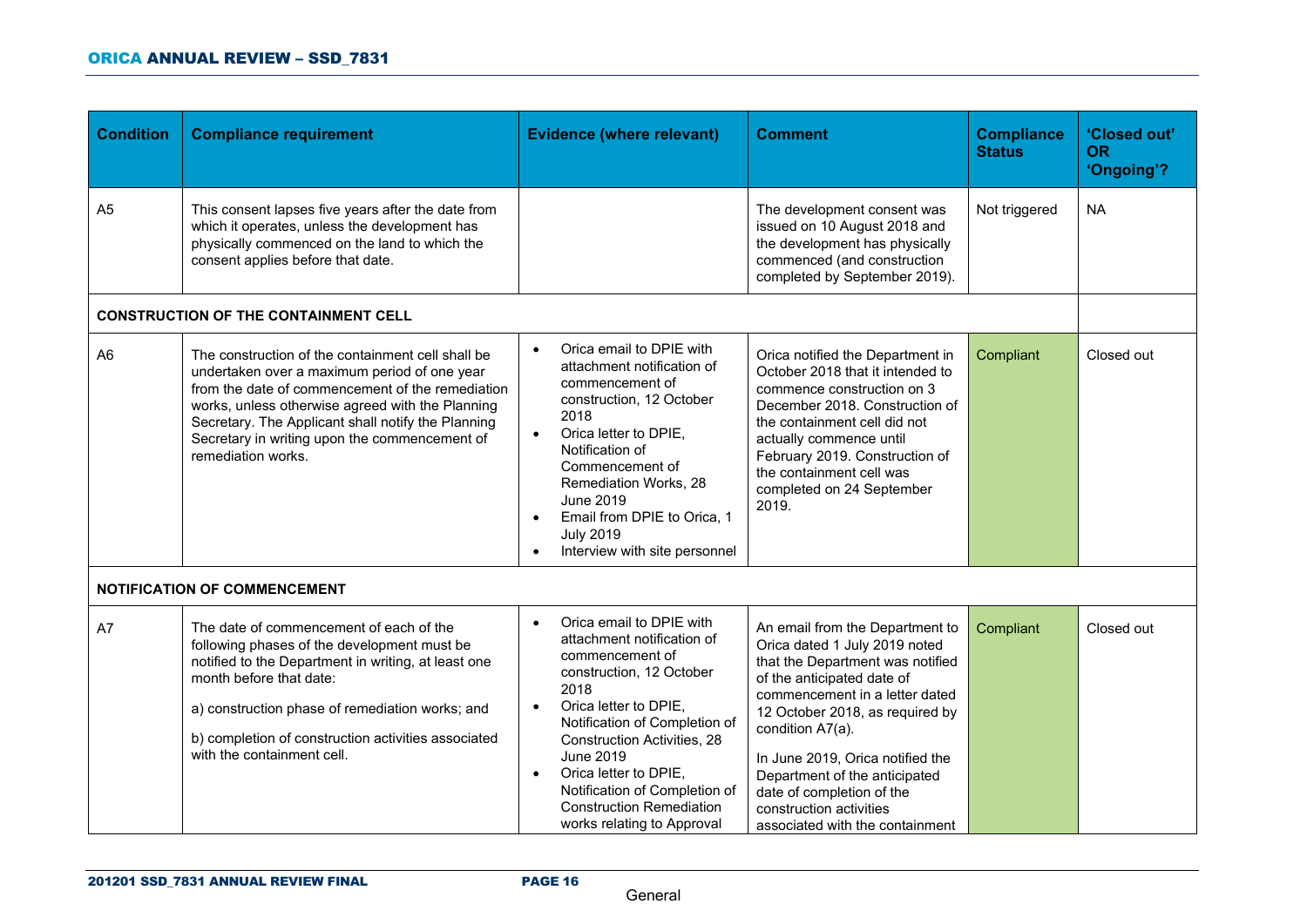| <b>Condition</b> | <b>Compliance requirement</b>                                                                                                                                                                                                                                                                                                                                                                                                                                                                                                                                  | <b>Evidence (where relevant)</b>                                                                                        | <b>Comment</b>                                                                                                       | <b>Compliance</b><br><b>Status</b> | 'Closed out'<br><b>OR</b><br>'Ongoing'? |
|------------------|----------------------------------------------------------------------------------------------------------------------------------------------------------------------------------------------------------------------------------------------------------------------------------------------------------------------------------------------------------------------------------------------------------------------------------------------------------------------------------------------------------------------------------------------------------------|-------------------------------------------------------------------------------------------------------------------------|----------------------------------------------------------------------------------------------------------------------|------------------------------------|-----------------------------------------|
|                  |                                                                                                                                                                                                                                                                                                                                                                                                                                                                                                                                                                | SSD_7831, 24 September<br>2019                                                                                          | cell as 29 July 2019.<br>Construction of the containment<br>cell was actually completed on<br>24 September 2019.     |                                    |                                         |
| A <sub>8</sub>   | If the construction or operation of the remediation<br>works is to be staged, the Department must be<br>notified in writing at least one month before the<br>commencement of each stage, of the date of<br>commencement and the development to be carried<br>out in that stage.                                                                                                                                                                                                                                                                                |                                                                                                                         | The Project was not staged.                                                                                          | Not triggered                      | NA.                                     |
|                  | <b>EVIDENCE OF CONSULTATION</b>                                                                                                                                                                                                                                                                                                                                                                                                                                                                                                                                |                                                                                                                         |                                                                                                                      |                                    |                                         |
| A <sub>9</sub>   | Where conditions of this consent require<br>consultation with an identified party, the Applicant<br>must:<br>a) consult with the relevant party prior to submitting<br>the subject document to the Planning Secretary for<br>approval; and<br>b) provide details of the consultation undertaken<br>including:<br>(i) the outcome of that consultation, matters<br>resolved and unresolved; and<br>(ii) details of any disagreement remaining between<br>the party consulted and the Applicant and how the<br>Applicant has addressed the matters not resolved. | Email from Fabiana Quinton of<br>the EPA dated 7/12/18                                                                  | Consultation with the EPA in<br>preparation of the Containment<br>Cell Management as required<br>under condition B3. | Compliant                          | Closed out                              |
|                  | STAGING, COMBINING AND UPDATING STRATEGIES PLANS OR PROGRAMS                                                                                                                                                                                                                                                                                                                                                                                                                                                                                                   |                                                                                                                         |                                                                                                                      |                                    |                                         |
| A10              | With the approval of the Planning Secretary, the<br>Applicant may:                                                                                                                                                                                                                                                                                                                                                                                                                                                                                             | Letter from Orica to DPIE re:<br>$\bullet$<br>Notification of updates<br>relating to Approval<br>SSD 7831, 18 July 2019 | The project was not staged.                                                                                          | Compliant                          | Closed out                              |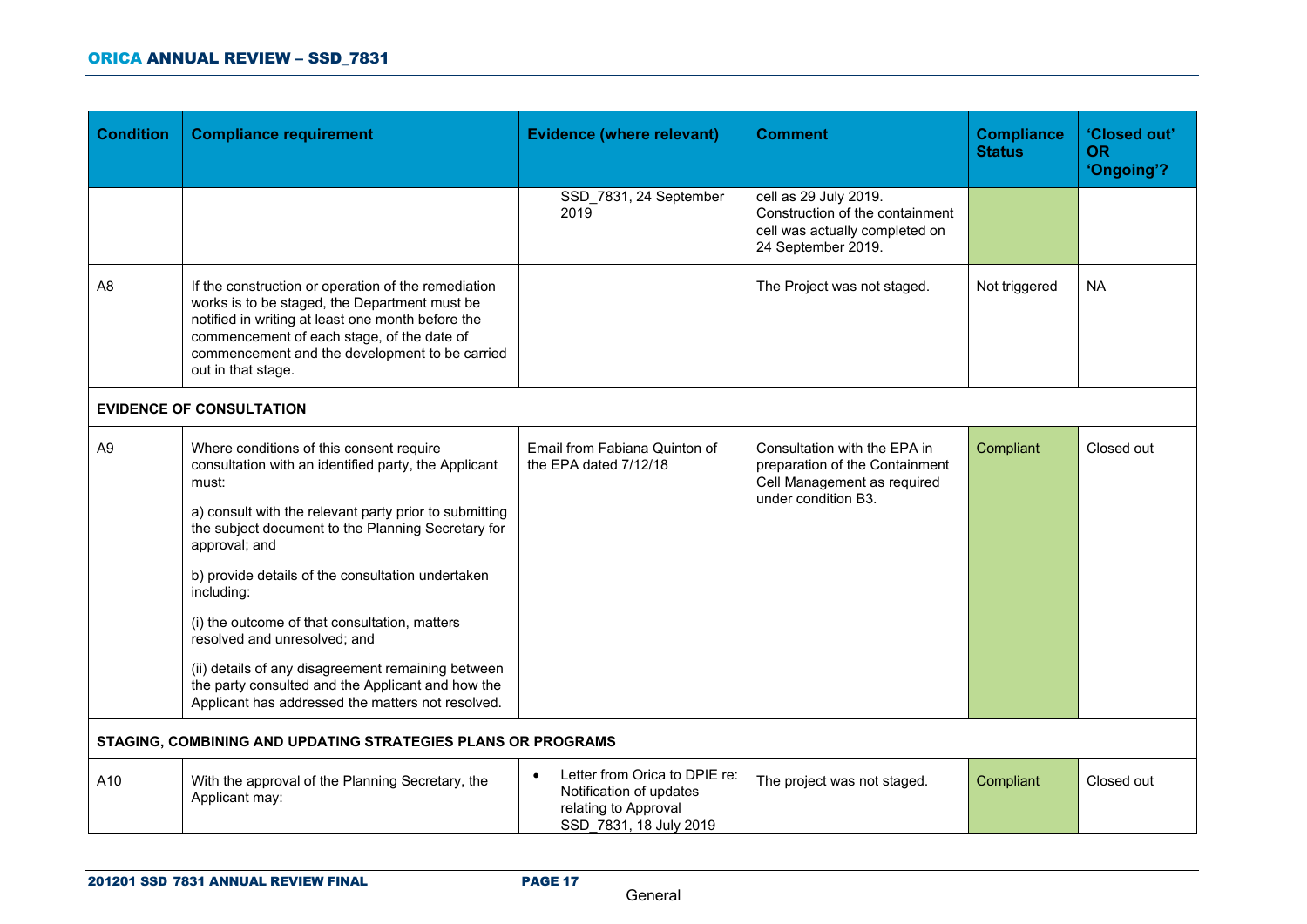| <b>Condition</b> | <b>Compliance requirement</b>                                                                                                                                                                                                                                                                                                                                                                                                                                                                                                                                                                                                                                                                                                                                                                                                                                                                  | <b>Evidence (where relevant)</b>                                                                                                                                                          | <b>Comment</b>                                                                                                                                                                                                                                                                                                                                                                                                                                                  | <b>Compliance</b><br><b>Status</b> | 'Closed out'<br><b>OR</b><br>'Ongoing'? |
|------------------|------------------------------------------------------------------------------------------------------------------------------------------------------------------------------------------------------------------------------------------------------------------------------------------------------------------------------------------------------------------------------------------------------------------------------------------------------------------------------------------------------------------------------------------------------------------------------------------------------------------------------------------------------------------------------------------------------------------------------------------------------------------------------------------------------------------------------------------------------------------------------------------------|-------------------------------------------------------------------------------------------------------------------------------------------------------------------------------------------|-----------------------------------------------------------------------------------------------------------------------------------------------------------------------------------------------------------------------------------------------------------------------------------------------------------------------------------------------------------------------------------------------------------------------------------------------------------------|------------------------------------|-----------------------------------------|
|                  | a) prepare and submit any strategy, plan or<br>program required by this consent on a staged basis<br>(if a clear description is provided as to the specific<br>stage and scope of the development to which the<br>strategy, plan or program applies, the relationship<br>of the stage to any future stages and the trigger for<br>updating the strategy, plan or program);<br>b) combine any strategy, plan or program required<br>by this consent (if a clear relationship is<br>demonstrated between the strategies, plans or<br>programs that are proposed to be combined); and<br>c) update any strategy, plan or program required by<br>this consent (to ensure the strategies, plans and<br>programs required under this consent are updated<br>on a regular basis and incorporate additional<br>measures or amendments to improve the<br>environmental performance of the development). | Letter and associated<br>$\bullet$<br>updated drawings sent to<br>DPIE (Susan Fox) on 18<br>July 2019 noting minor<br>variations between RAP<br>layouts and finished<br>capping landform. | The Remediation Action Plan<br>and other project documentation<br>including Development Layout<br>Plans were updated, primarily to<br>make adjustments to the<br>finished capping landform based<br>on differences in the estimated<br>and actual volumes of material<br>that were to be placed inside the<br>cell.<br>An updated LTEMP (Rev 1) was<br>submitted to the Department<br>and subsequently approved.<br>LTEMP available on Orica public<br>website. |                                    |                                         |
| A11              | If the Planning Secretary agrees, a strategy, plan or<br>program may be staged or updated without<br>consultation being undertaken with all parties<br>required to be consulted in the relevant condition in<br>this consent.                                                                                                                                                                                                                                                                                                                                                                                                                                                                                                                                                                                                                                                                  |                                                                                                                                                                                           | The development was not<br>staged.                                                                                                                                                                                                                                                                                                                                                                                                                              | Not triggered                      | <b>NA</b>                               |
| A12              | If approved by the Planning Secretary, updated<br>strategies, plans or programs supersede the<br>previous versions of them and must be<br>implemented in accordance with the condition that<br>requires the strategy, plan or program.                                                                                                                                                                                                                                                                                                                                                                                                                                                                                                                                                                                                                                                         | Letter from Orica to DPIE re:<br>Notification of updates relating to<br>Approval SSD 7831, 18 July<br>2019                                                                                | The project was not staged.<br>The Remediation Action Plan<br>and other project documentation<br>including Development Layout<br>Plans were updated, primarily to<br>make adjustments to the<br>finished capping landform based<br>on differences in the estimated<br>and actual volumes of material                                                                                                                                                            | Compliant                          | Closed out                              |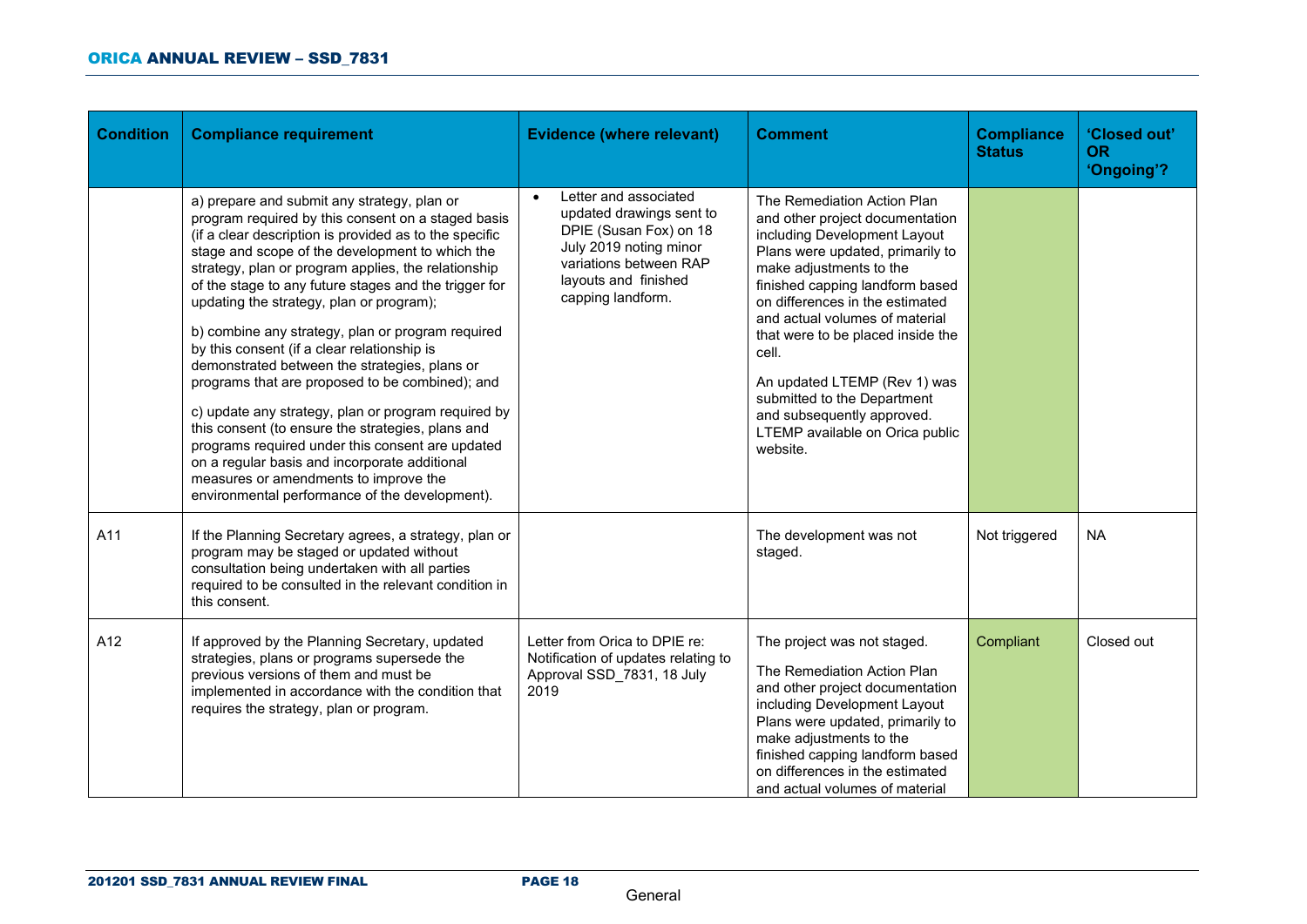| <b>Condition</b>  | <b>Compliance requirement</b>                                                                                                                                                                                                                                                                                             | <b>Evidence (where relevant)</b>                                                                                                                                 | <b>Comment</b>                                                                                                                                                                                                                                                                                           | <b>Compliance</b><br><b>Status</b> | 'Closed out'<br><b>OR</b><br>'Ongoing'? |
|-------------------|---------------------------------------------------------------------------------------------------------------------------------------------------------------------------------------------------------------------------------------------------------------------------------------------------------------------------|------------------------------------------------------------------------------------------------------------------------------------------------------------------|----------------------------------------------------------------------------------------------------------------------------------------------------------------------------------------------------------------------------------------------------------------------------------------------------------|------------------------------------|-----------------------------------------|
|                   |                                                                                                                                                                                                                                                                                                                           |                                                                                                                                                                  | that were to be placed inside the<br>cell.                                                                                                                                                                                                                                                               |                                    |                                         |
|                   |                                                                                                                                                                                                                                                                                                                           |                                                                                                                                                                  | An updated LTEMP (Rev 1) was<br>submitted to the Department<br>and subsequently approved.<br>LTEMP available on Orica public<br>website.                                                                                                                                                                 |                                    |                                         |
|                   | <b>REQUEST FOR INFORMATION</b>                                                                                                                                                                                                                                                                                            |                                                                                                                                                                  |                                                                                                                                                                                                                                                                                                          |                                    |                                         |
| A13               | The Applicant must retain weighbridge records and<br>waste classification records for all waste disposed<br>from the site in accordance with the requirements<br>detailed in the POEO Act. The waste classification<br>records must be made immediately available on<br>request by the EPA and/or the Planning Secretary. |                                                                                                                                                                  | Materials were not removed<br>from site for disposal. ENM was<br>mixed with the bentonite wall.                                                                                                                                                                                                          | Not triggered                      | <b>NA</b>                               |
| <b>COMPLIANCE</b> |                                                                                                                                                                                                                                                                                                                           |                                                                                                                                                                  |                                                                                                                                                                                                                                                                                                          |                                    |                                         |
| A14               | The Applicant must ensure that all of its<br>employees, contractors (and their sub-contractors)<br>are made aware of, and are instructed to comply<br>with, the conditions of this consent relevant to<br>activities they carry out in respect of the<br>development.                                                     | Arsenic Project induction<br>$\bullet$<br>(PowerPoint) dated<br>February 2019<br>Arsenic Project induction<br>$\bullet$<br>register from 25/01/19 to<br>17/06/19 | A project specific induction pack<br>was provided to contractors prior<br>to commencement of works in<br>addition to general site<br>inductions. The induction<br>PowerPoint included<br>environmental controls from the<br>CEMP including topics waste,<br>noise, dust, spills and<br>unexpected finds. | Compliant                          | Closed out                              |
| A15               | All plant and equipment used on site or to monitor<br>the performance of the development must be:<br>a) maintained in a proper and efficient condition;<br>and                                                                                                                                                            |                                                                                                                                                                  | Plant and equipment were<br>operated and maintained by the<br>construction contractors. Pre-<br>start checklists were completed                                                                                                                                                                          | Compliant                          | Closed out                              |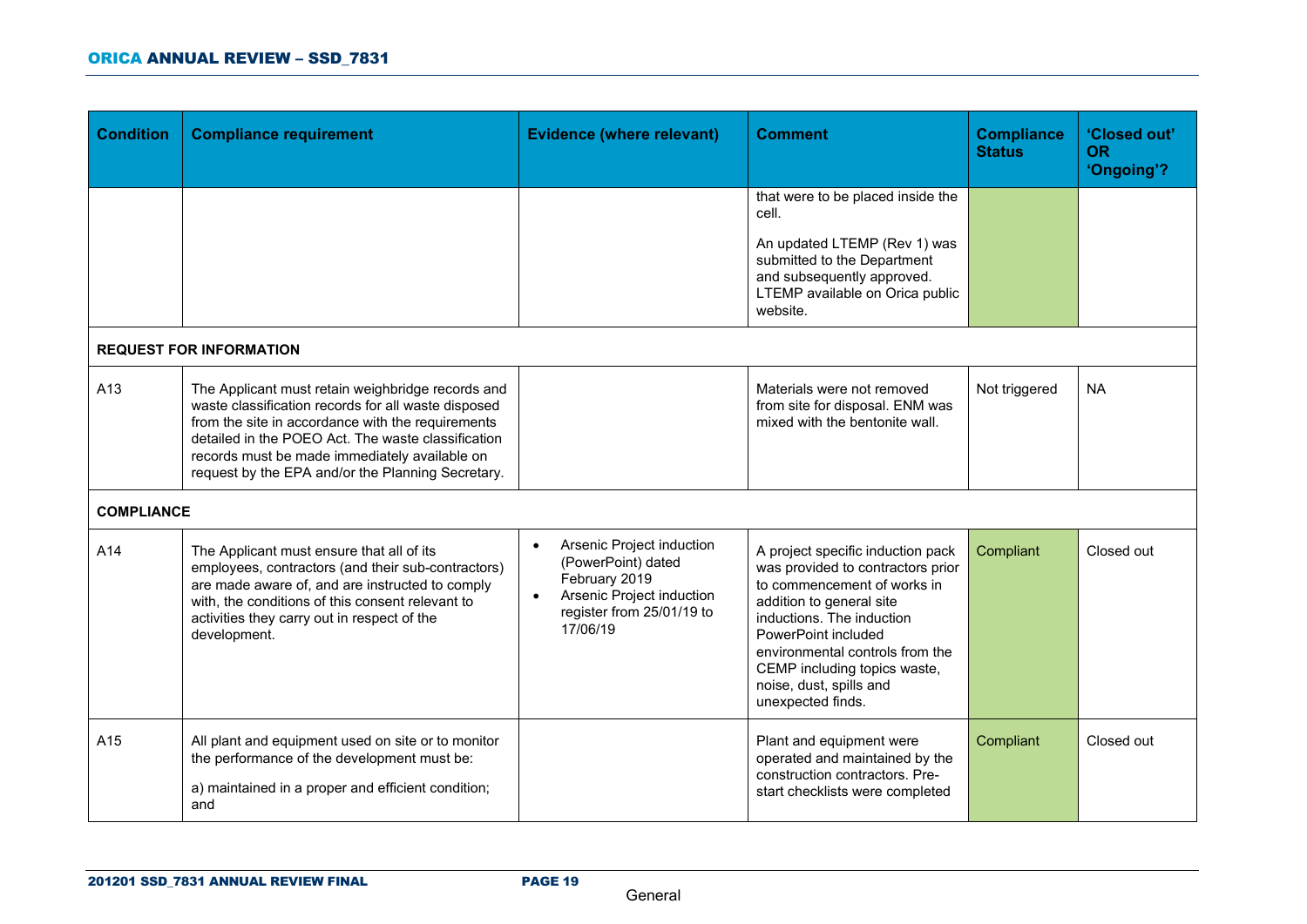| <b>Condition</b>      | <b>Compliance requirement</b>                                                                                                                                                                                                                                                                                                                                                                                    | <b>Evidence (where relevant)</b>                                                                                                                                                                                                                                                                                                                                                                                                   | <b>Comment</b>                                                                                                           | <b>Compliance</b><br><b>Status</b> | 'Closed out'<br><b>OR</b><br>'Ongoing'? |
|-----------------------|------------------------------------------------------------------------------------------------------------------------------------------------------------------------------------------------------------------------------------------------------------------------------------------------------------------------------------------------------------------------------------------------------------------|------------------------------------------------------------------------------------------------------------------------------------------------------------------------------------------------------------------------------------------------------------------------------------------------------------------------------------------------------------------------------------------------------------------------------------|--------------------------------------------------------------------------------------------------------------------------|------------------------------------|-----------------------------------------|
|                       | b) operated in a proper and efficient manner.                                                                                                                                                                                                                                                                                                                                                                    |                                                                                                                                                                                                                                                                                                                                                                                                                                    | by the contractors and audited<br>by Orica.                                                                              |                                    |                                         |
|                       | <b>UTILITIES AND SERVICES</b>                                                                                                                                                                                                                                                                                                                                                                                    |                                                                                                                                                                                                                                                                                                                                                                                                                                    |                                                                                                                          |                                    |                                         |
| A16                   | Before the construction of any utility works<br>associated with the development, the Applicant<br>must obtain relevant approvals from service<br>providers.                                                                                                                                                                                                                                                      |                                                                                                                                                                                                                                                                                                                                                                                                                                    | No utility works were<br>undertaken.                                                                                     | Not triggered                      | <b>NA</b>                               |
|                       | <b>APPLICABILITY OF GUIDELINES</b>                                                                                                                                                                                                                                                                                                                                                                               |                                                                                                                                                                                                                                                                                                                                                                                                                                    |                                                                                                                          |                                    |                                         |
| A17                   | References in the conditions of this consent to any<br>guideline, protocol, Australian Standard or policy<br>are to such guidelines, protocols, Standards or<br>policies in the form they are in as at the date of this<br>consent.                                                                                                                                                                              | <b>Remediation Validation</b><br>$\bullet$<br>Report, Golder Associates,<br>24 December 2019<br>LTEMP (Rev 0), May 2019<br>$\bullet$<br>July 2019 Biannual Arsenic<br>$\bullet$<br><b>Groundwater Monitoring</b><br>Event, Orica Kooragang<br>Island, Golder Associates,<br>28 August 2019<br><b>Post Remediation Annual</b><br>$\bullet$<br><b>Groundwater Monitoring</b><br>Event - March 2020, Golder<br>Associates, 4 May 2020 | Golder Associates have referred<br>to relevant guidelines in<br>preparation of plans and reports<br>for the development. | Compliant                          | Ongoing                                 |
| A18                   | However, consistent with the conditions of this<br>consent and without altering any limits or criteria in<br>this consent, the Planning Secretary may, when<br>issuing directions under this consent in respect of<br>ongoing monitoring and management obligations,<br>require compliance with an updated or revised<br>version of such a guideline, protocol, Standard or<br>policy, or a replacement of them. |                                                                                                                                                                                                                                                                                                                                                                                                                                    | No written directions have been<br>received by the Planning<br>Secretary.                                                | Not triggered                      | <b>NA</b>                               |
| <b>ADVISORY NOTES</b> |                                                                                                                                                                                                                                                                                                                                                                                                                  |                                                                                                                                                                                                                                                                                                                                                                                                                                    |                                                                                                                          |                                    |                                         |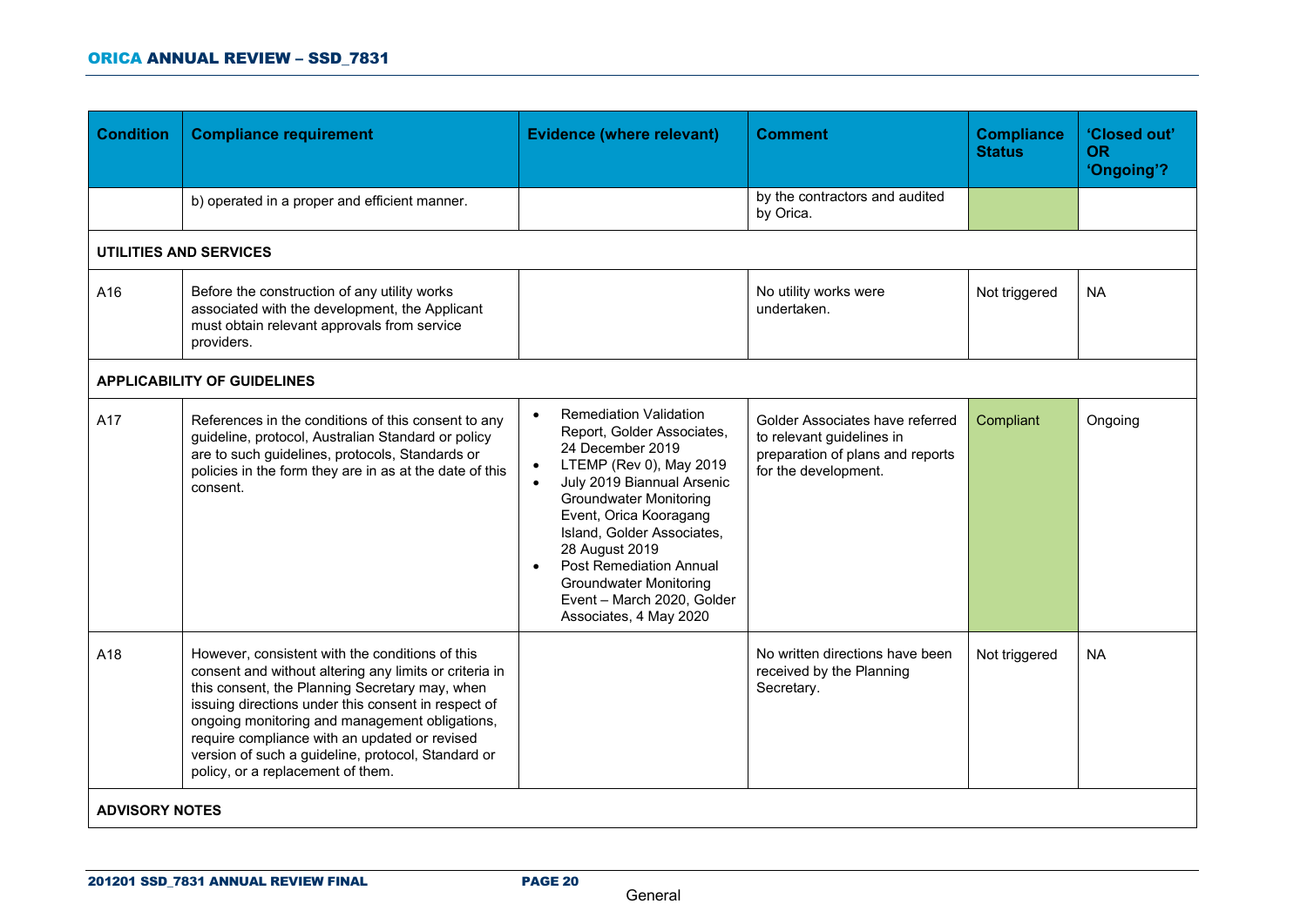| <b>Condition</b>    | <b>Compliance requirement</b>                                                                                                                                                                                                                                                                                                                                                                                                                                                                                                                                                 | <b>Evidence (where relevant)</b>                                                        | <b>Comment</b>                                                                                                                                                                         | <b>Compliance</b><br><b>Status</b> | 'Closed out'<br><b>OR</b><br>'Ongoing'? |
|---------------------|-------------------------------------------------------------------------------------------------------------------------------------------------------------------------------------------------------------------------------------------------------------------------------------------------------------------------------------------------------------------------------------------------------------------------------------------------------------------------------------------------------------------------------------------------------------------------------|-----------------------------------------------------------------------------------------|----------------------------------------------------------------------------------------------------------------------------------------------------------------------------------------|------------------------------------|-----------------------------------------|
| A19                 | All licences, permits, approvals and consents as<br>required by law must be obtained and maintained<br>as required for the development. No condition of<br>this consent removes any obligation to obtain,<br>renew or comply with such licences, permits,<br>approvals and consents                                                                                                                                                                                                                                                                                           | SSD 7831<br>$\bullet$<br>Management Order<br>20181401<br><b>EPL 828</b><br>$\bullet$    | No missing licences or permits<br>have been identified.                                                                                                                                | Compliant                          | Closed out                              |
|                     | PART B: ENVIRONMENTAL PERFORMANCE AND MANAGEMENT                                                                                                                                                                                                                                                                                                                                                                                                                                                                                                                              |                                                                                         |                                                                                                                                                                                        |                                    |                                         |
| <b>REMEDIATION</b>  |                                                                                                                                                                                                                                                                                                                                                                                                                                                                                                                                                                               |                                                                                         |                                                                                                                                                                                        |                                    |                                         |
| <b>SITE AUDITOR</b> |                                                                                                                                                                                                                                                                                                                                                                                                                                                                                                                                                                               |                                                                                         |                                                                                                                                                                                        |                                    |                                         |
| <b>B1</b>           | Prior to the commencement of remediation works,<br>the Applicant must provide evidence to the<br>Planning Secretary that a Site Auditor accredited<br>under the Contaminated Land Management Act,<br>1997 (CLM Act) has been appointed, as required<br>by the Management Order, to independently review<br>the implementation and validation of the<br>remediation works. The scope of the audit is also to<br>include consideration of the suitability of the long-<br>term environmental management plan (LTEMP)<br>(see Conditions B9 and Condition B12,<br>respectively). | Orica email to DPIE confirming<br>EPA appointed of Site Auditor, 3<br>October 2018      | The Site Auditor is Chris Jewel<br>of C.M. Jewell & Associates Pty<br>Ltd.                                                                                                             | Compliant                          | Closed out                              |
|                     | <b>VALIDATION CONSULTANT(S)</b>                                                                                                                                                                                                                                                                                                                                                                                                                                                                                                                                               |                                                                                         |                                                                                                                                                                                        |                                    |                                         |
| <b>B2</b>           | Prior to the commencement of remediation works,<br>the Applicant must provide evidence to the<br>Planning Secretary, that a suitably qualified and<br>experienced consultant(s) certified under either the<br>Environment Institute of Australia and New<br>Zealand's Certified Environmental Practitioner (Site<br>Contamination) scheme (CEnvP(SC)) or the Soil                                                                                                                                                                                                             | Orica letter to DPIE re:<br><b>Containment Cell Management</b><br>Plan, 1 November 2018 | <b>Golder Associates were</b><br>appointed as the Validation<br>Consultant for the works.<br>Qualification and experience<br>details of the Validation<br>Consultants were provided to | Compliant                          | Closed out                              |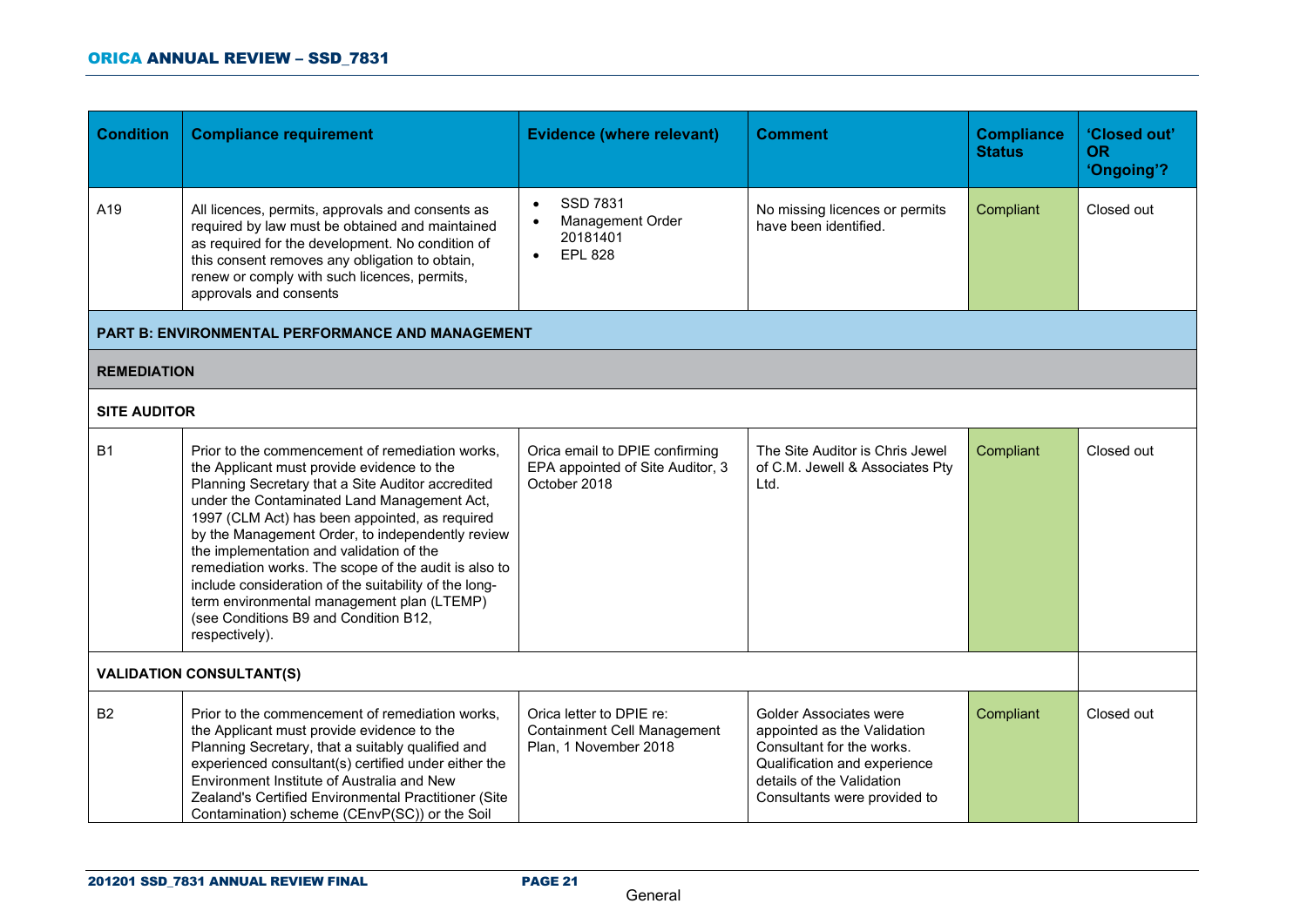| <b>Condition</b>        | <b>Compliance requirement</b>                                                                                                                                                                                                                                                                                                                                                                                                                                                                                                                                                                                                                                                                                                      | <b>Evidence (where relevant)</b>                                                                                                                                                                                                                                                                                                                                                                                     | <b>Comment</b>                                                                                                                                                                                                                                                                                                                                                                                                                                                                                                                                                                                                                                 | <b>Compliance</b><br><b>Status</b> | 'Closed out'<br><b>OR</b><br>'Ongoing'? |
|-------------------------|------------------------------------------------------------------------------------------------------------------------------------------------------------------------------------------------------------------------------------------------------------------------------------------------------------------------------------------------------------------------------------------------------------------------------------------------------------------------------------------------------------------------------------------------------------------------------------------------------------------------------------------------------------------------------------------------------------------------------------|----------------------------------------------------------------------------------------------------------------------------------------------------------------------------------------------------------------------------------------------------------------------------------------------------------------------------------------------------------------------------------------------------------------------|------------------------------------------------------------------------------------------------------------------------------------------------------------------------------------------------------------------------------------------------------------------------------------------------------------------------------------------------------------------------------------------------------------------------------------------------------------------------------------------------------------------------------------------------------------------------------------------------------------------------------------------------|------------------------------------|-----------------------------------------|
|                         | Science Australia Certified Professional Soil<br>Scientist Contaminated Site Assessment and<br>Management (CPSS/ CSAM) scheme has been<br>appointed to validate the remediation works to<br>demonstrate compliance with the Remedial Action<br>Plan (RAP) as required under the Management<br>Order (see Condition B9).                                                                                                                                                                                                                                                                                                                                                                                                            |                                                                                                                                                                                                                                                                                                                                                                                                                      | the Department on 1 November<br>2018.                                                                                                                                                                                                                                                                                                                                                                                                                                                                                                                                                                                                          |                                    |                                         |
| <b>CONTAINMENT CELL</b> |                                                                                                                                                                                                                                                                                                                                                                                                                                                                                                                                                                                                                                                                                                                                    |                                                                                                                                                                                                                                                                                                                                                                                                                      |                                                                                                                                                                                                                                                                                                                                                                                                                                                                                                                                                                                                                                                |                                    |                                         |
| B <sub>3</sub>          | Prior to the commencement of remediation works,<br>the Applicant must prepare a Containment Cell<br>Management (CCMP) to the satisfaction of the<br>Planning Secretary. The CCMP must form part of<br>the CEMP required by Condition C2 and be<br>prepared in accordance with Condition C1. The<br>CCMP must:<br>a) be prepared by a suitably qualified and<br>experienced person(s);<br>b) be prepared in consultation with the EPA;<br>c) include details of the Construction Quality<br>Control (CQC) and Construction Quality Assurance<br>(CQA) design, procedures, program and<br>performance specifications to be achieved for the<br>construction of the remediation works; and<br>d) be prepared as described in the RAP. | CCMP (November, 2018)<br>$\bullet$<br>Letter from DPIE approving<br>$\bullet$<br>the CEMP and sub-plans<br>dated 19/12/18<br>Orica letter to DPIE re:<br>$\bullet$<br><b>Containment Cell</b><br>Management Plan, 1<br>November 2018<br>RAP (July, 2016)<br>$\bullet$<br>Email from Chris Jewell<br>dated 3/12/18 subject: KI<br>Arsenic CCMP<br>Email from Fabiana Quinton<br>$\bullet$<br>of the EPA dated 7/12/18 | A CCMP was prepared by<br>Golder Associates dated 23<br>November 2018. The CCMP<br>was approved by the<br>Department as a sub-plan of the<br>CEMP on 19 December 2018.<br>Construction of the containment<br>cell commenced in February<br>2019.<br>a) The CCMP was prepared by<br>Gary Schmertmann, Gavan<br><b>Butterfield and Andrew Holloway</b><br>from Golder Associates. Details<br>of the authors (including CVs)<br>were provided to the<br>Department on 1 November<br>2018. The Site Auditor provided<br>endorsement of the CCMP on 3<br>December 2018<br>b) Comments on the CCMP<br>were provided by the EPA on 7<br>December 2018 | Compliant                          | Closed out                              |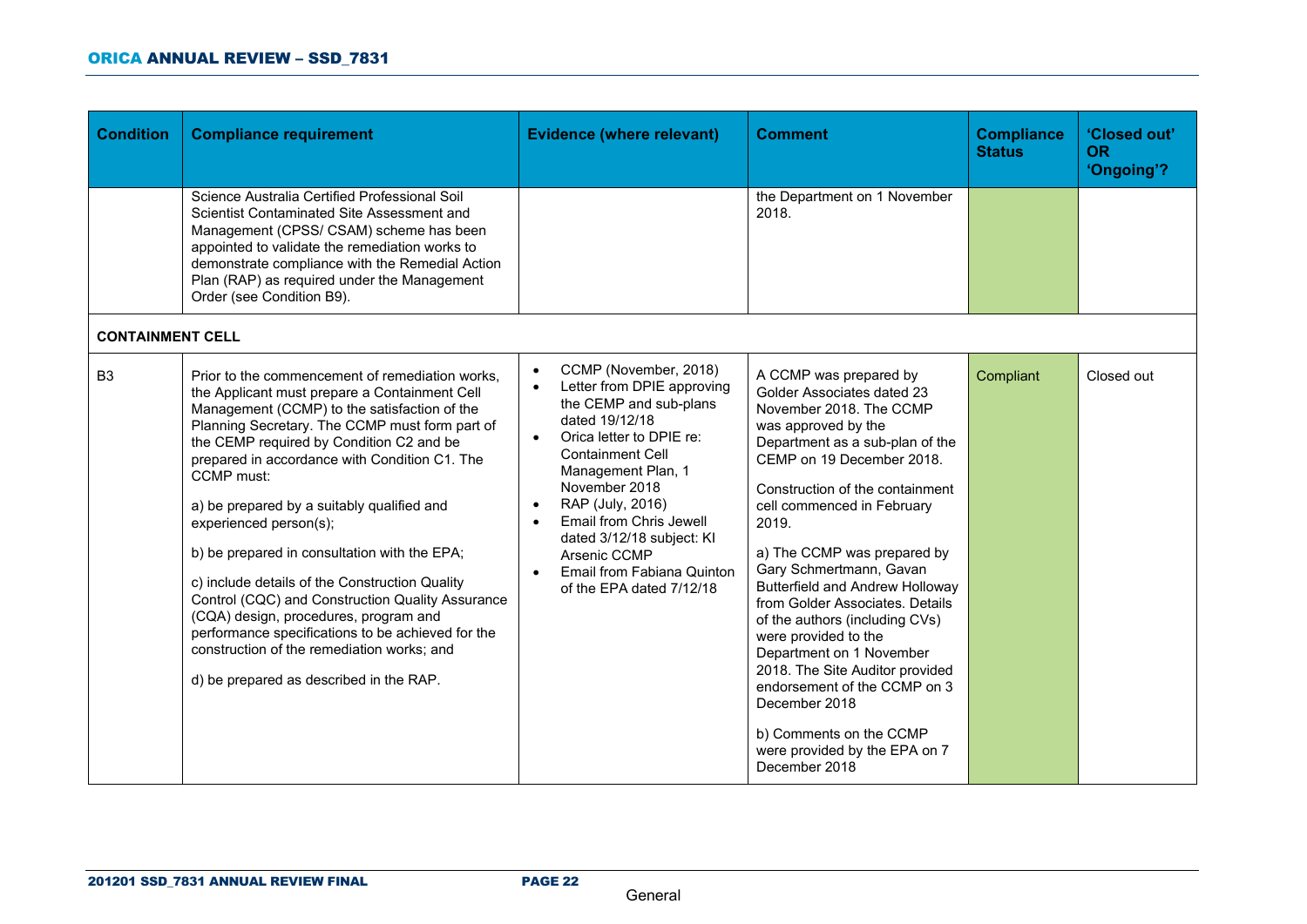| <b>Condition</b>      | <b>Compliance requirement</b>                                                                                                                                                                                                               | <b>Evidence (where relevant)</b>                                          | <b>Comment</b>                                                                                                                                                                                                                                                                                                                                                                   | <b>Compliance</b><br><b>Status</b> | 'Closed out'<br><b>OR</b><br>'Ongoing'? |
|-----------------------|---------------------------------------------------------------------------------------------------------------------------------------------------------------------------------------------------------------------------------------------|---------------------------------------------------------------------------|----------------------------------------------------------------------------------------------------------------------------------------------------------------------------------------------------------------------------------------------------------------------------------------------------------------------------------------------------------------------------------|------------------------------------|-----------------------------------------|
|                       |                                                                                                                                                                                                                                             |                                                                           | c) Section 1.3 of the CCMP<br>includes details of the CQC and<br>CQA approach.                                                                                                                                                                                                                                                                                                   |                                    |                                         |
|                       |                                                                                                                                                                                                                                             |                                                                           | d) The CCMP was prepared in<br>accordance with the RAP as<br>evident by the statement in the<br>document purpose and various<br>references throughout the<br>CCMP to the RAP, including<br>performance specifications<br>(section 2.1.1) and program<br>requirements (section 2.2 and<br>section 3.2).                                                                           |                                    |                                         |
| <b>B4</b>             | The Applicant must:<br>• not commence remediation works until the CCMP<br>required by Condition B3 is approved by the<br>Planning Secretary; and<br>• implement the most recent version of the CQCMP<br>approved by the Planning Secretary. | Letter from DPIE approving the<br>CEMP and sub-plans dated<br>19/12/18    | The CCMP was approved by the<br>Department as a sub-plan of the<br>CEMP on 19 December 2018.<br>Construction of the containment<br>cell commenced in February<br>2019.                                                                                                                                                                                                           | Compliant                          | Closed out                              |
| <b>REMEDIAL WORKS</b> |                                                                                                                                                                                                                                             |                                                                           |                                                                                                                                                                                                                                                                                                                                                                                  |                                    |                                         |
| B <sub>5</sub>        | The Applicant must remediate the site in<br>accordance with the design specifications and<br>requirements detailed in the RAP and relevant<br>guidelines produced or approved under the CLM<br>Act.                                         | Remediation Validation Report,<br>Golder Associates, 24 December,<br>2019 | Section 10 of the RVR states:<br>"Inspection and review activities<br>undertaken by Golder during<br>and after the construction of the<br>containment cell have indicated<br>the construction methods and<br>materials were in accordance<br>with the design requirements<br>Overall, the design, installation<br>and testing of the remediation<br>system (containment cell) is | Compliant                          | Closed out                              |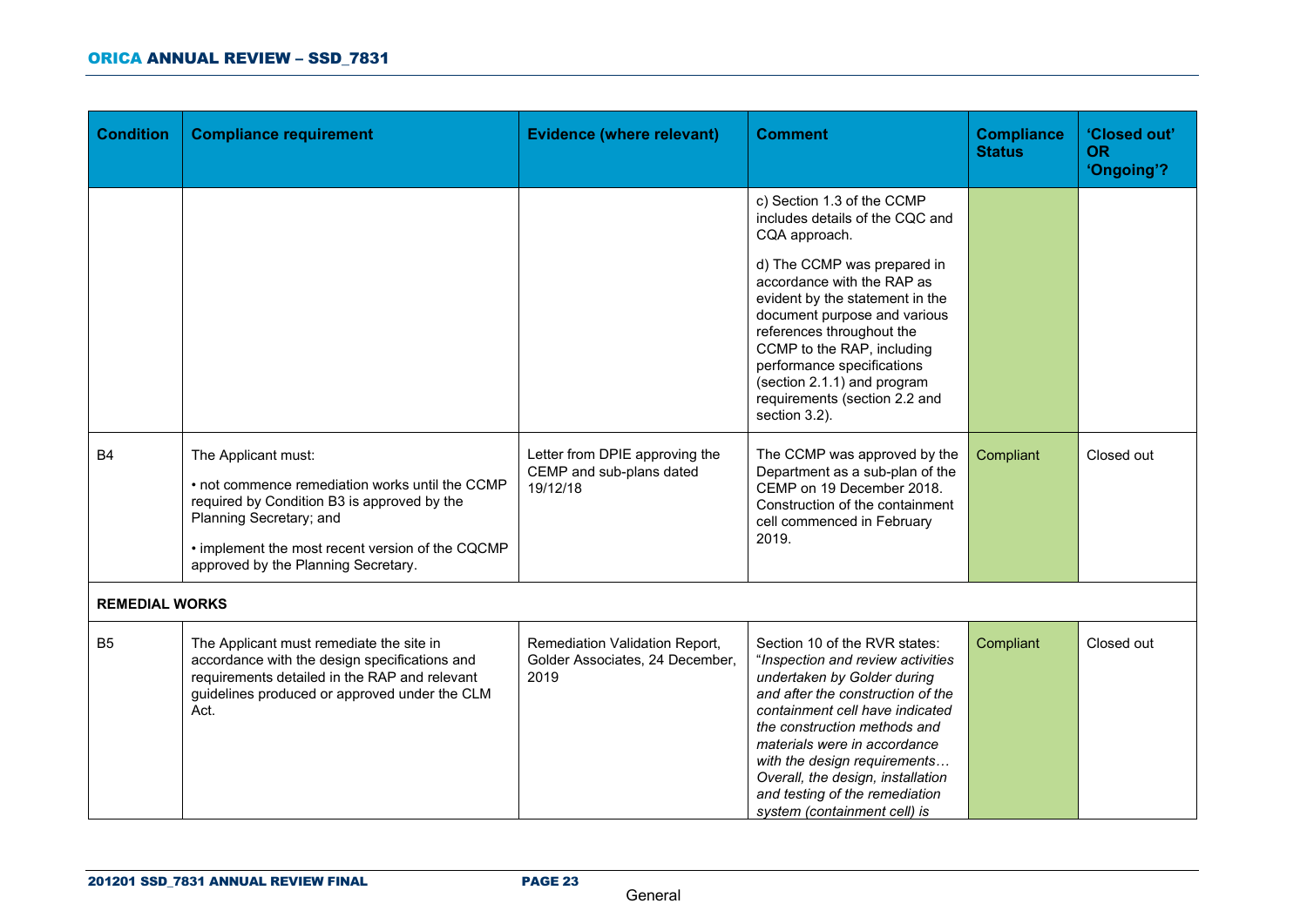| <b>Condition</b> | <b>Compliance requirement</b>                                                                                                                                                                                                                                                                                                                                                                                                                                                                                                                       | <b>Evidence (where relevant)</b>                                                                                                                                                                                                          | <b>Comment</b>                                                                                                                                                                                                                                                                                                                                                                                                                         | <b>Compliance</b><br><b>Status</b> | 'Closed out'<br><b>OR</b><br>'Ongoing'? |
|------------------|-----------------------------------------------------------------------------------------------------------------------------------------------------------------------------------------------------------------------------------------------------------------------------------------------------------------------------------------------------------------------------------------------------------------------------------------------------------------------------------------------------------------------------------------------------|-------------------------------------------------------------------------------------------------------------------------------------------------------------------------------------------------------------------------------------------|----------------------------------------------------------------------------------------------------------------------------------------------------------------------------------------------------------------------------------------------------------------------------------------------------------------------------------------------------------------------------------------------------------------------------------------|------------------------------------|-----------------------------------------|
|                  |                                                                                                                                                                                                                                                                                                                                                                                                                                                                                                                                                     |                                                                                                                                                                                                                                           | considered to have successfully<br>met the requirements of the<br>$RAP$ "                                                                                                                                                                                                                                                                                                                                                              |                                    |                                         |
| B <sub>6</sub>   | The Applicant must carry out the remediation works<br>using suitably qualified and experienced<br>contractor(s).                                                                                                                                                                                                                                                                                                                                                                                                                                    | Remediation Validation Report,<br>Golder Associates, 24 December,<br>2019                                                                                                                                                                 | Menard Oceania constructed the<br>cell cut-off wall. The cap was<br>constructed by Milleen<br>Constructions (earthworks) and<br>Eco Line Solutions (vapour<br>barrier). Construction Quality<br>Assurance was undertaken by<br>Golder Associates.                                                                                                                                                                                      | Compliant                          | Closed out                              |
| B7               | The Applicant must only place arsenic<br>contaminated material as described in the RAP, in<br>the containment cell.                                                                                                                                                                                                                                                                                                                                                                                                                                 | Remediation Validation Report,<br>Golder Associates, 24 December,<br>2019                                                                                                                                                                 | <b>Remediation Validation Report</b>                                                                                                                                                                                                                                                                                                                                                                                                   | Compliant                          | Closed out                              |
|                  | <b>REMEDIATION VALIDATION REPORT</b>                                                                                                                                                                                                                                                                                                                                                                                                                                                                                                                |                                                                                                                                                                                                                                           |                                                                                                                                                                                                                                                                                                                                                                                                                                        |                                    |                                         |
| B <sub>8</sub>   | Within three months of completion of remediation<br>works, the Applicant must submit a Remediation<br>Validation Report (RVR) to the satisfaction of the<br>Planning Secretary. The RVR must:<br>a) be prepared by the validation consultant(s) (see<br>Condition B2);<br>b) be prepared in accordance with the RAP and the<br><b>Contaminated Sites: Guidelines for Consultants</b><br>Reporting on Contaminated Sites (OEH 2011);<br>c) include, but not be limited to a:<br>(i) CQA report;<br>(ii) design report;<br>(iii) construction report. | <b>Remediation Validation</b><br>$\bullet$<br>Report, Golder Associates,<br>24 December, 2019<br>Letter from DPIE to Orica re:<br>$\bullet$<br>Orica Kooragang Island<br>(SSD 7831) Remediation<br>Validation Report, 24<br>February 2020 | Remediation works were<br>completed in September 2019.<br>The RVR was prepared by<br>Golder Associates dated 24<br>December 2019. The<br>requirements under this<br>condition are satisfied as<br>follows:<br>a) The RVR was prepared by<br>Golder Associates who is the<br>validation consultant (refer to<br>response to condition B2).<br>b) The RVR was prepared in<br>accordance with the RAP as<br>evident by the various cross- | Compliant                          | Closed out                              |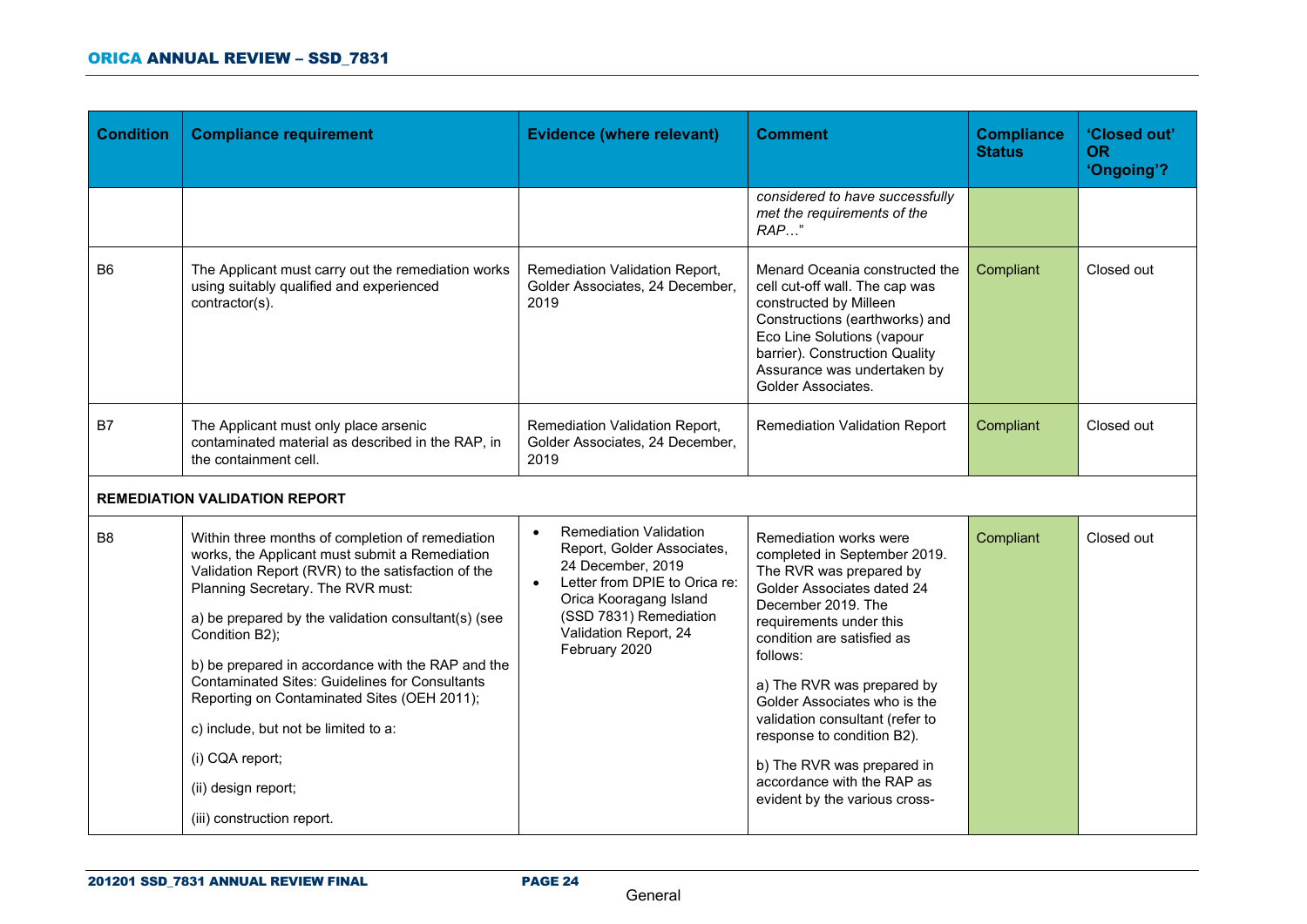| <b>Condition</b> | <b>Compliance requirement</b>                                                                                                                                                                                                                                                                                                                                                                                                                                                                                                                                                                                                                                                                                                                                                                                                                                 | <b>Evidence (where relevant)</b>                                                                                                                                                                                                                       | <b>Comment</b>                                                                                                                                                                                                                                                                                                                                                                                                                                                                                                                                                                                                                               | <b>Compliance</b><br><b>Status</b> | 'Closed out'<br><b>OR</b><br>'Ongoing'? |
|------------------|---------------------------------------------------------------------------------------------------------------------------------------------------------------------------------------------------------------------------------------------------------------------------------------------------------------------------------------------------------------------------------------------------------------------------------------------------------------------------------------------------------------------------------------------------------------------------------------------------------------------------------------------------------------------------------------------------------------------------------------------------------------------------------------------------------------------------------------------------------------|--------------------------------------------------------------------------------------------------------------------------------------------------------------------------------------------------------------------------------------------------------|----------------------------------------------------------------------------------------------------------------------------------------------------------------------------------------------------------------------------------------------------------------------------------------------------------------------------------------------------------------------------------------------------------------------------------------------------------------------------------------------------------------------------------------------------------------------------------------------------------------------------------------------|------------------------------------|-----------------------------------------|
|                  |                                                                                                                                                                                                                                                                                                                                                                                                                                                                                                                                                                                                                                                                                                                                                                                                                                                               |                                                                                                                                                                                                                                                        | references to the RAP<br>throughout the RVR.<br>c) The requirements under this<br>condition are included in<br>Appendix A (cut off wall CQA<br>report) and Appendix B (capping<br>system CQA report).<br>The Department confirmed its<br>satisfaction with the RVR in<br>February 2020.                                                                                                                                                                                                                                                                                                                                                      |                                    |                                         |
| <b>B</b> 9       | Two months prior to the completion of remediation<br>works, the Applicant must submit a LTEMP to the<br>satisfaction of the Site Auditor and the Planning<br>Secretary. The LTEMP must:<br>a) be prepared by a suitably qualified and<br>experienced person(s) certified under either the<br>CEnvP(SC) or the CPSS CSAM scheme;<br>b) be reviewed by an EPA accredited Site Auditor<br>as required by Condition B1;<br>c) include, but not be limited to:<br>(i) the hydraulic performance of containment cell;<br>(ii) details of the groundwater monitoring program<br>including a description of the procedures for<br>monitoring the integrity of the containment cell;<br>(iii) details of any restrictions placed on the land to<br>prevent development over the containment cell;<br>and<br>(iv) mechanisms to report results to relevant<br>agencies. | LTEMP (Rev 0), May 2019<br>• Letter from DPIE approving<br>LTEMP, 14/07/20<br>• Interim Advice - Long-Term<br><b>Environmental Management</b><br>Plan: Arsenic Remediation<br>Project, Orica Kooragang<br>Island, C.M. Jewell &<br>Associates, 5/09/19 | Remediation works were<br>completed in September 2019.<br>The LTEMP was submitted to<br>the Department on 27 May 2019<br>and approved by the<br>Department on 14 July 2020.<br>The requirements under this<br>condition are satisfied as<br>follows:<br>a) The LTEMP was prepared by<br>Golder Associates Pty Ltd<br>(noted as a certified consultant)<br>b) The LTEMP was reviewed by<br>Chris Jewell of C.M. Jewell &<br>Associates Pty Ltd as an<br>accredited Site Auditor under<br>the Contaminated Land<br>Management Act 1997<br>c) The requirements under this<br>condition are met in the<br>following sections:<br>(i) Section 8.2 | Compliant                          | Closed out                              |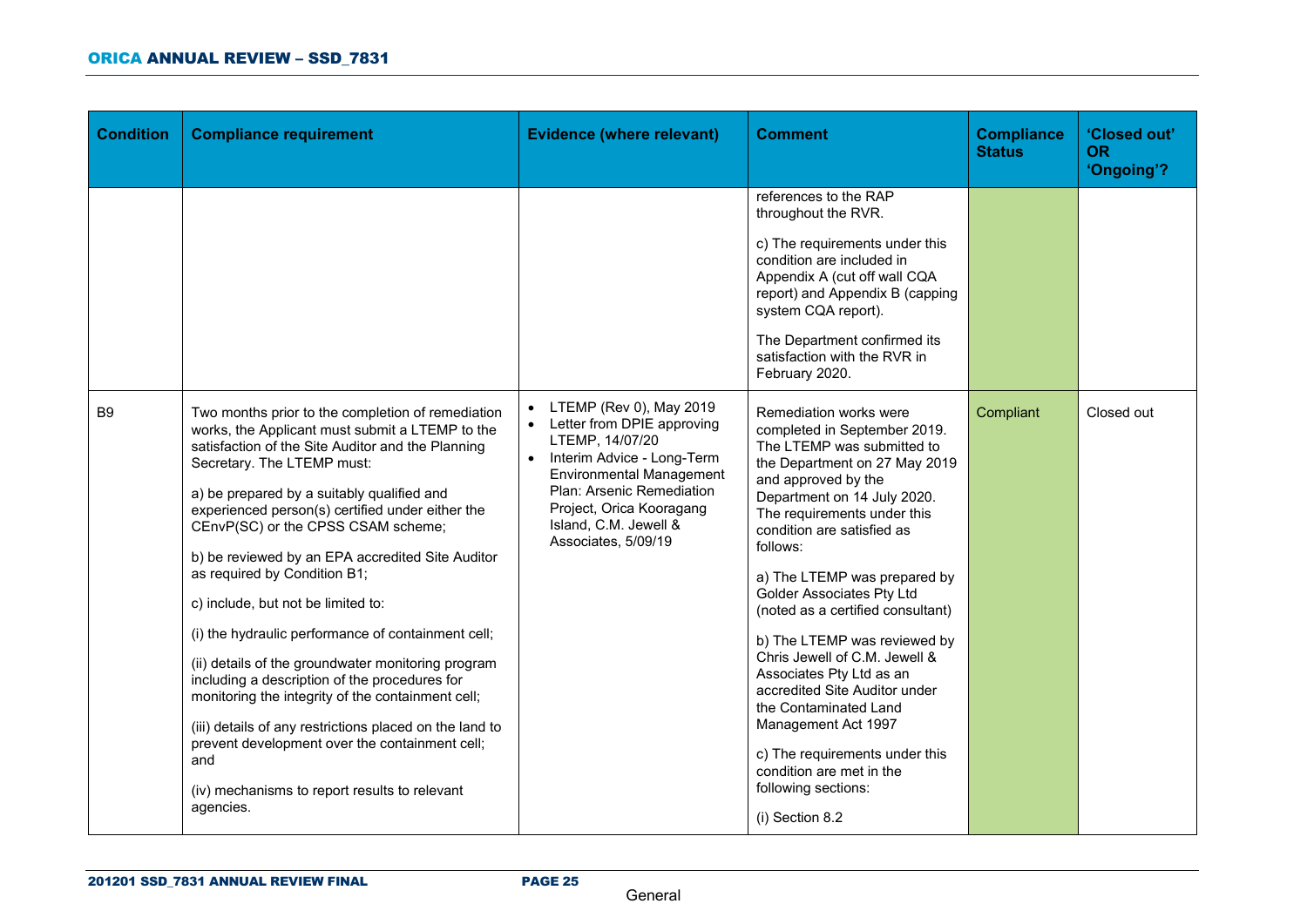| <b>Condition</b> | <b>Compliance requirement</b>                                                                                                                                                                                                                     | <b>Evidence (where relevant)</b>                                                                                                                                                                                                                                                                                                                                                                                                                                                                                                                                                                                                                                                                                                                      | <b>Comment</b>                                                                                                                                                                                          | <b>Compliance</b><br><b>Status</b> | 'Closed out'<br><b>OR</b><br>'Ongoing'? |
|------------------|---------------------------------------------------------------------------------------------------------------------------------------------------------------------------------------------------------------------------------------------------|-------------------------------------------------------------------------------------------------------------------------------------------------------------------------------------------------------------------------------------------------------------------------------------------------------------------------------------------------------------------------------------------------------------------------------------------------------------------------------------------------------------------------------------------------------------------------------------------------------------------------------------------------------------------------------------------------------------------------------------------------------|---------------------------------------------------------------------------------------------------------------------------------------------------------------------------------------------------------|------------------------------------|-----------------------------------------|
|                  |                                                                                                                                                                                                                                                   |                                                                                                                                                                                                                                                                                                                                                                                                                                                                                                                                                                                                                                                                                                                                                       | (ii) Section 8<br>(iii) Section 7<br>(iv) Section 8.4.                                                                                                                                                  |                                    |                                         |
| <b>B10</b>       | Upon completion of the remediation works, the<br>Applicant must implement the LTEMP and manage<br>the containment cell in accordance with LTEMP as<br>required by Condition B9 and any remediation<br>notice issued by the EPA under the CLM Act. | LTEMP (Rev 0), May 2019<br>LTEMP (Rev 1), May 2020                                                                                                                                                                                                                                                                                                                                                                                                                                                                                                                                                                                                                                                                                                    | An updated LTEMP (Rev 1) was<br>submitted to the Department<br>and subsequently approved.<br>LTEMP available on Orica public<br>website.                                                                | Compliant                          | Closed out                              |
| <b>B11</b>       | The Applicant must provide a summary report of<br>the sampling results of the GMP in accordance with<br>the requirements of the Management Order to the<br>EPA and the Planning Secretary.                                                        | July 2019 Biannual Arsenic<br>$\bullet$<br><b>Groundwater Monitoring</b><br>Event, Orica Kooragang<br>Island, Golder Associates,<br>28 August 2019<br><b>Post Remediation Annual</b><br><b>Groundwater Monitoring</b><br>Event - March 2020, Golder<br>Associates, 4 May 2020<br>Orica email to DPIE re:<br>200505 Arsenic GMP<br><b>Annual Summary Report</b><br>and updated LTEMP, 5 May<br>2020<br>DPIE email to Orica re:<br>$\bullet$<br>Orica Kooragang<br>Remediation - Post Approval<br>Document Received - (SSD-<br>7831-PA-1), 14 May 2020<br>Email to EPA dated 3/09/19<br>$\bullet$<br>including July 2019 Biannual<br><b>Groundwater Monitoring</b><br>results<br>Emails to EPA and DPIE<br>dated 5/05/20 including<br>March 2020 Annual | Two GMP events have been<br>completed (July 2019 and March<br>2020). The biannual and annual<br>summary report were submitted<br>to the EPA, and the annual<br>summary report was submitted<br>to DPIE. | Compliant                          | Ongoing                                 |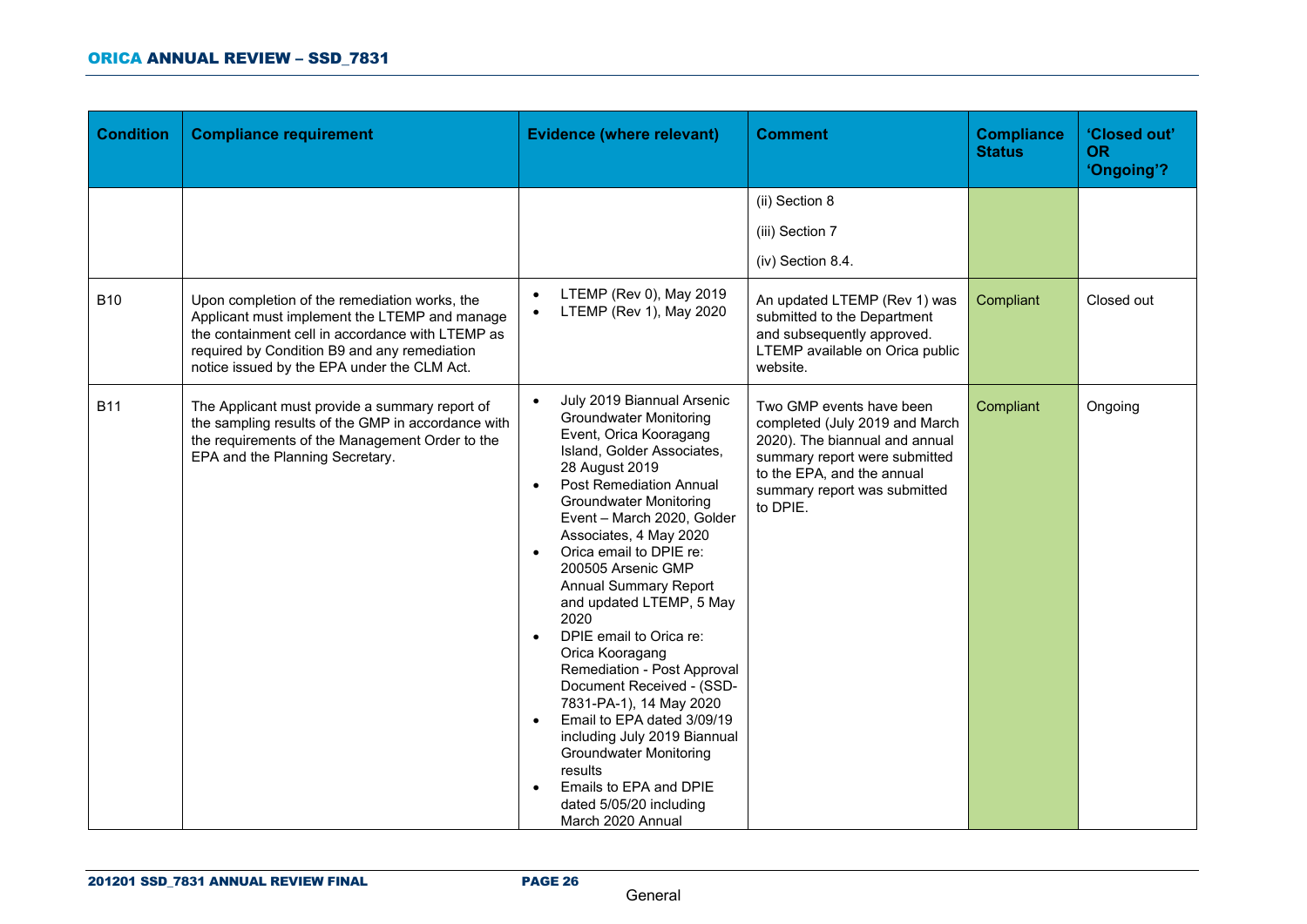| <b>Condition</b> | <b>Compliance requirement</b>                                                                                                                                                                                                                                                                                                   | <b>Evidence (where relevant)</b>                                                                                                                                                                                                                                                                                                                                                                                          | <b>Comment</b>                                                                                                                                                                                                                                                                                                                                                                                                                                                                            | <b>Compliance</b><br><b>Status</b> | 'Closed out'<br><b>OR</b><br>'Ongoing'? |
|------------------|---------------------------------------------------------------------------------------------------------------------------------------------------------------------------------------------------------------------------------------------------------------------------------------------------------------------------------|---------------------------------------------------------------------------------------------------------------------------------------------------------------------------------------------------------------------------------------------------------------------------------------------------------------------------------------------------------------------------------------------------------------------------|-------------------------------------------------------------------------------------------------------------------------------------------------------------------------------------------------------------------------------------------------------------------------------------------------------------------------------------------------------------------------------------------------------------------------------------------------------------------------------------------|------------------------------------|-----------------------------------------|
|                  |                                                                                                                                                                                                                                                                                                                                 | <b>Groundwater Monitoring</b><br>results and response back                                                                                                                                                                                                                                                                                                                                                                |                                                                                                                                                                                                                                                                                                                                                                                                                                                                                           |                                    |                                         |
|                  | SITE AUDIT REPORT AND SITE AUDIT STATEMENT                                                                                                                                                                                                                                                                                      |                                                                                                                                                                                                                                                                                                                                                                                                                           |                                                                                                                                                                                                                                                                                                                                                                                                                                                                                           |                                    |                                         |
| <b>B12</b>       | Within six months of submission of the Validation<br>Report required by Condition B8, the Site Auditor<br>must submit a Site Audit Statement and Site Audit<br>Report to the EPA and to the Planning Secretary in<br>accordance with the requirements of the<br>Management Order.                                               | Management Order request<br>$\bullet$<br>for extension email to the<br>EPA dated 5/07/19 and<br>accompanying letter<br>Final notice amendment<br>$\bullet$<br>notice from EPA granting<br>extension to 24/09/20<br>Email from DPIE dated<br>$\bullet$<br>8/07/20 noting acceptance<br>of extension agreement with<br>EPA<br>Site Audit Statement/Site<br>Audit Report submitted by<br>the Auditor on 24 September<br>2020 | The RVR was submitted on 24<br>December 2019. Therefore, the<br>Site Audit Statement and Site<br>Audit Report would have been<br>due to be submitted by 24 June<br>2020. Orica requested an<br>extension from the EPA in<br>relation to the requirements<br>under the Management order<br>and the EPA granted an<br>extension to 24 September<br>2020. Orica informed the<br>Department of the extension<br>from the EPA and the<br>Department responded that the<br>extension was noted. | Compliant                          | Closed Out                              |
|                  | <b>WORK HEALTH AND SAFETY</b>                                                                                                                                                                                                                                                                                                   |                                                                                                                                                                                                                                                                                                                                                                                                                           |                                                                                                                                                                                                                                                                                                                                                                                                                                                                                           |                                    |                                         |
| <b>B13</b>       | The Applicant must ensure that all remediation<br>works are carried out in accordance with NSW<br>Work Health and Safety Regulation 2017 (WHS<br>Regulation).                                                                                                                                                                   |                                                                                                                                                                                                                                                                                                                                                                                                                           | No incidents occurred requiring<br>notification to WorkSafe.                                                                                                                                                                                                                                                                                                                                                                                                                              | Compliant                          | Closed out                              |
| <b>B14</b>       | Prior to the commencement of remediation works,<br>the Applicant must prepare a Health and Safety<br>Plan (HSP) to the satisfaction of the Planning<br>Secretary for the remediation works. The HSP must<br>form part of the CEMP required by Condition C2<br>and be prepared in accordance with Condition C1.<br>The HSP must: | CEMP (October 2018)<br>HSP (September 2018)<br>Orica email to DPIF<br>submitting CEMP for approval,<br>12 October 2018.<br>Letter from DPIE re<br><b>Construction Environmental</b>                                                                                                                                                                                                                                       | The HSP is included as<br>Appendix A to the CEMP. The<br>HSP is dated 18 September<br>2018. The HSP was approved<br>by the Department as a sub-plan<br>of the CEMP on 19 December<br>2018. Construction of the                                                                                                                                                                                                                                                                            | Compliant                          | Closed out                              |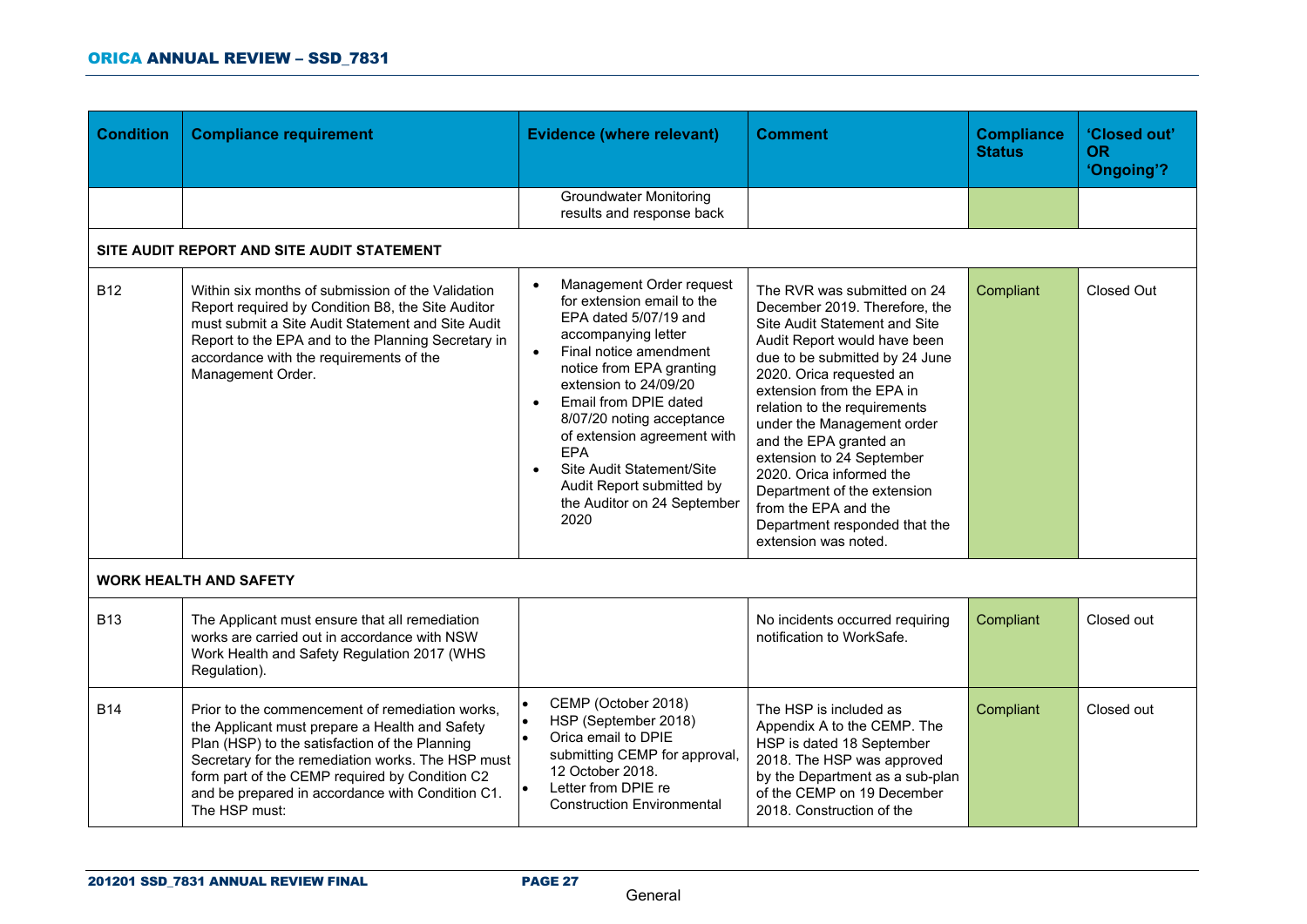| <b>Condition</b> | <b>Compliance requirement</b>                                                                                                                                                                                                                                                                                                                                                                                                                                                                                         | <b>Evidence (where relevant)</b>                                                                                            | <b>Comment</b>                                                                                                                                                                                                                                                                                                                                                                                                                                                                                                                                                                                                                                                                                                                                                       | <b>Compliance</b><br><b>Status</b> | 'Closed out'<br><b>OR</b><br>'Ongoing'? |
|------------------|-----------------------------------------------------------------------------------------------------------------------------------------------------------------------------------------------------------------------------------------------------------------------------------------------------------------------------------------------------------------------------------------------------------------------------------------------------------------------------------------------------------------------|-----------------------------------------------------------------------------------------------------------------------------|----------------------------------------------------------------------------------------------------------------------------------------------------------------------------------------------------------------------------------------------------------------------------------------------------------------------------------------------------------------------------------------------------------------------------------------------------------------------------------------------------------------------------------------------------------------------------------------------------------------------------------------------------------------------------------------------------------------------------------------------------------------------|------------------------------------|-----------------------------------------|
|                  | a) describe the controls to ensure compliance with<br>the WHS Regulation;<br>b) identify personal protective equipment (PPE)<br>required for use onsite;<br>c) describe the procedures for training, education<br>and awareness programs and inductions for site<br>personnel to ensure adequate protection from<br>human health risks;<br>d) identify requirements for health monitoring for<br>site personnel and documentation procedures; and<br>e) details of exclusion zones and decontamination<br>procedures. | Management Plan and Sub<br>Plans, 19 December 2018                                                                          | containment cell commenced in<br>February 2019.<br>The HSP satisfied the<br>requirements of this condition as<br>follows:<br>a) Section 4 outlines the WHS<br>Regulation requirements along<br>with other relevant legislation<br>and codes of practice<br>b) Section 7.4 describes the<br>PPE requirements which<br>includes as a standard<br>requirement: "steel capped<br>boots, hard hat and safety<br>glasses, long sleeved shirts and<br>long pants".<br>c) Section 11 outlines the<br>training procedure including<br>inductions, general training and<br>licensing requirements.<br>d) Sections 4.1, 7.4 and 7.5<br>describe the use of exclusion<br>zones to minimise arsenic<br>exposure. The decontamination<br>procedure is described in<br>Section 7.4. |                                    |                                         |
| <b>B15</b>       | The Applicant must:<br>a) not commence remediation works until the HSP<br>required by Condition B14 is approved by the<br>Planning Secretary; and                                                                                                                                                                                                                                                                                                                                                                     | Letter from DPIE re<br>$\bullet$<br><b>Construction Environmental</b><br>Management Plan and Sub<br>Plans, 19 December 2018 | The HSP was approved by the<br>Department as a sub-plan of the<br>CEMP on 19 December 2018.<br>Construction of the containment<br>cell commenced in February<br>2019.                                                                                                                                                                                                                                                                                                                                                                                                                                                                                                                                                                                                | Compliant                          | Closed out                              |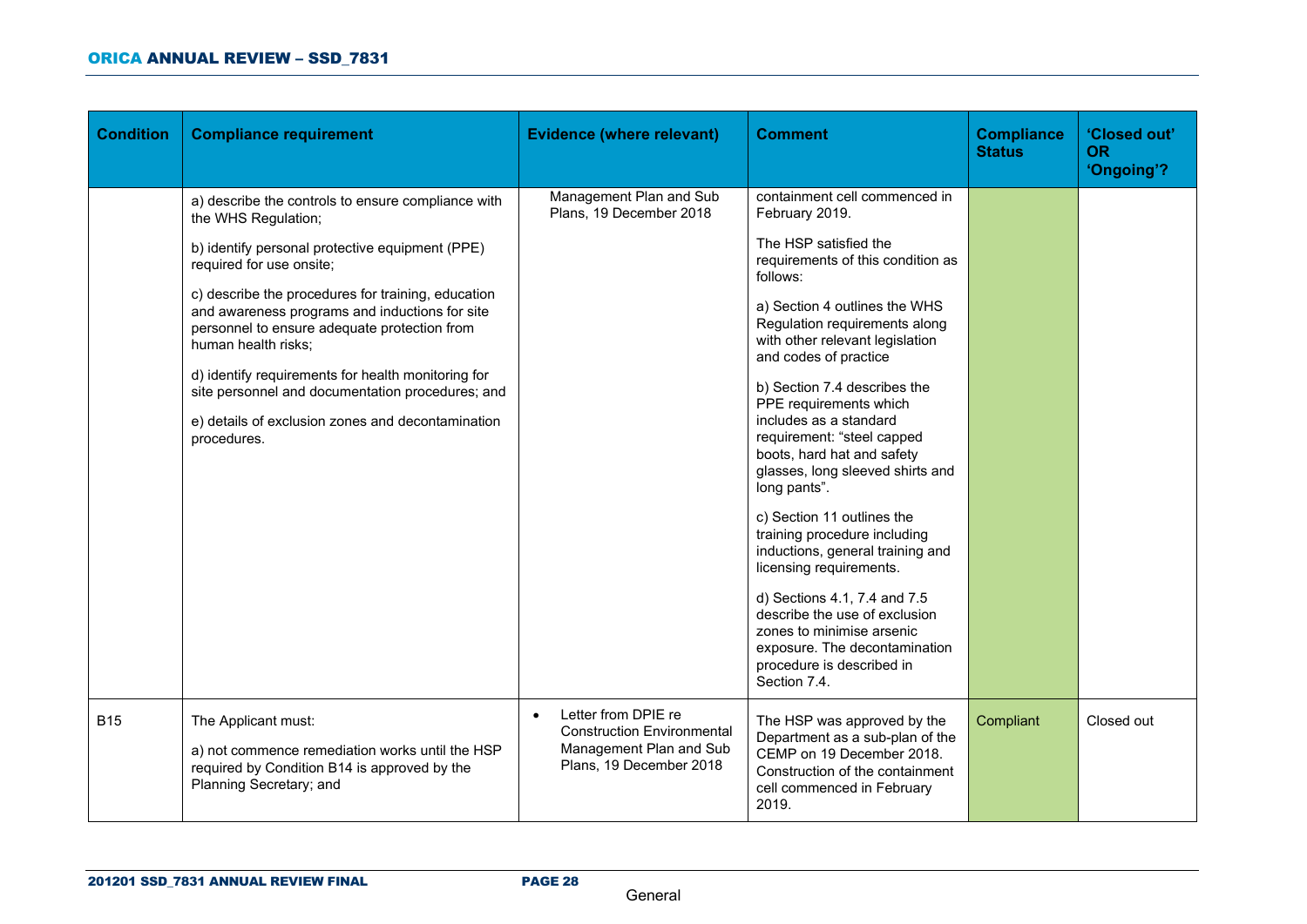#### ORICA ANNUAL REVIEW – SSD\_7831

| <b>Condition</b>         | <b>Compliance requirement</b>                                                                                                                                                                                                                                                                                                                                                                                                                                                                                                                                                                 | <b>Evidence (where relevant)</b>                                                                                                                               | <b>Comment</b>                                                                                                                                                                                                                                                                                                                             | <b>Compliance</b><br><b>Status</b> | 'Closed out'<br><b>OR</b><br>'Ongoing'? |
|--------------------------|-----------------------------------------------------------------------------------------------------------------------------------------------------------------------------------------------------------------------------------------------------------------------------------------------------------------------------------------------------------------------------------------------------------------------------------------------------------------------------------------------------------------------------------------------------------------------------------------------|----------------------------------------------------------------------------------------------------------------------------------------------------------------|--------------------------------------------------------------------------------------------------------------------------------------------------------------------------------------------------------------------------------------------------------------------------------------------------------------------------------------------|------------------------------------|-----------------------------------------|
|                          | b) implement the most recent version of the HSP<br>approved by the Planning Secretary.                                                                                                                                                                                                                                                                                                                                                                                                                                                                                                        |                                                                                                                                                                |                                                                                                                                                                                                                                                                                                                                            |                                    |                                         |
| <b>AIR QUALITY</b>       |                                                                                                                                                                                                                                                                                                                                                                                                                                                                                                                                                                                               |                                                                                                                                                                |                                                                                                                                                                                                                                                                                                                                            |                                    |                                         |
| <b>DUST MINIMISATION</b> |                                                                                                                                                                                                                                                                                                                                                                                                                                                                                                                                                                                               |                                                                                                                                                                |                                                                                                                                                                                                                                                                                                                                            |                                    |                                         |
| <b>B16</b>               | All reasonable steps must be taken to minimise<br>dust generated during all works authorised by this<br>consent.                                                                                                                                                                                                                                                                                                                                                                                                                                                                              | 60578946_Arsenic<br>$\bullet$<br><b>Remediation Results</b><br>30APR19<br>• Arsenic remediation air quality<br>monitoring results from<br>13/02/18 to 28/06/19 | Ambient air quality monitoring<br>was undertaken during<br>construction works. The<br>monitoring included assessment<br>of TSP, PM10 and arsenic<br>criteria. The completed<br>containment cell is covered with<br>vegetation and inspected<br>regularly. There is limited<br>potential for dust generation<br>under long-term management. | Compliant                          | Closed out                              |
| <b>B17</b>               | The Applicant must ensure that:<br>• trucks and vehicles entering and leaving the site<br>that are carrying loads of dust generating materials<br>must have their loads covered at all times, except<br>during loading and unloading;<br>• remediation works not occur during adverse<br>meteorological conditions;<br>• any works are carried out progressively on site to<br>minimise exposed surfaces;<br>• all operations and activities occurring at the<br>remediation works must be carried out in a manner<br>that minimises the emissions of air pollutants from<br>the Development; |                                                                                                                                                                | During construction this<br>condition was met. The CEMP<br>defined the implemented<br>controls.                                                                                                                                                                                                                                            | Compliant                          | Closed out                              |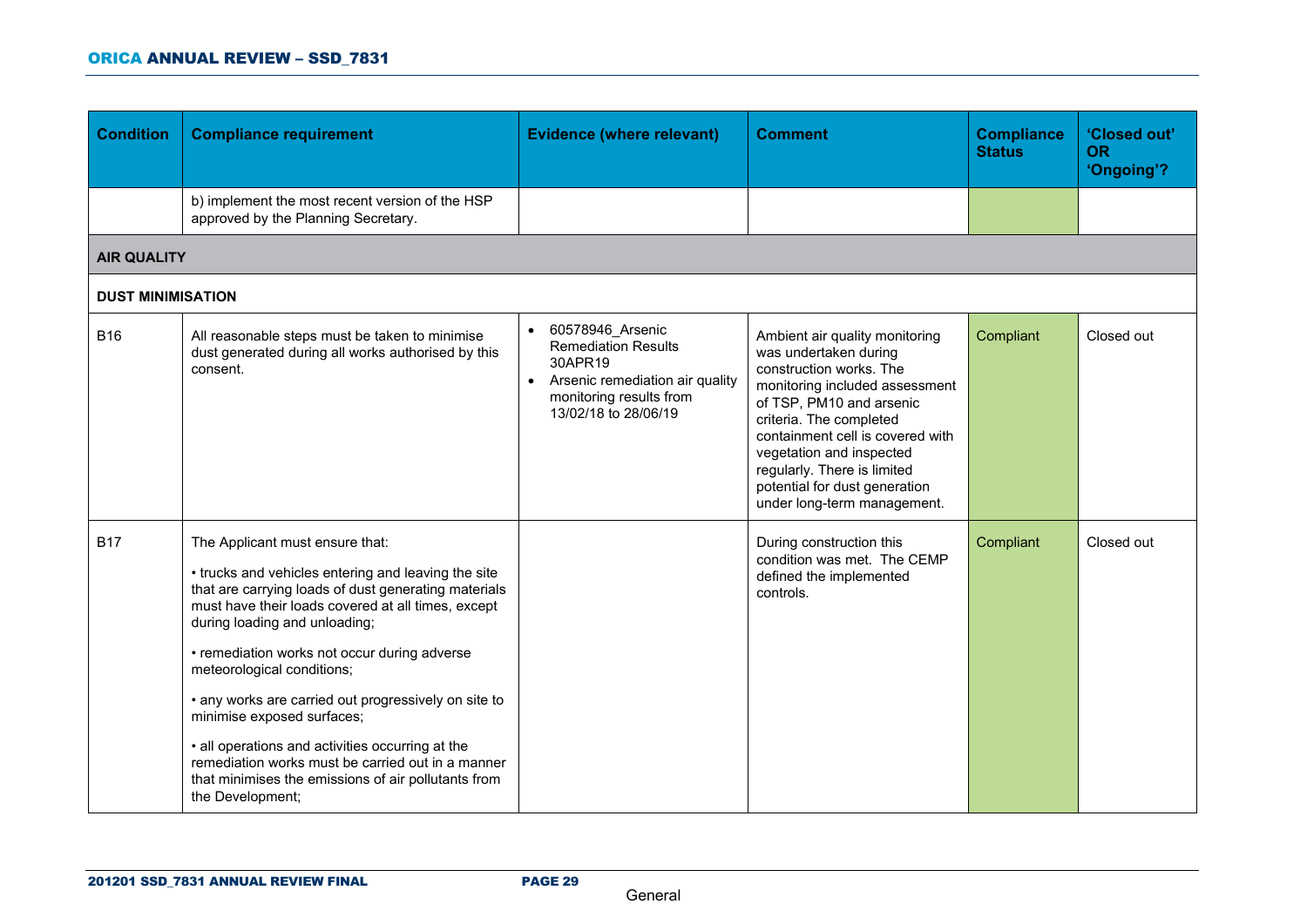| <b>Condition</b> | <b>Compliance requirement</b>                                                                                                                                                                                                                                                                                                                                                                                                                                                                                                                                                                                                                                                 | <b>Evidence (where relevant)</b>                                             | <b>Comment</b>                                                                                                                                                                                                                                                                                                                                                                                         | <b>Compliance</b><br><b>Status</b> | 'Closed out'<br>OR.<br>'Ongoing'? |
|------------------|-------------------------------------------------------------------------------------------------------------------------------------------------------------------------------------------------------------------------------------------------------------------------------------------------------------------------------------------------------------------------------------------------------------------------------------------------------------------------------------------------------------------------------------------------------------------------------------------------------------------------------------------------------------------------------|------------------------------------------------------------------------------|--------------------------------------------------------------------------------------------------------------------------------------------------------------------------------------------------------------------------------------------------------------------------------------------------------------------------------------------------------------------------------------------------------|------------------------------------|-----------------------------------|
|                  | • trucks associated with the Development do not<br>track dirt onto the public road network; and<br>• public roads used by these trucks are kept clean.                                                                                                                                                                                                                                                                                                                                                                                                                                                                                                                        |                                                                              |                                                                                                                                                                                                                                                                                                                                                                                                        |                                    |                                   |
|                  | <b>AIR QUALITY DISCHARGES</b>                                                                                                                                                                                                                                                                                                                                                                                                                                                                                                                                                                                                                                                 |                                                                              |                                                                                                                                                                                                                                                                                                                                                                                                        |                                    |                                   |
| <b>B18</b>       | Equipment must be installed and operated in<br>accordance with best practice to ensure that the<br>development complies with all load limits, air quality<br>criteria, air emission limits and air quality<br>monitoring requirements as specified in the EPL<br>applicable to the site.                                                                                                                                                                                                                                                                                                                                                                                      | LTEMP (Rev 0), May 2019<br>$\bullet$<br>LTEMP (Rev 1), May 2020<br>$\bullet$ | The containment cell is a<br>passive system. The completed<br>containment cell is covered with<br>vegetation and inspected<br>regularly. There is limited<br>potential to contribute to dust<br>emissions under long-term<br>management.                                                                                                                                                               | Compliant                          | Closed out                        |
|                  | AIR QUALITY MANAGEMENT PLAN                                                                                                                                                                                                                                                                                                                                                                                                                                                                                                                                                                                                                                                   |                                                                              |                                                                                                                                                                                                                                                                                                                                                                                                        |                                    |                                   |
| <b>B19</b>       | Prior to the commencement of remediation works,<br>the Applicant must prepare an Air Quality<br>Management Plan (AQMP) to the satisfaction of the<br>Planning<br>Secretary. The AQMP must form part of the CEMP<br>required by Condition C2 and be prepared in<br>accordance with Condition C1. The AQMP must:<br>a) be prepared by a suitably qualified and<br>experienced person(s) whose appointment has<br>been endorsed by the Planning Secretary;<br>b) describe the measures that will be implemented<br>to minimise the potential risks to adverse air quality<br>in the area including:<br>(i) the management and mitigation measures to be<br>employed at the site; | CEMP (October 2018)                                                          | The AQMP is included as<br>Appendix B to the CEMP. The<br>AQMP is dated 5 October 2018.<br>Remediation works commenced<br>on 13 February 2019. The<br>requirements under this<br>condition are satisfied as<br>follows:<br>a) The AQMP was prepared by<br>David Rollings and Chad<br>Whitburn of AECOM.<br>b) The measures outlined under<br>this condition are included in the<br>following sections: | Compliant                          | Closed out                        |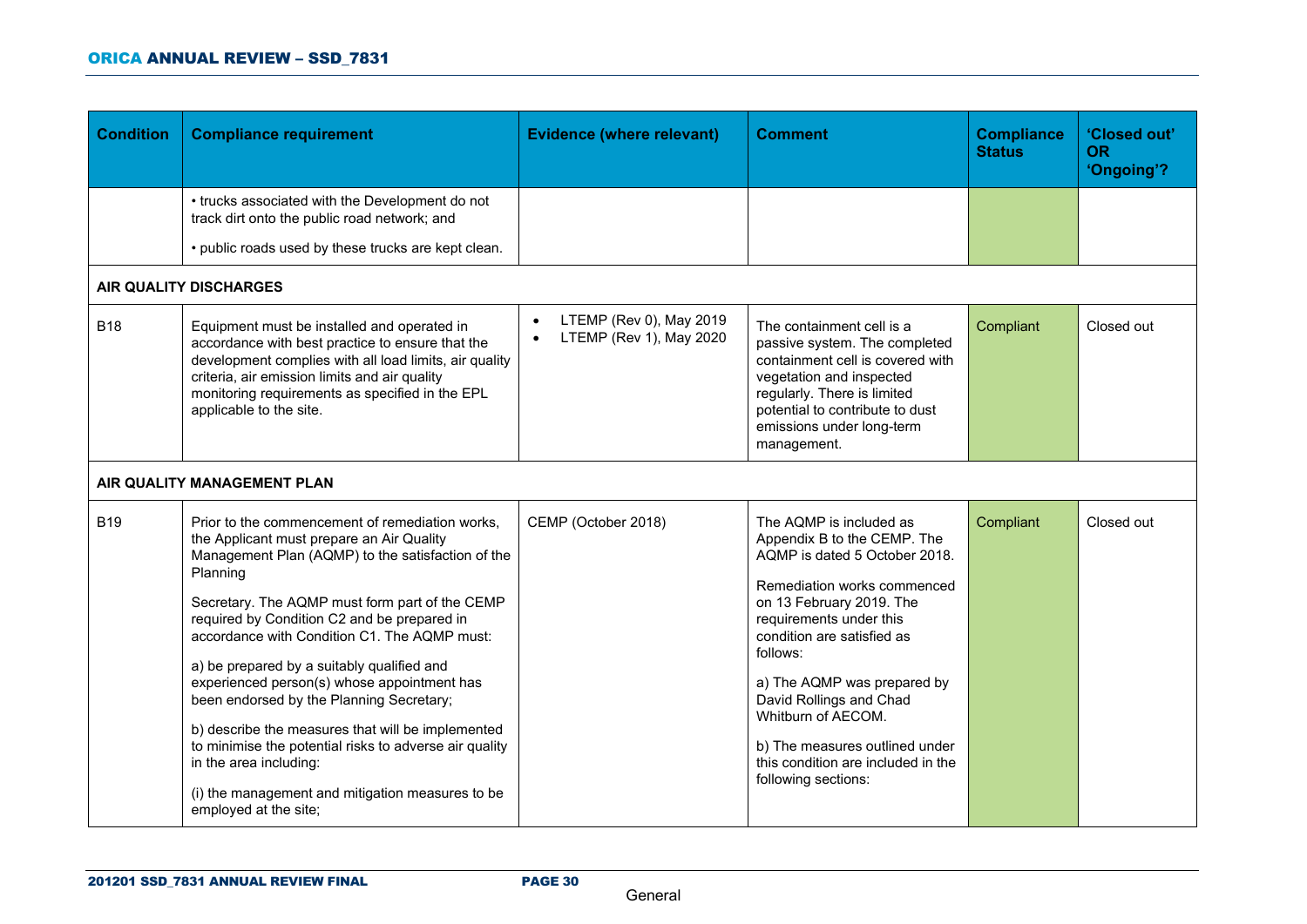| <b>Condition</b> | <b>Compliance requirement</b>                                                                                                                                                                                                                                                                                                                                                                                                                                                                                                                                                                                                                                                                                                                                                                                                                                                                                                                                                                                                                                                                                             | <b>Evidence (where relevant)</b> | <b>Comment</b>                                                                                                                                                                                                                                                                                                                                                                                                                                                                                                                                                                                                                                                                                        | <b>Compliance</b><br><b>Status</b> | 'Closed out'<br><b>OR</b><br>'Ongoing'? |
|------------------|---------------------------------------------------------------------------------------------------------------------------------------------------------------------------------------------------------------------------------------------------------------------------------------------------------------------------------------------------------------------------------------------------------------------------------------------------------------------------------------------------------------------------------------------------------------------------------------------------------------------------------------------------------------------------------------------------------------------------------------------------------------------------------------------------------------------------------------------------------------------------------------------------------------------------------------------------------------------------------------------------------------------------------------------------------------------------------------------------------------------------|----------------------------------|-------------------------------------------------------------------------------------------------------------------------------------------------------------------------------------------------------------------------------------------------------------------------------------------------------------------------------------------------------------------------------------------------------------------------------------------------------------------------------------------------------------------------------------------------------------------------------------------------------------------------------------------------------------------------------------------------------|------------------------------------|-----------------------------------------|
|                  | (ii) plant and equipment being maintained to ensure<br>that it is in good order;<br>(iii) how the air quality impacts of the development<br>will be minimised during adverse meteorological<br>conditions or extraordinary events;<br>(iv) show the locations of dust monitors on and off-<br>site with appropriate trigger values;<br>(v) details regarding the mitigation and<br>management measures to control dust from<br>stockpiles;<br>(vi) report on the performance of the remediation<br>works against the key performance indicators for<br>each emission type using data from the real-time<br>dust monitors;<br>(vii) detail proactive mitigation measures for the<br>control of dust and odour impacts, including<br>procedures to restrict works during adverse<br>meteorological conditions;<br>(viii)detail procedures for consulting with the nearby<br>sensitive receivers to minimise dust and odour<br>impacts;<br>(ix) detail the contingency measures to be<br>implemented to respond to complaints or if dust<br>impacts are identified; and<br>(x) include record keeping, a complaints register |                                  | (i) Section 5 (Table 5 and Table<br>6)<br>(ii) Section 4<br>(iii) Section 5 (Table $5$ ) -<br>"Remediation works will not<br>occur during adverse<br>meteorological conditions"<br>(iv) Section 6.3 describes the<br>locations for the High Volume<br>Air Sampler (HVAS) as well as<br>real time continuous particulate<br>monitoring.<br>Section $6.4$ – air quality trigger<br>values.<br>(v) Section 5 (Table 5) under<br>stockpiles sub-heading<br>(vi) Sections 6.2 and $6.3 - air$<br>quality criteria.<br>Section 8 - review and continual<br>improvements procedure<br>(vii) Section 5 (Table 5)<br>(viii)Section 3.4 of CEMP. Orica<br>also has a Communications<br>Strategy and operates in |                                    |                                         |
|                  | and compliance report to identify the control<br>measures that will be implemented for each<br>emission source.                                                                                                                                                                                                                                                                                                                                                                                                                                                                                                                                                                                                                                                                                                                                                                                                                                                                                                                                                                                                           |                                  | accordance with a Neighbour<br>(Off-site) EMP.<br>$(ix)$ Section 5 – reference to the<br>complaints management                                                                                                                                                                                                                                                                                                                                                                                                                                                                                                                                                                                        |                                    |                                         |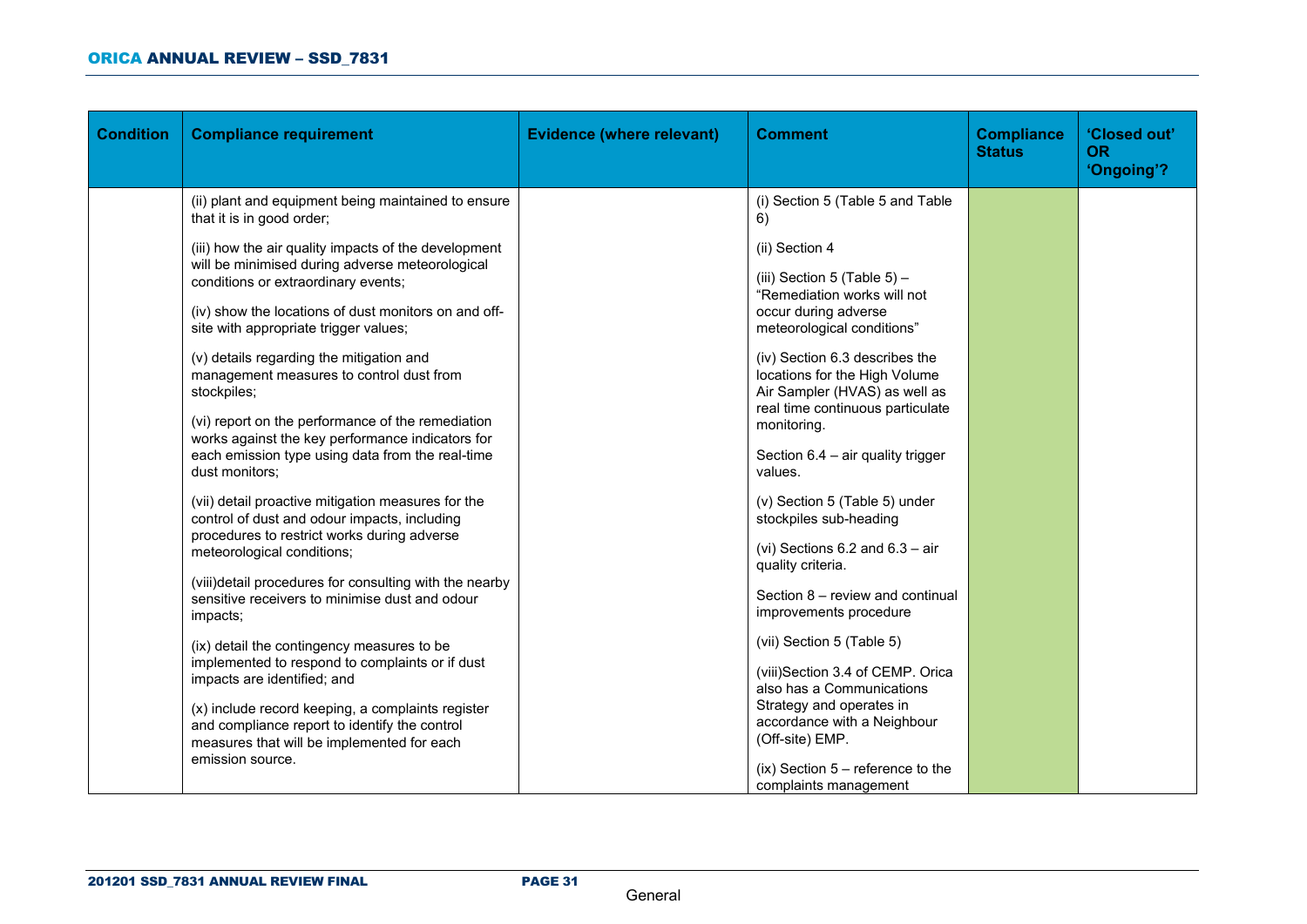| <b>Condition</b>        | <b>Compliance requirement</b>                                                                                                                                                                                                                                                                              | <b>Evidence (where relevant)</b>                                                                               | <b>Comment</b>                                                                                                                                                                                                    | <b>Compliance</b><br><b>Status</b> | 'Closed out'<br><b>OR</b><br>'Ongoing'? |
|-------------------------|------------------------------------------------------------------------------------------------------------------------------------------------------------------------------------------------------------------------------------------------------------------------------------------------------------|----------------------------------------------------------------------------------------------------------------|-------------------------------------------------------------------------------------------------------------------------------------------------------------------------------------------------------------------|------------------------------------|-----------------------------------------|
|                         |                                                                                                                                                                                                                                                                                                            |                                                                                                                | procedures described in Section<br>7.1.5 of the CEMP<br>$(x)$ Section 5 – reference to the<br>complaints management<br>procedures described in Section<br>7.1.5 of the CEMP                                       |                                    |                                         |
| <b>B20</b>              | The Applicant must:<br>a) not commence remediation works until the<br>AQMP required by Condition B19 is approved by<br>the Planning Secretary; and<br>b) implement the most recent.                                                                                                                        | Letter from DPIE re<br><b>Construction Environmental</b><br>Management Plan and Sub<br>Plans, 19 December 2018 | Remediation work commenced<br>on 13 February 2019. Approval<br>of the AQMP (as part of the<br>CEMP) was received from the<br>Department on 19 December<br>2018.                                                   | Compliant                          | Closed out                              |
| <b>ODOUR MANAGEMENT</b> |                                                                                                                                                                                                                                                                                                            |                                                                                                                |                                                                                                                                                                                                                   |                                    |                                         |
| <b>B21</b>              | The Applicant must ensure the remediation works<br>does not cause or permit the emission of any<br>offensive odour (as defined in the POEO Act).                                                                                                                                                           |                                                                                                                | No odour complaints in relation<br>to remediation works were<br>recorded during the AEMR<br>period.                                                                                                               | Compliant                          | Closed out                              |
| <b>SOIL AND WATER</b>   |                                                                                                                                                                                                                                                                                                            |                                                                                                                |                                                                                                                                                                                                                   |                                    |                                         |
|                         | SURFACE WATER MANAGEMENT SYSTEM                                                                                                                                                                                                                                                                            |                                                                                                                |                                                                                                                                                                                                                   |                                    |                                         |
| <b>B22</b>              | Prior to the commencement of operations, the<br>Applicant must design and install a surface<br>water management system for the<br>Development. The system must:<br>be designed and constructed by a<br>a)<br>suitably qualified and experienced<br>person(s);<br>be generally in accordance with the<br>b) | Remediation Action Plan,<br>$\bullet$<br>Golder Associates, July<br>2016<br>Site visit observations            | The surface water<br>management system was<br>designed by Golder<br>Associates and appears to<br>be generally in accordance<br>with the design diagrams in<br>the Appendix A: Wall<br><b>Alignment and Detail</b> | Compliant                          | Closed out                              |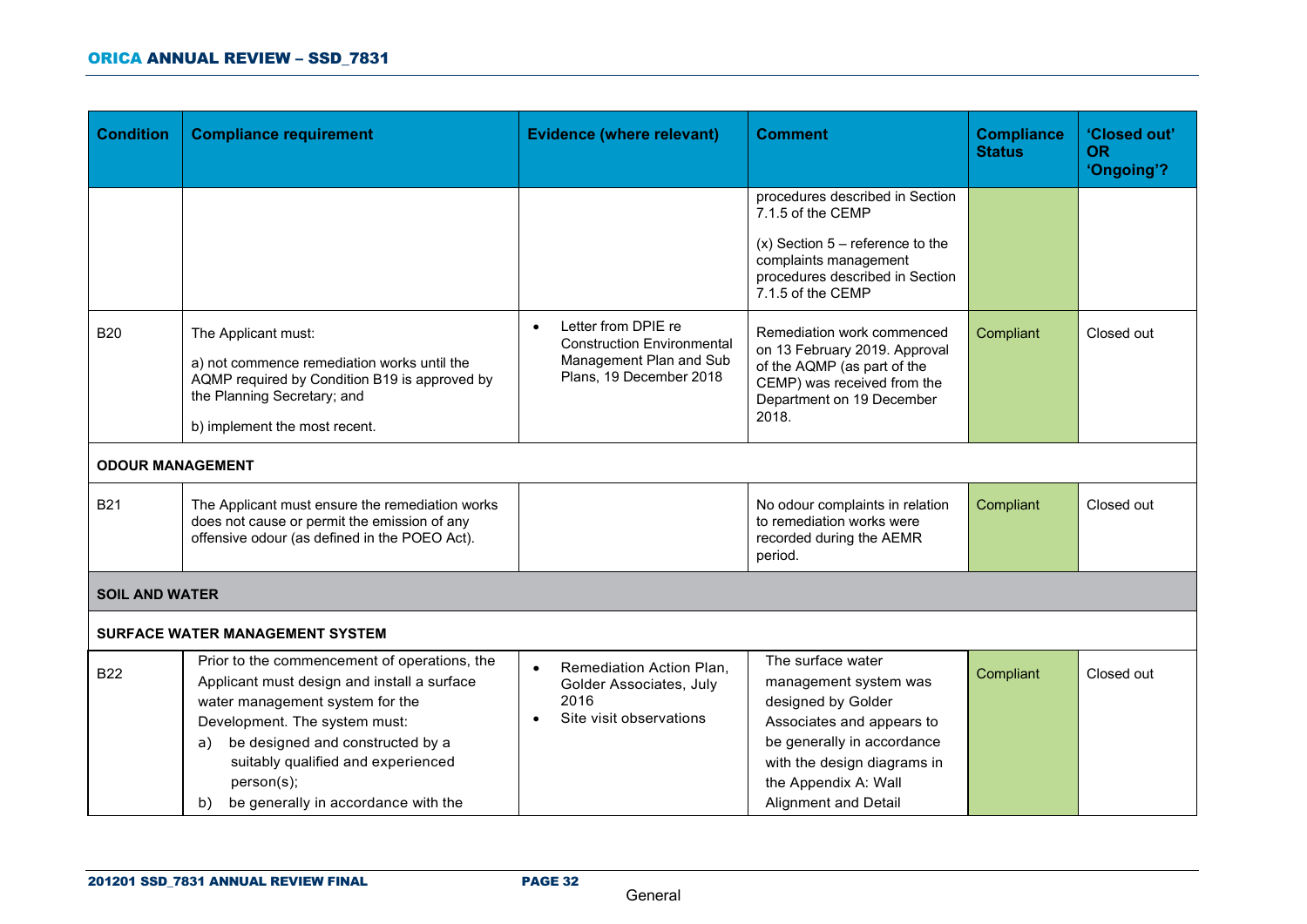| <b>Condition</b>                    | <b>Compliance requirement</b>                                                                                                                                                                                                                                                                                                                                                                       | <b>Evidence (where relevant)</b>                                                                                                                                                   | <b>Comment</b>                                                                                                                                                           | <b>Compliance</b><br><b>Status</b> | 'Closed out'<br><b>OR</b><br>'Ongoing'? |
|-------------------------------------|-----------------------------------------------------------------------------------------------------------------------------------------------------------------------------------------------------------------------------------------------------------------------------------------------------------------------------------------------------------------------------------------------------|------------------------------------------------------------------------------------------------------------------------------------------------------------------------------------|--------------------------------------------------------------------------------------------------------------------------------------------------------------------------|------------------------------------|-----------------------------------------|
|                                     | design diagrams in the Appendix A:<br>Wall Alignment and<br>Detail Design of the RAP;<br>be in accordance with applicable Australian<br>C)<br>Standards; and<br>ensure that the system capacity has been<br>$\mathsf{d}$<br>designed in accordance with Australian<br>Rainfall and Runoff (Engineers Australia,<br>2016) and Managing Urban Stormwater:<br>Council Handbook (EPA, 1997) Guidelines. |                                                                                                                                                                                    | Design of the RAP.                                                                                                                                                       |                                    |                                         |
| <b>B23</b>                          | Within two months of the completion of<br>remediation works, works-as-executed<br>drawings signed by a registered surveyor<br>must be submitted to the Site Auditor<br>demonstrating that the stormwater drainage<br>and finished ground levels have been<br>constructed as detailed in the RAP.                                                                                                    | Orica email to C.M. Jewell re:<br>Works- as-executed drawing -<br>Stormwater drainage and<br>finished ground levels, 21<br>November 2019                                           | Survey was provided to the<br>Site Auditor within two months<br>of the completion of<br>remediation works.                                                               | Compliant                          | Closed out                              |
| <b>B24</b>                          | The surface water management system must be<br>operated and maintained for the duration of the<br>Development.                                                                                                                                                                                                                                                                                      | Site visit observations<br>$\bullet$<br>Interview with site<br>$\bullet$<br>personnel<br>Arsenic containment cell<br>$\bullet$<br>quarterly inspection<br>checklist dated 22/07/20 | The surface water<br>management system was<br>observed during the site visit to<br>be in good condition. The<br>containment cell is subject to<br>quarterly inspections. | Compliant                          | Ongoing                                 |
| <b>EROSION AND SEDIMENT CONTROL</b> |                                                                                                                                                                                                                                                                                                                                                                                                     |                                                                                                                                                                                    |                                                                                                                                                                          |                                    |                                         |
| <b>B25</b>                          | Prior to the commencement of any construction<br>or other surface disturbance the Applicant must<br>install and maintain suitable erosion and<br>sediment control measures on-site, in<br>accordance with the relevant requirements of                                                                                                                                                              | CEMP (October 2018)                                                                                                                                                                | The Erosion and Sediment<br>Control Plan is Appendix C to<br>the CEMP.                                                                                                   | Compliant                          | Closed out                              |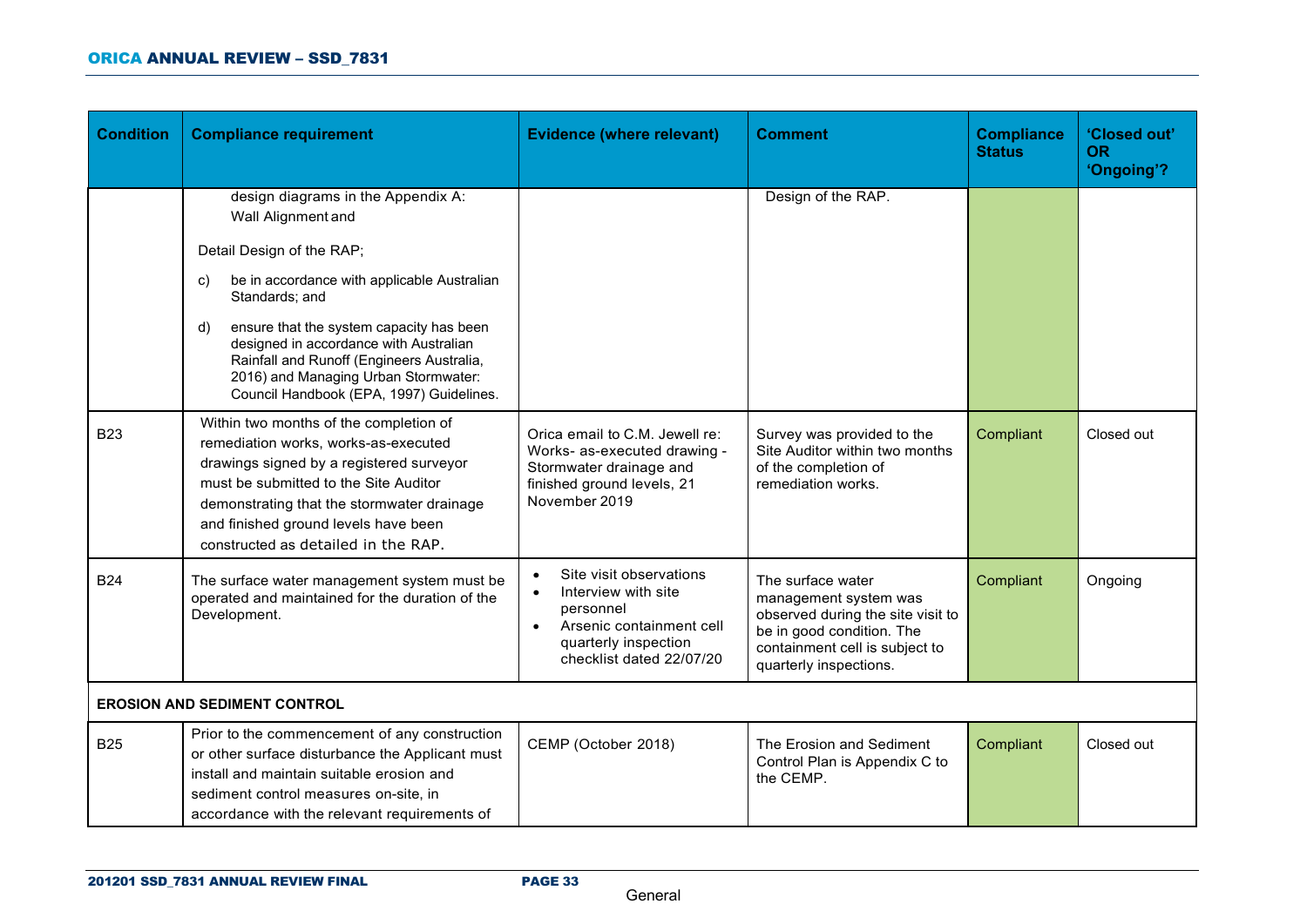| <b>Condition</b>          | <b>Compliance requirement</b>                                                                                                                                                                                                                                                            | <b>Evidence (where relevant)</b>                                                                                                                                            | <b>Comment</b>                                                                                                                                                                                                                                                                                      | <b>Compliance</b><br><b>Status</b> | 'Closed out'<br><b>OR</b><br>'Ongoing'? |
|---------------------------|------------------------------------------------------------------------------------------------------------------------------------------------------------------------------------------------------------------------------------------------------------------------------------------|-----------------------------------------------------------------------------------------------------------------------------------------------------------------------------|-----------------------------------------------------------------------------------------------------------------------------------------------------------------------------------------------------------------------------------------------------------------------------------------------------|------------------------------------|-----------------------------------------|
|                           | the Managing Urban Stormwater: Soils and<br>Construction - Volume 1: Blue Book (Landcom,<br>2004) guideline and the Erosion and Sediment<br>Control<br>Plan included in the CEMP required by condition<br>C <sub>2</sub> .                                                               |                                                                                                                                                                             |                                                                                                                                                                                                                                                                                                     |                                    |                                         |
| <b>POLLUTION OF WATER</b> |                                                                                                                                                                                                                                                                                          |                                                                                                                                                                             |                                                                                                                                                                                                                                                                                                     |                                    |                                         |
| <b>B26</b>                | The development must comply with section 120<br>of the POEO Act, which prohibits the pollution of<br>waters, except as expressly provided for in an<br>EPL.                                                                                                                              | CEMP (October 2018)<br>$\bullet$<br><b>Post Remediation Annual</b><br>$\bullet$<br><b>Groundwater Monitoring</b><br>Event - March 2020,<br>Golder Associates, 4 May<br>2020 | Erosion and sediment<br>control measures were in<br>place during construction.<br>The purpose of the<br>development is to address<br>historic contamination and<br>improve groundwater<br>quality. Ongoing monitoring<br>as per the LTEMP is<br>required to verify<br>effectiveness of<br>the cell. | Compliant                          | Closed out                              |
| <b>B27</b>                | Any spills must be contained and disposed of at<br>a licenced facility.                                                                                                                                                                                                                  |                                                                                                                                                                             | No spills reported during<br>construction of the cell.                                                                                                                                                                                                                                              | Not triggered                      | <b>NA</b>                               |
| <b>B28</b>                | Any servicing or repair work of motor vehicles<br>or mobile plant is to be carried out within a<br>sealed area that has environmental controls<br>appropriate for servicing or repair work. This<br>must include bunding where there this work<br>could result in liquids being spilled. |                                                                                                                                                                             | There was no on-site servicing<br>or repair of vehicles or mobile<br>plant associated with the<br>remediation works.                                                                                                                                                                                | Not triggered                      | <b>NA</b>                               |
| <b>IMPORTED SOIL</b>      |                                                                                                                                                                                                                                                                                          |                                                                                                                                                                             |                                                                                                                                                                                                                                                                                                     |                                    |                                         |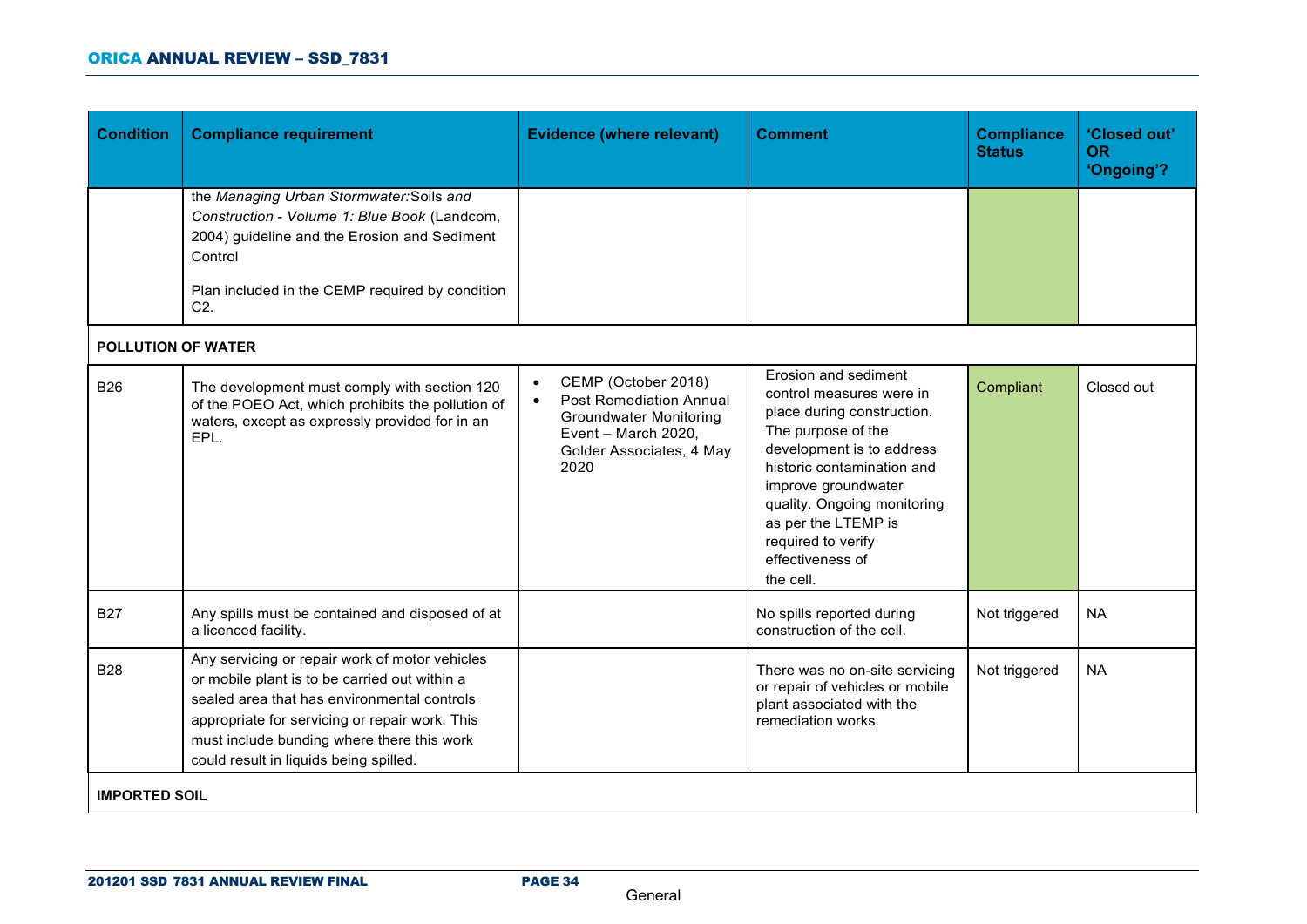| <b>Condition</b>        | <b>Compliance requirement</b>                                                                                                                                                                                                                                                                                                                                                                                                                                             | <b>Evidence (where relevant)</b>                                                 | <b>Comment</b>                                                                                                                   | <b>Compliance</b><br><b>Status</b> | 'Closed out'<br><b>OR</b><br>'Ongoing'? |
|-------------------------|---------------------------------------------------------------------------------------------------------------------------------------------------------------------------------------------------------------------------------------------------------------------------------------------------------------------------------------------------------------------------------------------------------------------------------------------------------------------------|----------------------------------------------------------------------------------|----------------------------------------------------------------------------------------------------------------------------------|------------------------------------|-----------------------------------------|
| <b>B29</b>              | The Applicant must:<br>ensure that only VENM or ENM or other<br>i)<br>material approved in writing by the EPA is<br>used as fill on the site;<br>keep accurate records of the volume and<br>ii)<br>type of fill to be used; and<br>make these records available to the<br>iii)<br>Planning Secretary upon request.                                                                                                                                                        | <b>Remediation Validation Report,</b><br>Golder Associates, 24<br>December, 2019 | Materials tracking included as<br>Appendix D of the Remediation<br>Validation Report.                                            | Compliant                          | Closed out                              |
|                         | UNEXPECTED FINDS PROTOCOL                                                                                                                                                                                                                                                                                                                                                                                                                                                 |                                                                                  |                                                                                                                                  |                                    |                                         |
| <b>B30</b>              | Prior to the commencement of construction, the<br>Applicant must prepare an unexpected finds<br>protocol to ensure that potentially contaminated<br>material is appropriately managed. The protocol<br>must form part of the CEMP required by<br>Condition C2 and must ensure any material<br>identified as contaminated must be disposed off-<br>site, with the disposal location and results of<br>testing submitted to Council, prior to its removal<br>from the site. | CEMP (October 2018)<br>$\bullet$                                                 | The unexpected finds protocol<br>is included in Section 5.6 of<br>the CEMP. No unexpected<br>finds occurred during the<br>works. | Compliant                          | Closed out                              |
| <b>HAZARDS AND RISK</b> |                                                                                                                                                                                                                                                                                                                                                                                                                                                                           |                                                                                  |                                                                                                                                  |                                    |                                         |
| <b>B31</b>              | The Applicant must store all chemicals, fuels<br>and oils used on-site in appropriately bunded<br>areas in accordance with the requirements of<br>all relevant Australian Standards, and EPA's<br>Storing and Handling of Liquids: Environmental<br>Protection - Participants Manual (DECC, 2007)<br>(as may be updated or replaced from time to<br>time).                                                                                                                |                                                                                  | No bulk fuels were stored on<br>site by the contractors.                                                                         | Compliant                          | Closed out                              |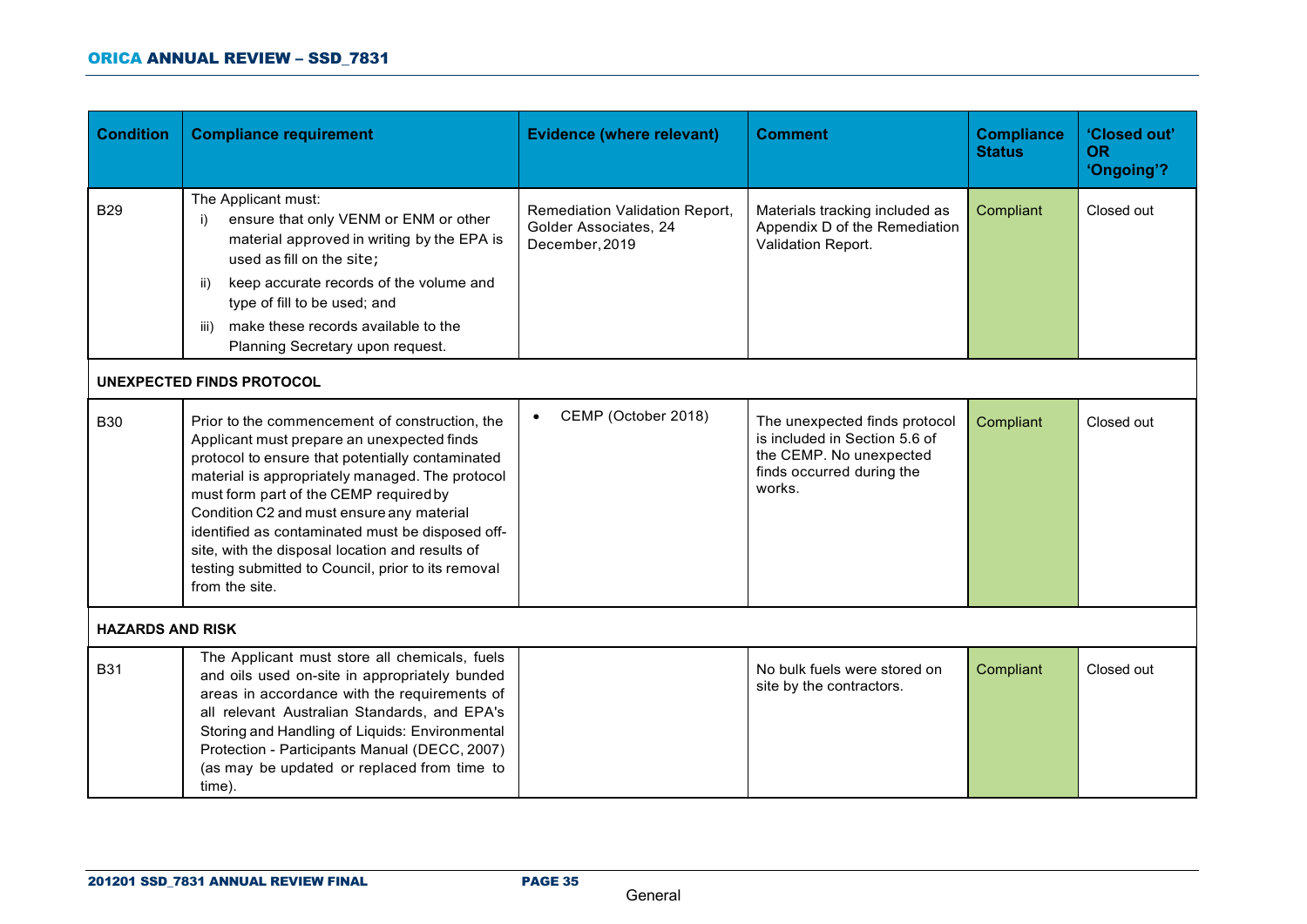| <b>Condition</b>        | <b>Compliance requirement</b>                                                                                                                                                                                                                                                                                                                       | <b>Evidence (where relevant)</b>                                                                                    | <b>Comment</b>                                                                                                                                                                                                                                                | <b>Compliance</b><br><b>Status</b> | 'Closed out'<br><b>OR</b><br>'Ongoing'? |
|-------------------------|-----------------------------------------------------------------------------------------------------------------------------------------------------------------------------------------------------------------------------------------------------------------------------------------------------------------------------------------------------|---------------------------------------------------------------------------------------------------------------------|---------------------------------------------------------------------------------------------------------------------------------------------------------------------------------------------------------------------------------------------------------------|------------------------------------|-----------------------------------------|
| <b>WASTE MANAGEMENT</b> |                                                                                                                                                                                                                                                                                                                                                     |                                                                                                                     |                                                                                                                                                                                                                                                               |                                    |                                         |
|                         | <b>STATUTORY REQUIREMENTS</b>                                                                                                                                                                                                                                                                                                                       |                                                                                                                     |                                                                                                                                                                                                                                                               |                                    |                                         |
| <b>B32</b>              | All waste materials removed from the site must<br>only be directed to a waste management facility<br>or premises lawfully permitted to accept the<br>materials.                                                                                                                                                                                     | <b>Remediation Validation</b><br>$\bullet$<br>Report, Golder Associates,<br>24 December, 2019                       | No soil was removed from<br>the site. All material was<br>retained on site as part of<br>the containment cell as<br>outlined in the Remediation<br>Validation Report.                                                                                         | Not triggered                      | <b>NA</b>                               |
| <b>B33</b>              | Waste generated outside the site must not be<br>received at the site for storage, treatment,<br>processing, reprocessing, or disposal, except as<br>expressly permitted by an EPL.                                                                                                                                                                  | <b>Remediation Validation</b><br>Report, Golder Associates,<br>24 December, 2019                                    | No waste generated<br>outside the site was<br>received for storage,<br>treatment, processing,<br>reprocessing or disposal as<br>part of the development.<br>VEMN was received for the<br>cell capping as outlined in<br>the Remediation Validation<br>Report. | Not triggered                      | <b>NA</b>                               |
|                         | PESTS, VERMIN AND NOXIOUS WEED MANAGEMENT                                                                                                                                                                                                                                                                                                           |                                                                                                                     |                                                                                                                                                                                                                                                               |                                    |                                         |
| <b>B36</b>              | The Applicant must:<br>implement suitable measures to<br>a)<br>manage pests, vermin and declared<br>noxious weeds on the site; and<br>inspect the site on a regular basis to<br>b)<br>ensure that these measures are working<br>effectively, and that pests, vermin or<br>noxious weeds are not present on site in<br>sufficient numbers to pose an | CEMP (October 2018)<br>LTEMP (May 2019)<br>Arsenic containment cell<br>quarterly inspection<br>checklists (Enablon) | Management measures for<br>weeds and pests are included<br>in Section 5.8 of the CEMP<br>and Section 6.2 of the<br><b>LTEMP.</b> Weed observations<br>are including the quarterly<br>inspections. Some of the cap<br>groundcover is clover;<br>however.       | Compliant                          | Ongoing                                 |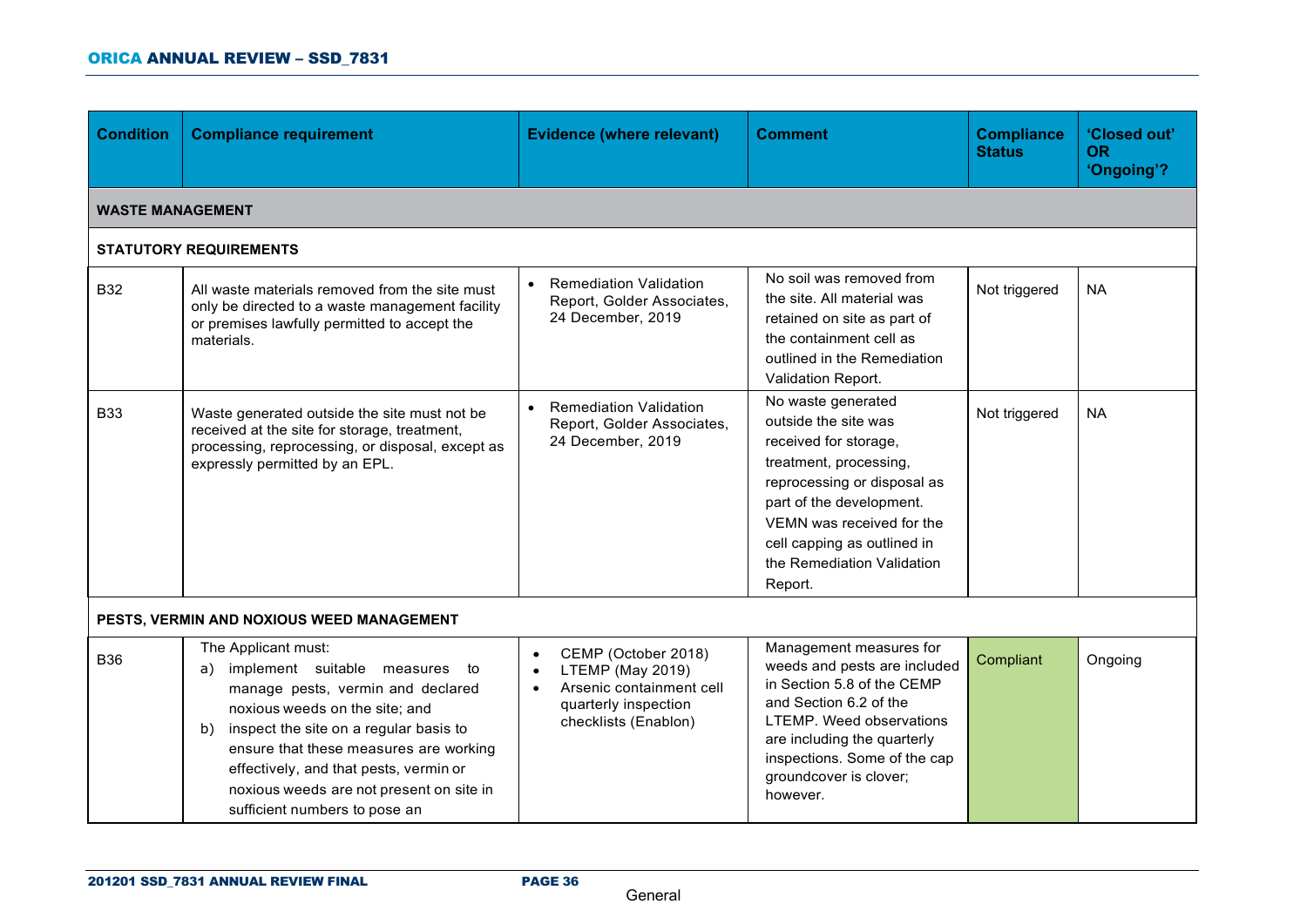| <b>Condition</b>     | <b>Compliance requirement</b>                                                                                                                                                                                                                                                                                                                                                                 |                                                                                                                                 |                                                                                              | <b>Evidence (where relevant)</b>                                                       | <b>Comment</b>                                                               | <b>Compliance</b><br><b>Status</b> | 'Closed out'<br><b>OR</b><br>'Ongoing'? |
|----------------------|-----------------------------------------------------------------------------------------------------------------------------------------------------------------------------------------------------------------------------------------------------------------------------------------------------------------------------------------------------------------------------------------------|---------------------------------------------------------------------------------------------------------------------------------|----------------------------------------------------------------------------------------------|----------------------------------------------------------------------------------------|------------------------------------------------------------------------------|------------------------------------|-----------------------------------------|
|                      |                                                                                                                                                                                                                                                                                                                                                                                               | of amenity in the surrounding area.<br>weeds are those species subject to an order<br>declared under the Noxious Weed Act 1993. | environmental hazard, or cause the loss<br>Note: For the purposes of this condition, noxious |                                                                                        |                                                                              |                                    |                                         |
| <b>NOISE</b>         |                                                                                                                                                                                                                                                                                                                                                                                               |                                                                                                                                 |                                                                                              |                                                                                        |                                                                              |                                    |                                         |
| <b>HOURS OF WORK</b> |                                                                                                                                                                                                                                                                                                                                                                                               |                                                                                                                                 |                                                                                              |                                                                                        |                                                                              |                                    |                                         |
| <b>B37</b>           | <b>Table 1: Hours of Work</b><br><b>Activity</b>                                                                                                                                                                                                                                                                                                                                              | work detailed in Table 1, unless otherwise<br>agreed in writing by the Planning Secretary.<br>Day                               | The Applicant must comply with the hours of<br><b>Time</b>                                   | CEMP (October 2018)<br>$\bullet$                                                       | All remediation works were<br>undertaken within these<br>construction hours. | Compliant                          | Closed out                              |
|                      | Remediation<br>works                                                                                                                                                                                                                                                                                                                                                                          | Monday $-$<br>Friday<br>Saturday                                                                                                | 7am to 6pm<br>8am to 1pm                                                                     |                                                                                        |                                                                              |                                    |                                         |
| <b>B38</b>           | Works outside of the hours identified in<br>Condition 837 may be undertaken in the<br>following circumstances:<br>works that are inaudible at the<br>a)<br>nearestsensitive receivers;<br>works agreed to in writing by the Planning<br>b)<br>Secretary; and<br>where it is required in an emergency to<br>C)<br>avoidthe<br>loss of lives, property and/or to prevent<br>environmental harm. |                                                                                                                                 |                                                                                              | Works were not undertaken<br>outside the standard hours<br>specified in condition B37. | Not triggered                                                                | <b>NA</b>                          |                                         |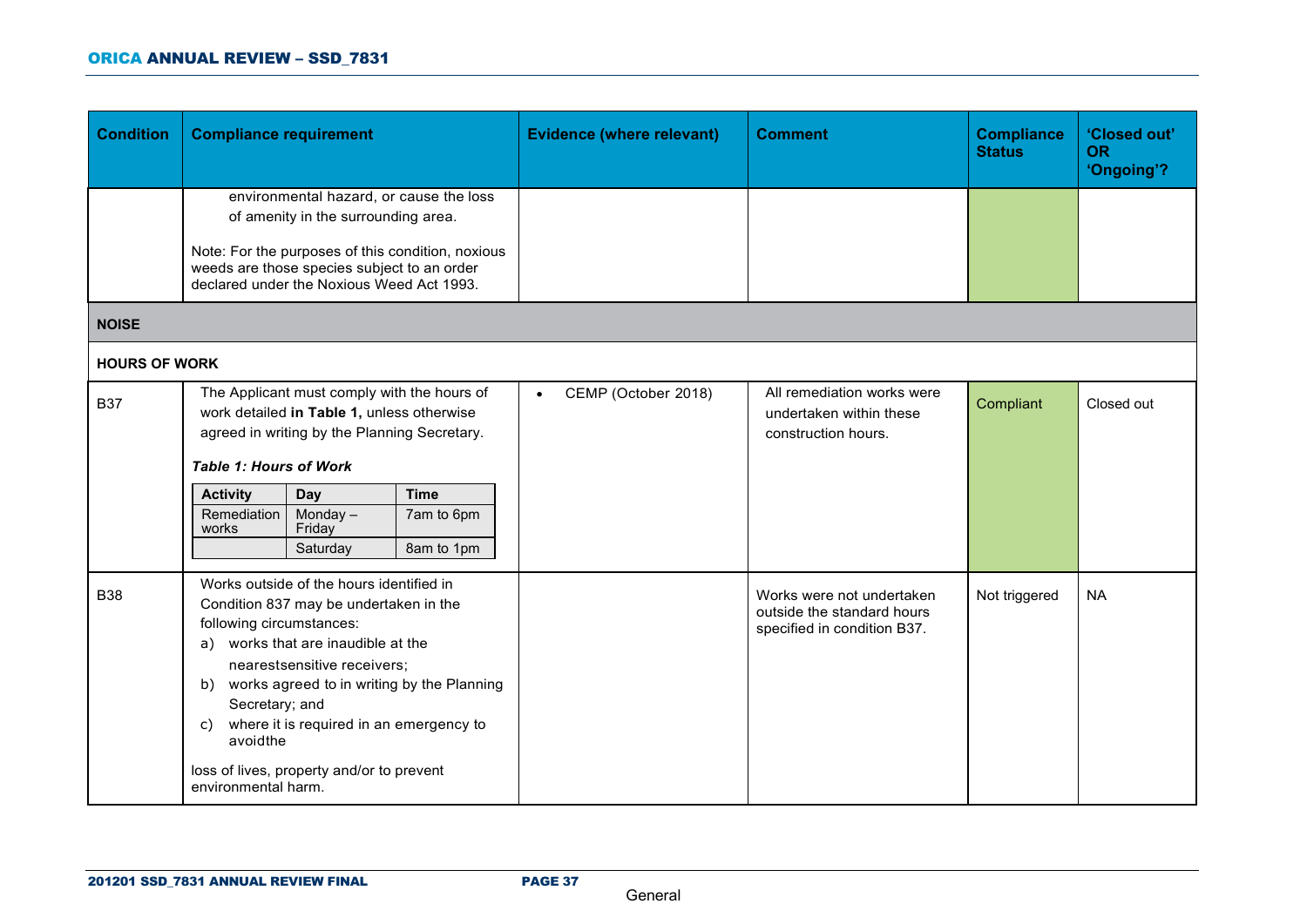| <b>Condition</b>          | <b>Compliance requirement</b>                                                                                                                                                                                                                                                                                                                                                                                                                                                                | <b>Evidence (where relevant)</b> | <b>Comment</b>                                                                                                                                                                                                                                                                                                                                                                                                                                                                                                                      | <b>Compliance</b><br><b>Status</b> | 'Closed out'<br><b>OR</b><br>'Ongoing'? |  |  |  |  |
|---------------------------|----------------------------------------------------------------------------------------------------------------------------------------------------------------------------------------------------------------------------------------------------------------------------------------------------------------------------------------------------------------------------------------------------------------------------------------------------------------------------------------------|----------------------------------|-------------------------------------------------------------------------------------------------------------------------------------------------------------------------------------------------------------------------------------------------------------------------------------------------------------------------------------------------------------------------------------------------------------------------------------------------------------------------------------------------------------------------------------|------------------------------------|-----------------------------------------|--|--|--|--|
|                           | <b>REMEDIATION WORKS NOISE LIMITS</b>                                                                                                                                                                                                                                                                                                                                                                                                                                                        |                                  |                                                                                                                                                                                                                                                                                                                                                                                                                                                                                                                                     |                                    |                                         |  |  |  |  |
| <b>B39</b>                | The development must be constructed to<br>achieve the construction noise management<br>levels detailed in the Interim Construction Noise<br>Guideline (Department of Environment and<br>Climate Change, 2009). All feasible and<br>reasonable noise mitigation measures must be<br>implemented and any activities that could<br>exceedthe construction noise management<br>levels must be identified and managed in<br>accordance with the management and<br>mitigation measures in the EIS. | CEMP (October 2018)              | Noise and vibration<br>management measures are<br>included in Section<br>5.4 of the CEMP (Table 16).<br>This includes management<br>in accordance with the<br><b>Interim Construction Noise</b><br>Guideline (Department of<br><b>Environment and Climate</b><br>Change, 2009). It was<br>predicted that operation of<br>excavation equipment and<br>vehicles would not likely to<br>increase the background<br>noise by a measurable<br>amount. No complaints<br>were received relating to<br>noise from the remediation<br>works. | Compliant                          | Closed out                              |  |  |  |  |
| <b>VARIATION CRITERIA</b> |                                                                                                                                                                                                                                                                                                                                                                                                                                                                                              |                                  |                                                                                                                                                                                                                                                                                                                                                                                                                                                                                                                                     |                                    |                                         |  |  |  |  |
| <b>B40</b>                | Vibration caused by construction at any<br>residence or structure outside the site must be<br>limited to:<br>a) for structural damage, German Standard<br>DIN 4150 Part 3 Structural Vibration in<br>Buildings. Effects on Structures; and<br>for human exposure, the acceptable vibration<br>values set out in the Environmental Noise                                                                                                                                                      | CEMP (October 2018)              | It was predicted that<br>"Basedupon the location of<br>the remediation work the<br>buildings on the adjacent<br>site are located within the<br>safe working distance for<br>cosmetic damage." Table<br>16 in the CEMP includes the<br>following safe working                                                                                                                                                                                                                                                                        | Compliant                          | Closed out                              |  |  |  |  |
|                           | Management Assessing Vibration: ATechnical                                                                                                                                                                                                                                                                                                                                                                                                                                                   |                                  | distances of vibration                                                                                                                                                                                                                                                                                                                                                                                                                                                                                                              |                                    |                                         |  |  |  |  |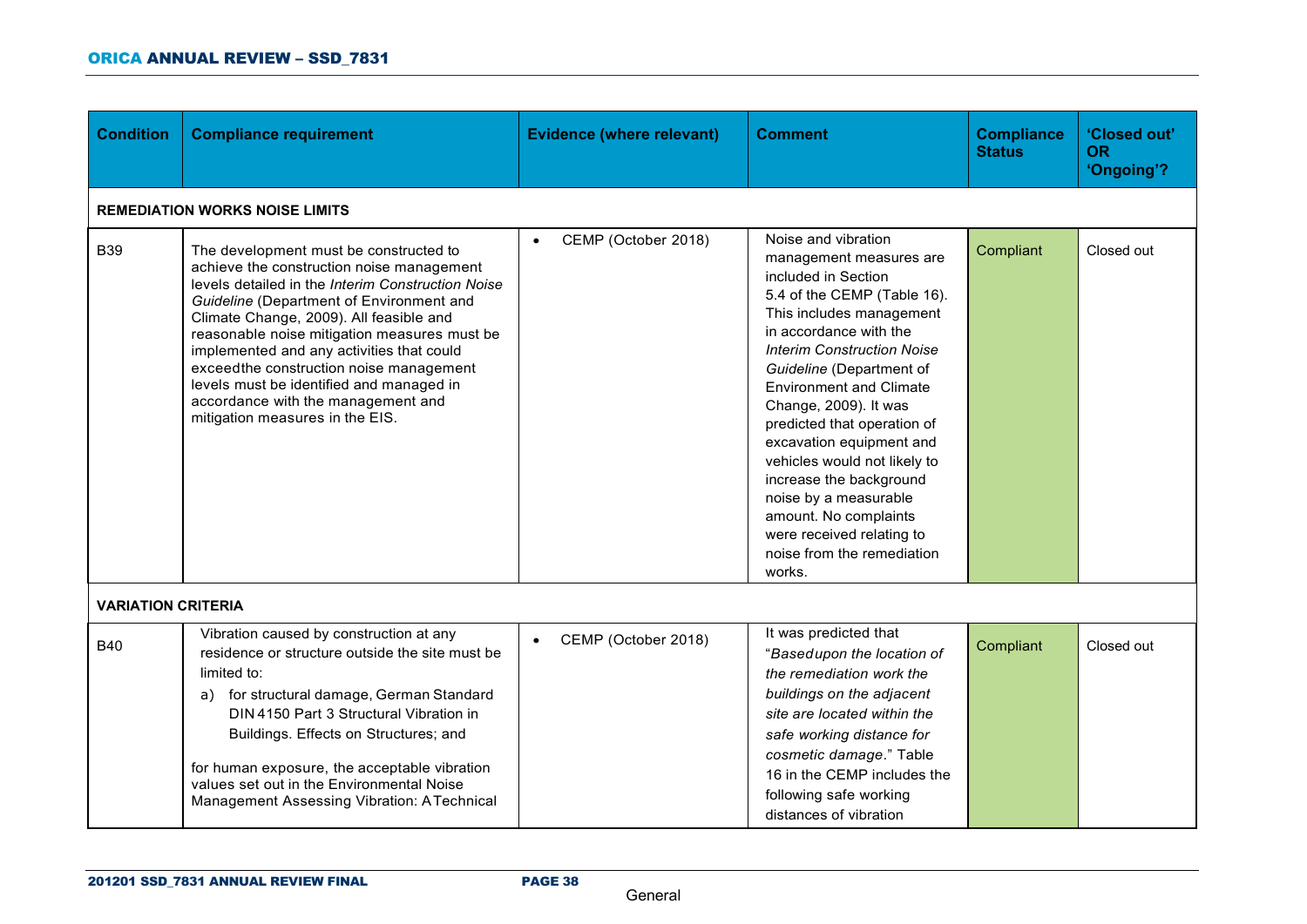| <b>Condition</b> | <b>Compliance requirement</b>                                                                                                                                                                                                                                                                                                                                                                                                                                                                                                                                                                                              | <b>Evidence (where relevant)</b> | <b>Comment</b>                                                                                                                                                                                                                                              | <b>Compliance</b><br><b>Status</b> | 'Closed out'<br><b>OR</b><br>'Ongoing'? |
|------------------|----------------------------------------------------------------------------------------------------------------------------------------------------------------------------------------------------------------------------------------------------------------------------------------------------------------------------------------------------------------------------------------------------------------------------------------------------------------------------------------------------------------------------------------------------------------------------------------------------------------------------|----------------------------------|-------------------------------------------------------------------------------------------------------------------------------------------------------------------------------------------------------------------------------------------------------------|------------------------------------|-----------------------------------------|
|                  | Guideline (Department of Environment and<br>Conservation, 2006).                                                                                                                                                                                                                                                                                                                                                                                                                                                                                                                                                           |                                  | intensive equipment will be<br>used during the works for<br>tracked mobile operating<br>plant (excavator/crane):<br>Cosmetic damage - 3m<br>Human response - 13m.<br>No complaints were<br>received relating to<br>vibration from the<br>remediation works. |                                    |                                         |
|                  | <b>REMEDIATION WORKS CONDITIONS</b>                                                                                                                                                                                                                                                                                                                                                                                                                                                                                                                                                                                        |                                  |                                                                                                                                                                                                                                                             |                                    |                                         |
| <b>B41</b>       | The Applicant must ensure that:<br>a) The developmentdoes not result in any<br>queuing on the public road network;<br>all vehicular movement to and from the<br>b)<br>sitemust be in a forward direction;<br>the swept path of the longest vehicle<br>C)<br>entering and exiting the site, as well as<br>manoeuvrability through the site, is in<br>accordance with the relevant<br>AUSTROADS guideline;<br>all loading and unloading of materials is<br>d)<br>carried out on-site in designated areas;<br>and<br>vehicle manoeuvring areas must always<br>e)<br>be kept clear of any obstacles, including<br>parked cars. | CEMP (October 2018)<br>$\bullet$ | Traffic management measures<br>are included in Section 5.7 of<br>the CEMP.                                                                                                                                                                                  | Compliant                          | Closed out                              |
| <b>PARKING</b>   |                                                                                                                                                                                                                                                                                                                                                                                                                                                                                                                                                                                                                            |                                  |                                                                                                                                                                                                                                                             |                                    |                                         |
| <b>B42</b>       | The Applicant must provide sufficient parking<br>facilities on-site, including for heavy vehicles and                                                                                                                                                                                                                                                                                                                                                                                                                                                                                                                      |                                  | No complaints concerning<br>traffic or parking were                                                                                                                                                                                                         | Compliant                          | Closed out                              |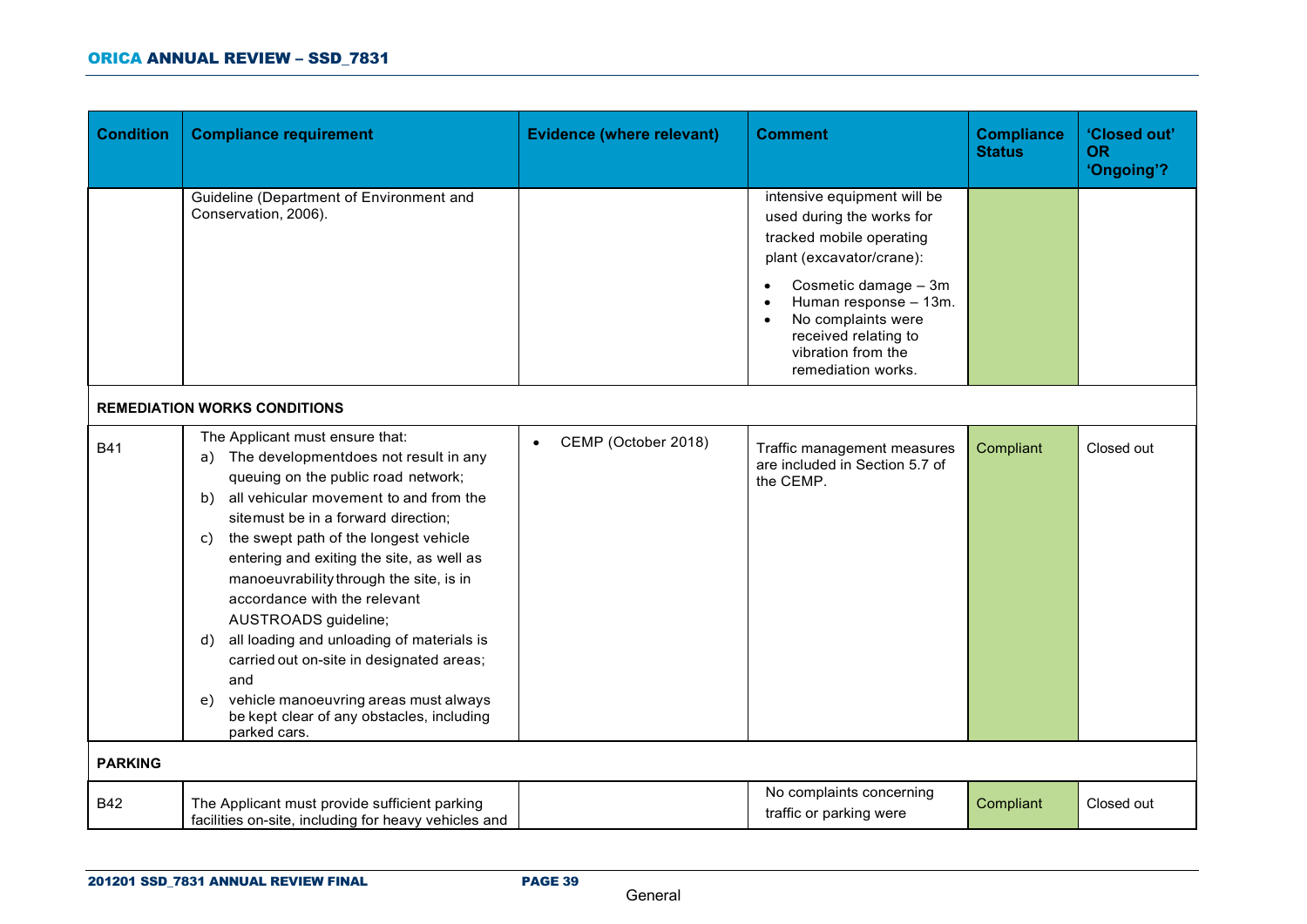| <b>Condition</b> | <b>Compliance requirement</b>                                                                                                                                                                                                                                                                                                                                            | <b>Evidence (where relevant)</b>                                                                                                                                                                                                                                                                  | Comment                                                                                                                                                                                                                            | <b>Compliance</b><br><b>Status</b> | 'Closed out'<br><b>OR</b><br>'Ongoing'? |
|------------------|--------------------------------------------------------------------------------------------------------------------------------------------------------------------------------------------------------------------------------------------------------------------------------------------------------------------------------------------------------------------------|---------------------------------------------------------------------------------------------------------------------------------------------------------------------------------------------------------------------------------------------------------------------------------------------------|------------------------------------------------------------------------------------------------------------------------------------------------------------------------------------------------------------------------------------|------------------------------------|-----------------------------------------|
|                  | for site personnel, to ensure that traffic<br>associated with the remediation works does not<br>utilise public and residential streets or public<br>parking facilities.                                                                                                                                                                                                  |                                                                                                                                                                                                                                                                                                   | received.                                                                                                                                                                                                                          |                                    |                                         |
|                  | <b>COMMUNITY ENGAGEMENT</b>                                                                                                                                                                                                                                                                                                                                              |                                                                                                                                                                                                                                                                                                   |                                                                                                                                                                                                                                    |                                    |                                         |
| <b>B43</b>       | The Applicant must consult with the community<br>regularly throughout the remediation works,<br>including consultation with the nearby and<br>adjacent landowners, sensitive receivers,<br>relevant regulatory authorities and other<br>interested stakeholders.                                                                                                         | • Communications Strategy,<br>rev3, 6 July 2020<br>• CRG meeting agenda, 26<br>August 2019<br>• CRG meeting notes, 27 May<br>2019<br>• Letter to neighbours<br>update 2019 dated<br>23/03/19<br>• Letter to neighbours dated<br>19/02/19<br>• Quarterly liaison meeting<br>with EPA, 2 March 2020 | <b>Community Reference Group</b><br>meetings have included<br>updates on the remediation<br>works. CRG meeting agendas<br>and meeting notes are<br>available on the Orica website.                                                 | Compliant                          | Closed out                              |
|                  | PART C: ENVIRONMENTAL MANAGEMENT, REPORTING AND AUDITING                                                                                                                                                                                                                                                                                                                 |                                                                                                                                                                                                                                                                                                   |                                                                                                                                                                                                                                    |                                    |                                         |
|                  | <b>MANAGEMENT PLAN REQUIREMENTS</b>                                                                                                                                                                                                                                                                                                                                      |                                                                                                                                                                                                                                                                                                   |                                                                                                                                                                                                                                    |                                    |                                         |
| C <sub>1</sub>   | Management plans required under this<br>consent must be prepared in accordance with<br>relevant guidelines, and include:<br>detailed baseline data;<br>a)<br>details of:<br>b)<br>(i) the relevant statutory requirements<br>(including any relevant approval,<br>licence or lease conditions);<br>(ii) any relevant limits or performance<br>measures and criteria; and | CEMP (October 2018)<br>LTEMP, Rev 0 (May 2019)<br>LTEMP, Rev 1 (May 2020)<br>$\bullet$                                                                                                                                                                                                            | CEMP (and sub-plans)<br>a) HSP - Section 5.9<br>AQMP - Section 5.1<br>$ESCP - Section 5.3$<br>b) CEMP - Section 1.4<br>HSP - Section 5.9<br>AQMP - Section 5.1<br>ESCP - Section 5.3<br>c) HSP - Section 5.9<br>AQMP - Section 5.1 | Compliant                          | Closed out                              |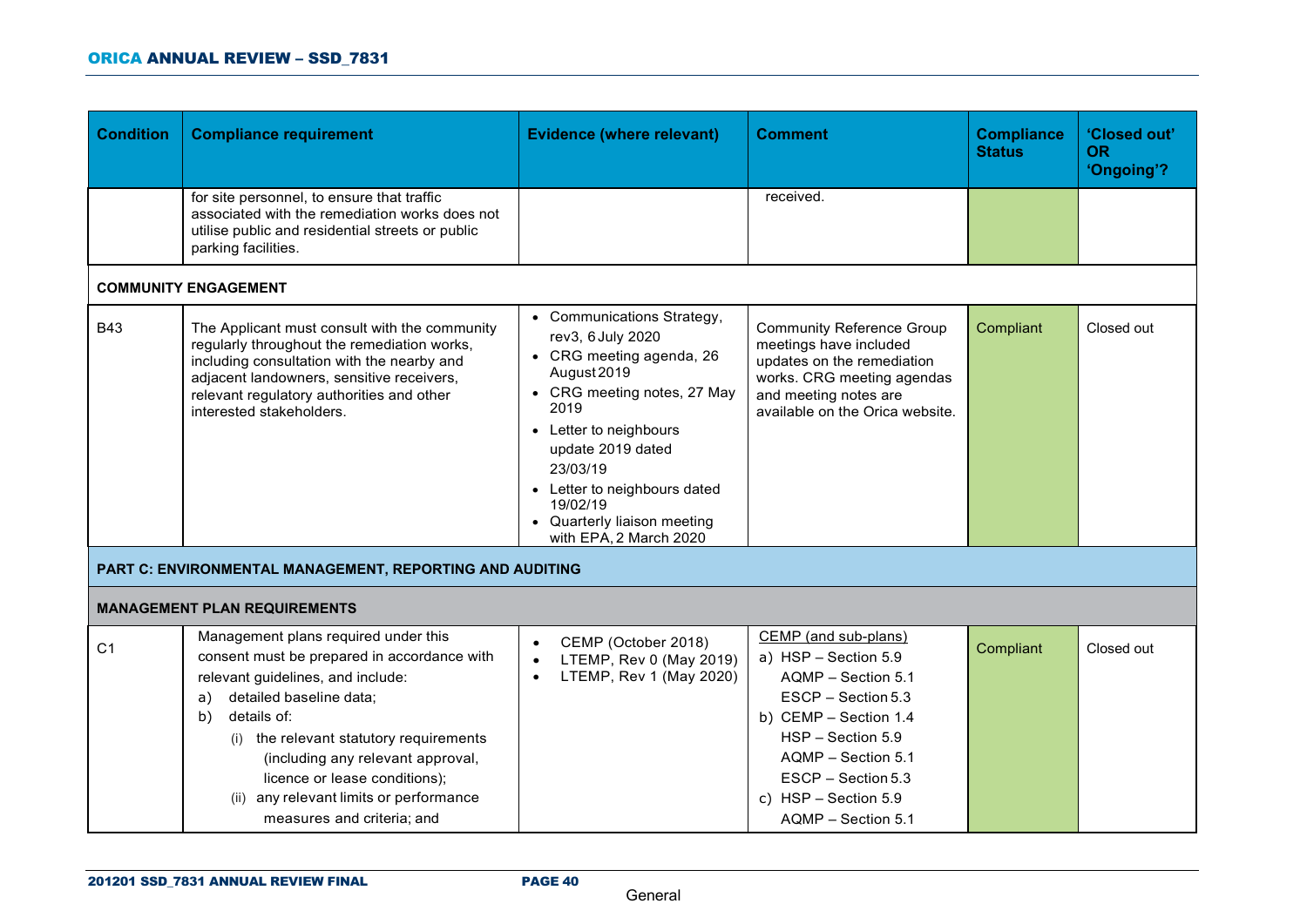| <b>Condition</b><br><b>Compliance requirement</b>                                                                                                                                                                                                                                                                                                                                                                                                                                                                                                                                                                                                                                                                                                                                                                                                                                                                                                                                                                                                                                                                                                                                       | <b>Evidence (where relevant)</b> | <b>Comment</b>                                                                                                                                                                                                                                                                                                                                                                                                                                                                                                                                                                                                                                                                                                                   | <b>Compliance</b><br><b>Status</b> | 'Closed out'<br><b>OR</b><br>'Ongoing'? |
|-----------------------------------------------------------------------------------------------------------------------------------------------------------------------------------------------------------------------------------------------------------------------------------------------------------------------------------------------------------------------------------------------------------------------------------------------------------------------------------------------------------------------------------------------------------------------------------------------------------------------------------------------------------------------------------------------------------------------------------------------------------------------------------------------------------------------------------------------------------------------------------------------------------------------------------------------------------------------------------------------------------------------------------------------------------------------------------------------------------------------------------------------------------------------------------------|----------------------------------|----------------------------------------------------------------------------------------------------------------------------------------------------------------------------------------------------------------------------------------------------------------------------------------------------------------------------------------------------------------------------------------------------------------------------------------------------------------------------------------------------------------------------------------------------------------------------------------------------------------------------------------------------------------------------------------------------------------------------------|------------------------------------|-----------------------------------------|
| (iii) the specific performance indicators<br>that are<br>proposed to be used to judge the performance<br>of, or guide the implementation of, the<br>development or any management measures;<br>a description of the measures to be<br>C)<br>implemented to comply with the relevant<br>statutory requirements, limits, or<br>performance measures and criteria;<br>a program to monitor and report on the:<br>d)<br>impacts and environmental<br>(i)<br>performance of the development; and<br>effectiveness of the management<br>(ii)<br>measures set out pursuant to<br>paragraph (c) above;<br>a contingency plan to manage any<br>e)<br>unpredicted impacts and their<br>consequences and to ensure that ongoing<br>impacts reduce to levels below relevant<br>impact assessment criteria as quickly as<br>possible;<br>a program to investigate and implement<br>f)<br>ways to improve the environmental<br>performance of the development over time;<br>a protocol for managing and reporting any:<br>g)<br>incident and non-compliance (specifically<br>(i)<br>including any exceedance of the impact<br>assessment criteria and performance<br>criteria);<br>complaint;<br>(ii) |                                  | ESCP - Section 5.3<br>d) Section 7.0 of the CEMP<br>e) Section 7.0 of the CEMP<br>f) Section 7.0 of the CEMP<br>q) Section 7.0 of the CEMP<br>h) Section 7.0 of the CEMP<br><b>LTEMP</b><br>a) Section 3.2 (soil<br>contamination) and Section<br>3.3 (groundwater<br>contamination)<br>b) Section 1.2<br>c) Section 5<br>d) Section 9 (groundwater<br>monitoring program<br>including reporting)<br>e) Section 6.2 of the LTEMP<br>Rev1 includes contingency<br>measures for maintenance<br>procedures.<br>f) Section 9<br>g) The LTEMP does not<br>specifically address<br>incidents, non-compliances<br>or complaints; however,<br>these are addressed in other<br>elements of the SHES<br>management system.<br>h) Section 9 |                                    |                                         |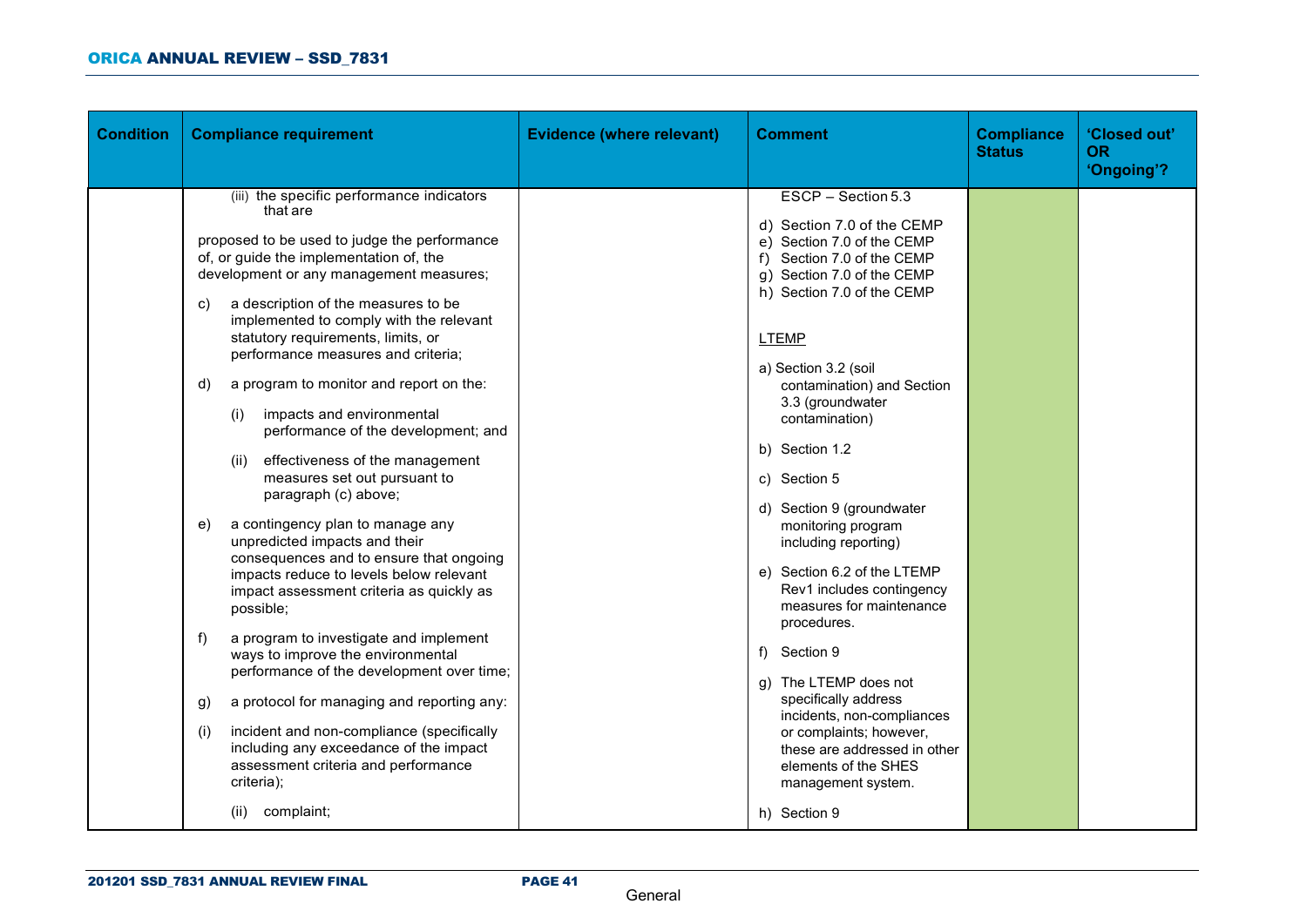| <b>Condition</b> | <b>Compliance requirement</b>                                                                                                                                                                                                                                                                                                                                                                                                                                                                                                                                                                                                                                                                                                                                                                                                   | <b>Evidence (where relevant)</b>                                                                                                                                                                                                 | <b>Comment</b>                                                                                                                                                                                                                                                                                                                                                                                                                                                                                              | <b>Compliance</b><br><b>Status</b> | 'Closed out'<br><b>OR</b><br>'Ongoing'? |
|------------------|---------------------------------------------------------------------------------------------------------------------------------------------------------------------------------------------------------------------------------------------------------------------------------------------------------------------------------------------------------------------------------------------------------------------------------------------------------------------------------------------------------------------------------------------------------------------------------------------------------------------------------------------------------------------------------------------------------------------------------------------------------------------------------------------------------------------------------|----------------------------------------------------------------------------------------------------------------------------------------------------------------------------------------------------------------------------------|-------------------------------------------------------------------------------------------------------------------------------------------------------------------------------------------------------------------------------------------------------------------------------------------------------------------------------------------------------------------------------------------------------------------------------------------------------------------------------------------------------------|------------------------------------|-----------------------------------------|
|                  | failure to comply with statutory<br>(iii)<br>requirements; and<br>a protocol for periodic review of the<br>h)<br>plan. Note: The Planning Secretary<br>may waive some of these<br>requirements if they are unnecessary<br>or unwarranted for particular<br>management plans.<br><b>CONSTRUCTION ENVIRONMENTAL MANAGEMENT PLAN</b>                                                                                                                                                                                                                                                                                                                                                                                                                                                                                               |                                                                                                                                                                                                                                  |                                                                                                                                                                                                                                                                                                                                                                                                                                                                                                             |                                    |                                         |
| C <sub>2</sub>   | The Applicant must prepare a Construction<br>Environmental Management Plan (CEMP) to<br>the satisfaction of the Planning Secretary. The<br><b>CEMP</b> must:<br>a) be approved by the Planning Secretary<br>prior to the commencement of<br>remediationworks;<br>identify the statutory approvals that<br>b)<br>apply to the development;<br>outline all environmental management<br>C)<br>practices<br>and procedures to be followed during<br>remediation works associated with the<br>development;<br>describe all activities to be undertaken<br>d)<br>on the site during remediation works,<br>including a clear indication of<br>construction stages;<br>detail how the environmental<br>e)<br>performance of the remediation works<br>will be monitored, and what actions will<br>be taken to address identified adverse | CEMP (October 2018)<br>Orica email to DPIE<br>submitting CEMP for<br>approval, 12 October<br>2018.<br>Letter from DPIE re<br>$\bullet$<br>Construction<br>Environmental<br>Management Plan and<br>Sub Plans, 19 December<br>2018 | A CEMP was prepared for<br>the Project by AECOM in<br>October 2018. The<br>requirements under this<br>condition were met as<br>follows:<br>The CEMP was<br>a)<br>submitted to the<br>Department on 12<br>October 2018 and<br>approved by the<br>Secretary on 19<br>December 2018.<br>Included in Section 1.4<br>b)<br>Included in Section 5<br>C)<br>Included in Section<br>d)<br>2.5 and 2.6<br>Included in Section 7.1<br>e)<br>f)<br>Included in Section 3<br>Refer to response to condition<br>C3 below | Compliant                          | Closed out                              |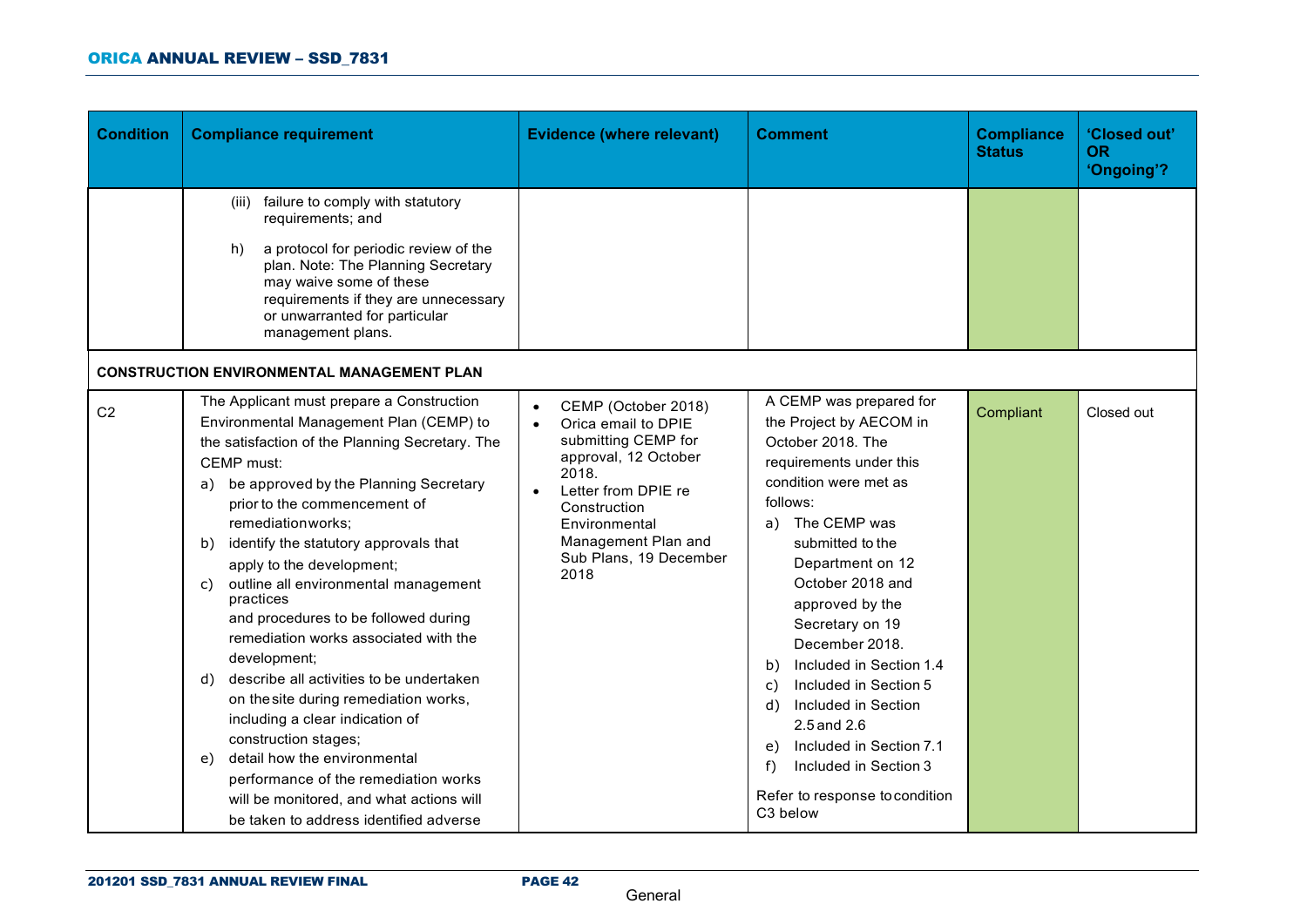| <b>Condition</b> | <b>Compliance requirement</b>                                                                                                                                                                                                                                                                                                                                                                                                   | <b>Evidence (where relevant)</b>                                                                                                                                            | <b>Comment</b>                                                                                                                                                      | <b>Compliance</b><br><b>Status</b> | 'Closed out'<br><b>OR</b><br>'Ongoing'? |
|------------------|---------------------------------------------------------------------------------------------------------------------------------------------------------------------------------------------------------------------------------------------------------------------------------------------------------------------------------------------------------------------------------------------------------------------------------|-----------------------------------------------------------------------------------------------------------------------------------------------------------------------------|---------------------------------------------------------------------------------------------------------------------------------------------------------------------|------------------------------------|-----------------------------------------|
|                  | environmental impacts;<br>describe the roles and responsibilities<br>f)<br>for all relevant employees involved in<br>remediation works associated with the<br>development; and<br>include the management plans<br>q)<br>required under Condition C3 of this<br>consent.<br>h)                                                                                                                                                   |                                                                                                                                                                             |                                                                                                                                                                     |                                    |                                         |
| C <sub>3</sub>   | As part of the CEMP required under<br>Condition C2 of this consent, the Applicant<br>must include the following:<br>a) Containment Cell Management Plan (see<br>Condition B3);<br>Health and Safety Plan (see Condition<br>b)<br>B14);<br>c) Air Quality Management Plan (see<br>Condition B19)<br><b>Erosion and Sediment Control Plan</b><br>d)<br>(see Condition B25); and<br>Unexpected Finds Protocol (see Condition B30). | CEMP (October 2018)                                                                                                                                                         | The requirements under<br>this condition are included<br>in the CEMP as follows:<br>a) Appendix D<br>b) Appendix A<br>c) Appendix B<br>d) Appendix C<br>Section 5.6 | Compliant                          | Closed out                              |
| C <sub>4</sub>   | The Applicant must:<br>not commence construction of the<br>a)<br>development until the CEMP is<br>approved by the Planning Secretary;<br>and<br>carry out the construction of the<br>b)<br>development in accordance with the<br>CEMP approved by the Planning<br>Secretary (and as revised and                                                                                                                                 | Interview with site<br>$\bullet$<br>personnel<br>Letter from DPIE re<br>$\bullet$<br>Construction<br>Environmental<br>Management Plan and<br>Sub Plans, 19 December<br>2018 | Remediation work commenced<br>on 13 February 2019. Approval<br>of the CEMP was received<br>from the Department on 19<br>December 2018.                              | Compliant                          | Closed out                              |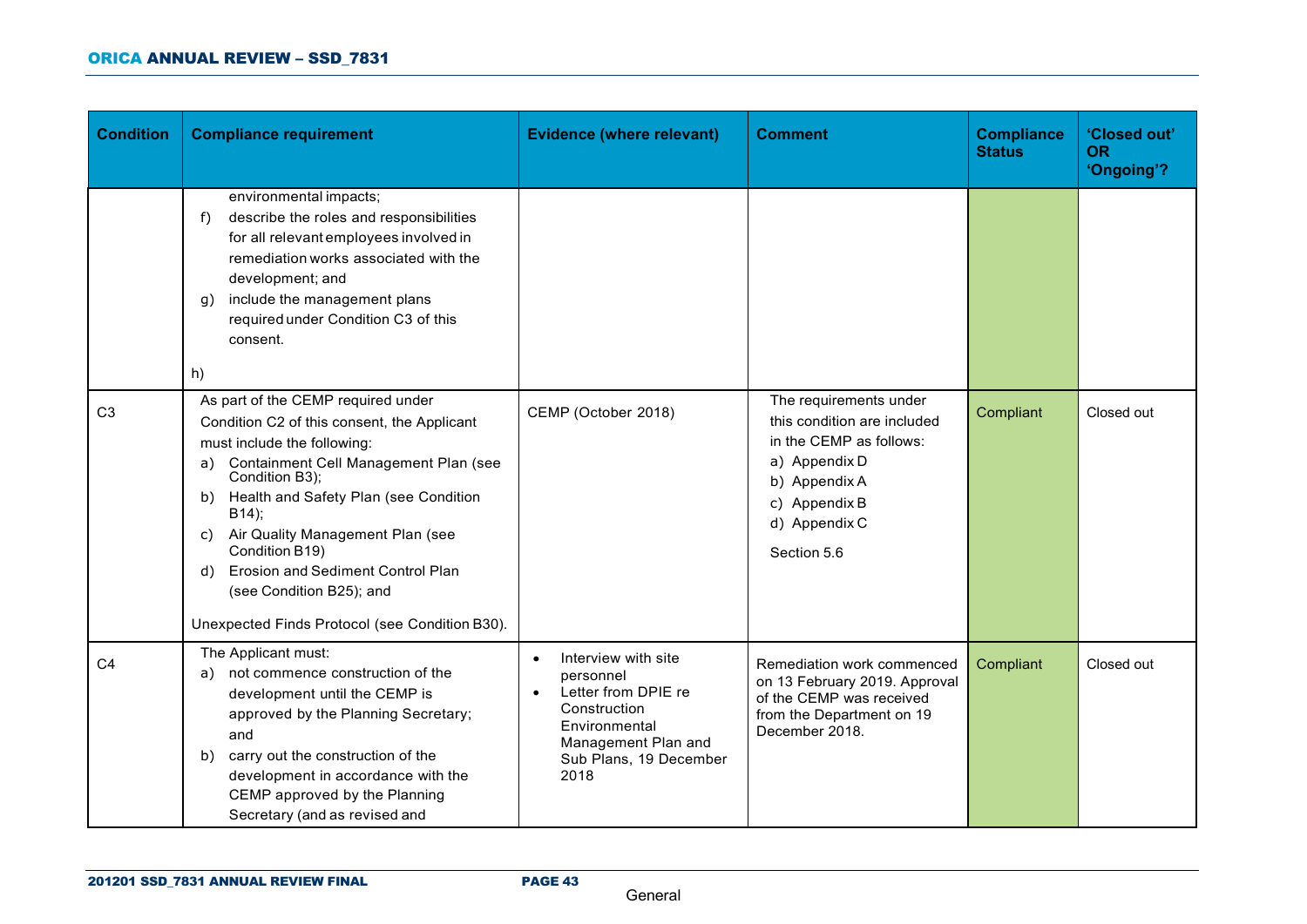| <b>Condition</b>                 | <b>Compliance requirement</b>                                                                                                                                                                                                                                                                                                                                                                                                                                                                                                                                          | <b>Evidence (where relevant)</b>                                                                           | <b>Comment</b>                                                                                                                                                         | <b>Compliance</b><br><b>Status</b> | 'Closed out'<br><b>OR</b><br>'Ongoing'? |
|----------------------------------|------------------------------------------------------------------------------------------------------------------------------------------------------------------------------------------------------------------------------------------------------------------------------------------------------------------------------------------------------------------------------------------------------------------------------------------------------------------------------------------------------------------------------------------------------------------------|------------------------------------------------------------------------------------------------------------|------------------------------------------------------------------------------------------------------------------------------------------------------------------------|------------------------------------|-----------------------------------------|
|                                  | approved                                                                                                                                                                                                                                                                                                                                                                                                                                                                                                                                                               |                                                                                                            |                                                                                                                                                                        |                                    |                                         |
|                                  | by the Planning Secretary from time to time).                                                                                                                                                                                                                                                                                                                                                                                                                                                                                                                          |                                                                                                            |                                                                                                                                                                        |                                    |                                         |
|                                  | <b>COMPLIANCE REGISTER TABLE</b>                                                                                                                                                                                                                                                                                                                                                                                                                                                                                                                                       |                                                                                                            |                                                                                                                                                                        |                                    |                                         |
| C <sub>5</sub>                   | The Applicant must submit a Compliance<br>Register Table to the Planning Secretary with<br>any Environmental Management Plans, which<br>details where the relevant conditions have been<br>addressed within the Environmental<br>Management Plan.                                                                                                                                                                                                                                                                                                                      | CEMP (October 2018)                                                                                        | Table 1 in section 1.2 of the<br>CEMP shows where relevant<br>conditions have been<br>addressed.                                                                       | Compliant                          | Closed out                              |
|                                  | <b>REVISION OF STRATEGIES, PLANS AND PROGRAMS</b>                                                                                                                                                                                                                                                                                                                                                                                                                                                                                                                      |                                                                                                            |                                                                                                                                                                        |                                    |                                         |
| C <sub>6</sub><br>C <sub>7</sub> | Within three months of:<br>the submission of an incident<br>a)<br>reportunder condition C9;<br>the submission of an Independent<br>b)<br>Environmental Audit under condition<br>C15;<br>the approval of any modification of the<br>C)<br>conditions of this consent; or<br>the issue of a direction of the Planning<br>d)<br>Secretary under condition A2(b) which<br>requires a review,<br>The strategies, plans and programs required<br>underthis consent must be reviewed, and the<br>Department must be notified in writing that a<br>review is being carriedout. |                                                                                                            | (C6 and C7 should be read<br>together as one condition)<br>A letter notifying DPIE of<br>review, and the outcomes of<br>that review, was submitted 12<br>October 2020. | Compliant                          | <b>NA</b>                               |
| C <sub>8</sub>                   | If necessary to either improve the<br>environmental performance of the<br>development, cater for a modification or<br>comply with a direction, the strategies, plans                                                                                                                                                                                                                                                                                                                                                                                                   | Letter from Orica to DPIE<br>re: Notification of updates<br>relating to Approval<br>SSD 7831, 18 July 2019 | <b>Remediation Action Plan</b><br>and other project<br>documentation including<br>Development Layout                                                                   | Compliant                          | Closed out                              |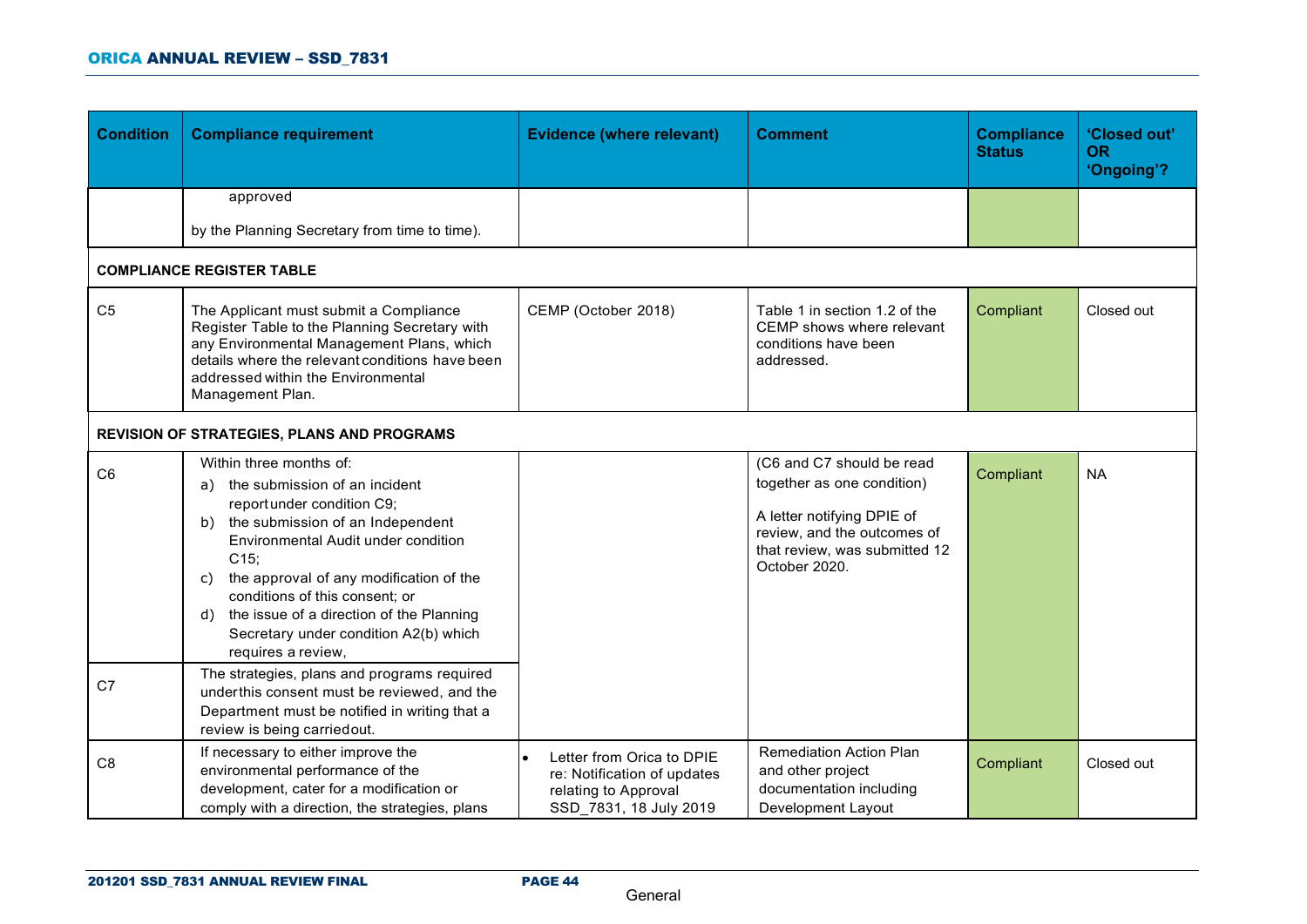| <b>Condition</b>                   | <b>Compliance requirement</b>                                                                                                                                                                                                                                                                                                                                                                                                                                                                                 | <b>Evidence (where relevant)</b>                                                                                                             | <b>Comment</b>                                                                                                                                                  | <b>Compliance</b><br><b>Status</b> | 'Closed out'<br><b>OR</b><br>'Ongoing'? |  |
|------------------------------------|---------------------------------------------------------------------------------------------------------------------------------------------------------------------------------------------------------------------------------------------------------------------------------------------------------------------------------------------------------------------------------------------------------------------------------------------------------------------------------------------------------------|----------------------------------------------------------------------------------------------------------------------------------------------|-----------------------------------------------------------------------------------------------------------------------------------------------------------------|------------------------------------|-----------------------------------------|--|
|                                    | and programs required under this consent<br>must be revised, to the satisfaction of the<br>Planning Secretary. Where revisions are<br>required, the revised document must be<br>submitted to the Planning Secretary for<br>approval within six weeks of the review.<br>Note: This is to ensure strategies, plans and<br>programs are updated on a regular basis and to<br>incorporate any recommended measures to<br>improve the environmental performance of the<br>development.:                            | DPIE email to Orica re:<br>Orica Kooragang<br>Remediation - Post<br><b>Approval Document</b><br>Received - (SSD- 7831-PA-<br>2), 15 May 2020 | Plans were updated.<br>An updated LTEMP (Rev 1)<br>was submitted to the<br>Department and subsequently<br>approved. LTEMP available on<br>Orica public website. |                                    |                                         |  |
| <b>REPORTING AND AUDITING</b>      |                                                                                                                                                                                                                                                                                                                                                                                                                                                                                                               |                                                                                                                                              |                                                                                                                                                                 |                                    |                                         |  |
|                                    | INCIDENT NOTIFICATION, REPORTING AND RESPONSE                                                                                                                                                                                                                                                                                                                                                                                                                                                                 |                                                                                                                                              |                                                                                                                                                                 |                                    |                                         |  |
| C <sub>9</sub>                     | The Department must be notified in writing to<br>compliance@planning.nsw.gov.auimmediately<br>after the Applicant becomes aware of an<br>incident. The notification must identify the<br>development (including the development<br>application number and the name of the<br>development if it has one), and set out the<br>location and nature of the incident.<br>Subsequent notification requirements must be<br>given and reports submitted in accordance<br>with the requirements set out in Appendix 3. |                                                                                                                                              | No notifiable incidents have<br>occurred to date.                                                                                                               | Not triggered                      | <b>NA</b>                               |  |
| <b>NON COMPLIANCE NOTIFICATION</b> |                                                                                                                                                                                                                                                                                                                                                                                                                                                                                                               |                                                                                                                                              |                                                                                                                                                                 |                                    |                                         |  |
| C10                                | The Department must be notified in writing to<br>compliance@planning.nsw.gov.au within<br>seven days after the Applicant becomes                                                                                                                                                                                                                                                                                                                                                                              |                                                                                                                                              | No non compliances                                                                                                                                              | Not triggered                      | <b>NA</b>                               |  |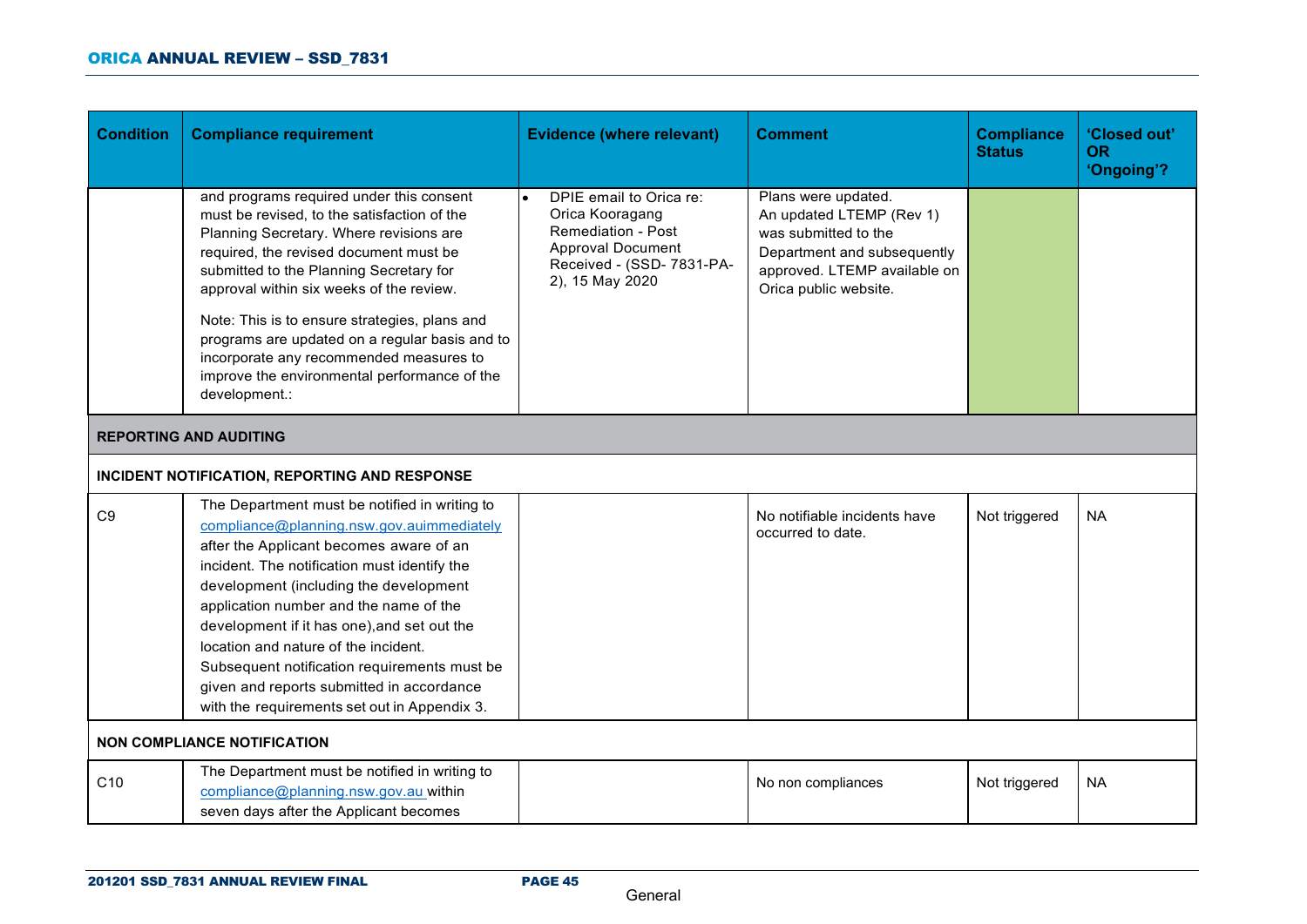| <b>Condition</b>     | <b>Compliance requirement</b>                                                                                                                                                                                                                                                                                                                                                                                                                                                                                                                                                                                                                                                                                                        | <b>Evidence (where relevant)</b> | <b>Comment</b>                                                                                                                                               | <b>Compliance</b><br><b>Status</b> | 'Closed out'<br><b>OR</b><br>'Ongoing'? |
|----------------------|--------------------------------------------------------------------------------------------------------------------------------------------------------------------------------------------------------------------------------------------------------------------------------------------------------------------------------------------------------------------------------------------------------------------------------------------------------------------------------------------------------------------------------------------------------------------------------------------------------------------------------------------------------------------------------------------------------------------------------------|----------------------------------|--------------------------------------------------------------------------------------------------------------------------------------------------------------|------------------------------------|-----------------------------------------|
|                      | aware of any non-compliance.                                                                                                                                                                                                                                                                                                                                                                                                                                                                                                                                                                                                                                                                                                         |                                  |                                                                                                                                                              |                                    |                                         |
| C <sub>11</sub>      | A non-compliance notification must identify the<br>development and the application number for it,<br>set out the condition of consent that the<br>development is non- compliant with, the way in<br>which it does not comply and the reasons for the<br>non-compliance (if known) and what actions<br>have been, or will be, undertaken to address the<br>non-compliance.                                                                                                                                                                                                                                                                                                                                                            |                                  | No non compliances                                                                                                                                           | Not triggered                      | <b>NA</b>                               |
| C <sub>12</sub>      | A non-compliance which has been notified as an<br>incident does not need to also be notified as a<br>non-compliance.                                                                                                                                                                                                                                                                                                                                                                                                                                                                                                                                                                                                                 |                                  | No non compliances                                                                                                                                           | Not triggered                      | <b>NA</b>                               |
| <b>ANNUAL REVIEW</b> |                                                                                                                                                                                                                                                                                                                                                                                                                                                                                                                                                                                                                                                                                                                                      |                                  |                                                                                                                                                              |                                    |                                         |
| C <sub>13</sub>      | Within three months after the first year of<br>commencement of operation, and in the same<br>month each subsequent year (or such other<br>timing as may be agreed by the Planning<br>Secretary), the Applicant must submit a report<br>to the Department reviewing the<br>environmental performance of the<br>development to the satisfaction of the<br>Planning Secretary. The review must:<br>a) describe the development that was<br>carried out in the previous year, and<br>the development that is proposed to be<br>carried out in the currentyear;<br>include a comprehensive review of the<br>b)<br>monitoring results and complaints<br>records from the previous year,<br>including a comparison of these against<br>the: |                                  | Remediation works were<br>completed on 24 September<br>2019. The first Annual Review<br>is due in December 2020.<br>This report satisfies this<br>condition. | Compliant                          | Ongoing                                 |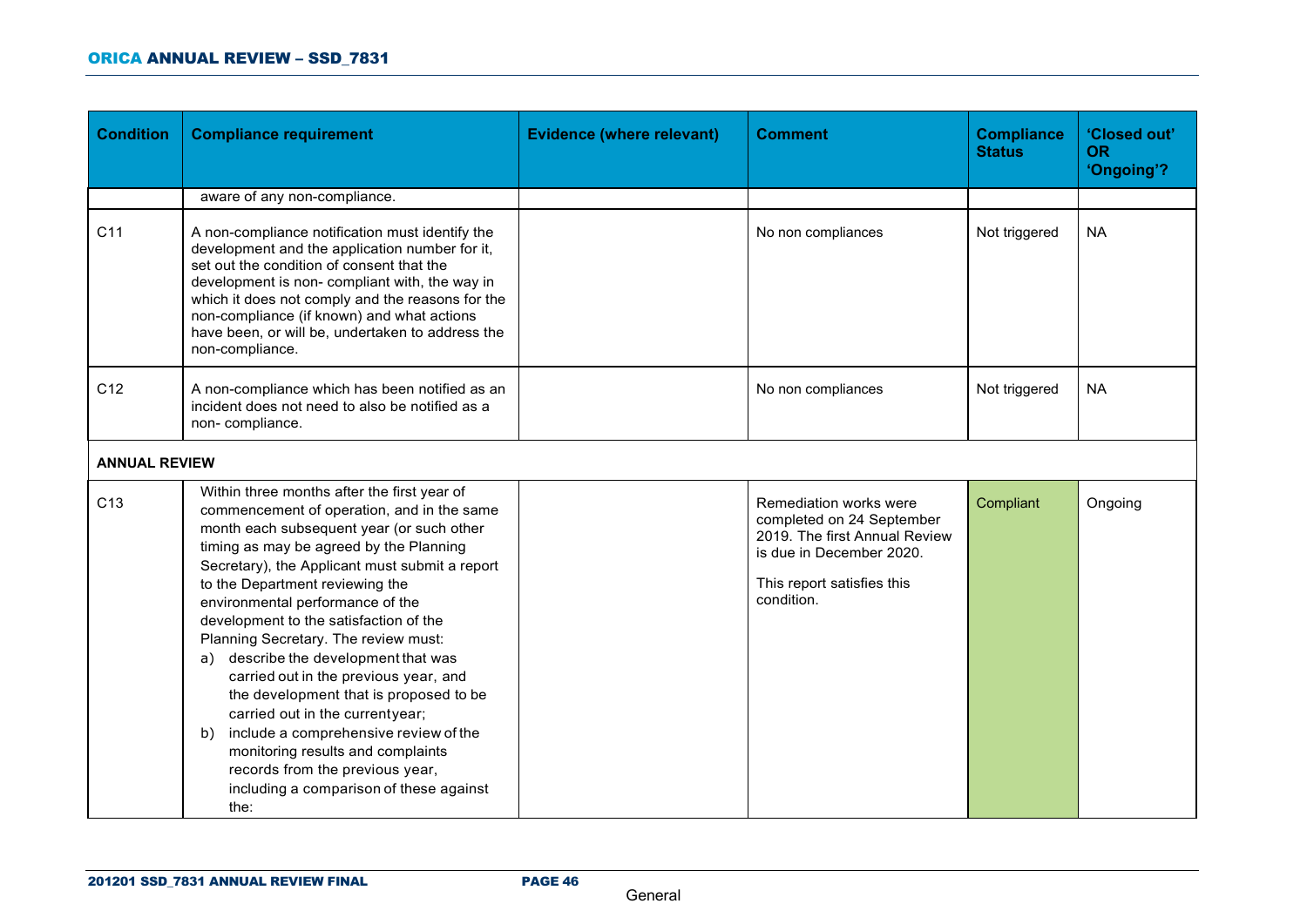| <b>Condition</b> | <b>Compliance requirement</b>                                                                                                                                                                                                                                                                                                                                                                                                                                                                                                                                                                                                                                                                                                                                                                           | <b>Evidence (where relevant)</b> | <b>Comment</b> | <b>Compliance</b><br><b>Status</b> | 'Closed out'<br><b>OR</b><br>'Ongoing'? |
|------------------|---------------------------------------------------------------------------------------------------------------------------------------------------------------------------------------------------------------------------------------------------------------------------------------------------------------------------------------------------------------------------------------------------------------------------------------------------------------------------------------------------------------------------------------------------------------------------------------------------------------------------------------------------------------------------------------------------------------------------------------------------------------------------------------------------------|----------------------------------|----------------|------------------------------------|-----------------------------------------|
|                  | (i) relevant statutory<br>requirements, limits or<br>performance<br>measures/criteria;<br>(ii) requirements of any plan or program<br>required<br>under this consent;<br>(iii) monitoring results of previous years;<br>and<br>(iv) the relevant predictions in<br>the EIS and Response to<br>Submissions;<br>identify any non-compliances and any<br>C)<br>incidents which occurred over in the<br>previous year, and describe what<br>actions were (or are being) takento<br>rectify the non-compliance or incident<br>and avoid recurrence;<br>identify any trends in the monitoring data<br>d)<br>over the life of the development;<br>identify any discrepancies between the<br>e)<br>predicted<br>and actual impacts of the development,<br>and analyse the potential cause of any<br>significant |                                  |                |                                    |                                         |
|                  | discrepancies; and                                                                                                                                                                                                                                                                                                                                                                                                                                                                                                                                                                                                                                                                                                                                                                                      |                                  |                |                                    |                                         |
|                  | describe what measures will be<br>f)<br>implemented over the next year to improve<br>the environmental performance of the<br>development.                                                                                                                                                                                                                                                                                                                                                                                                                                                                                                                                                                                                                                                               |                                  |                |                                    |                                         |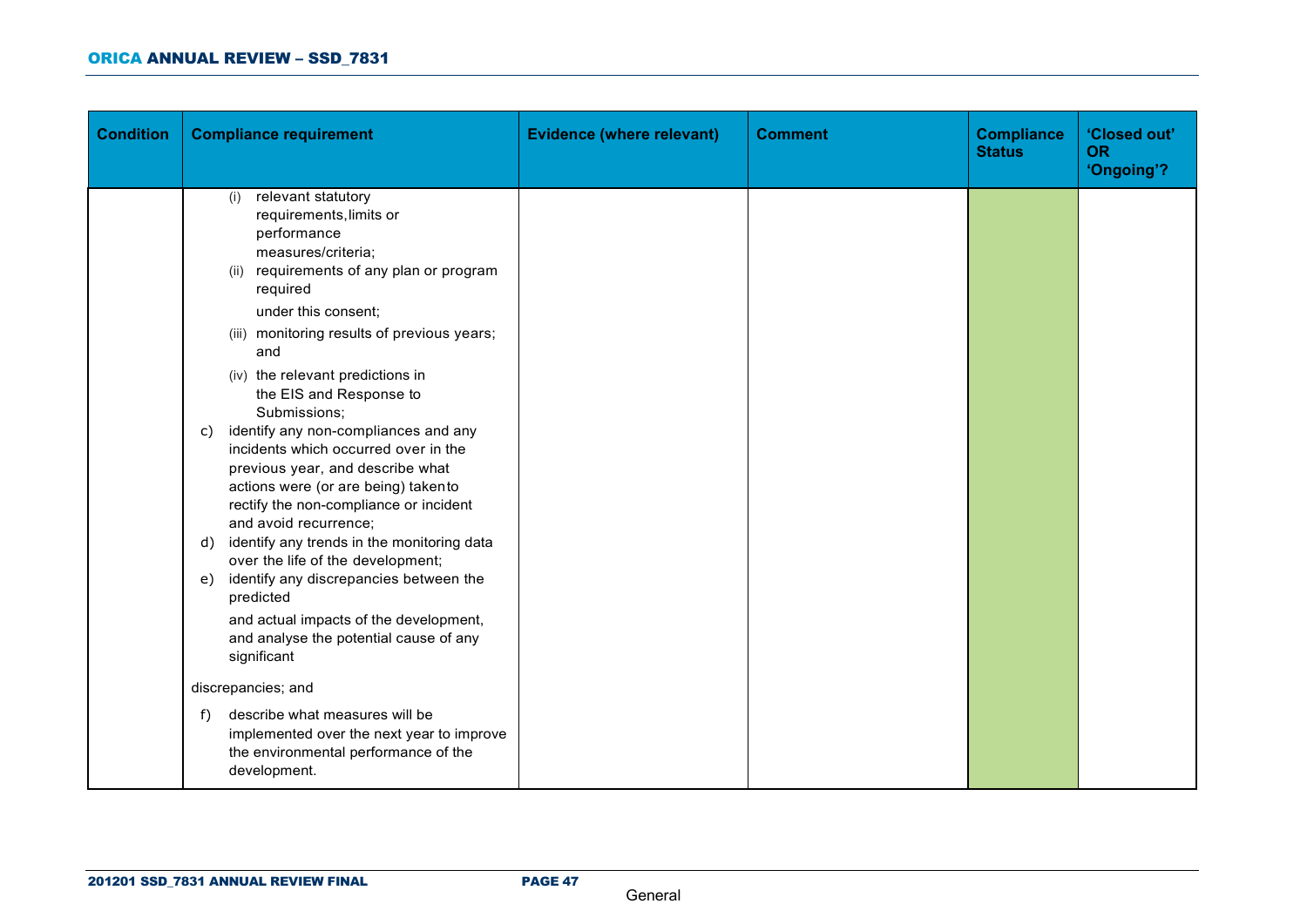| <b>Condition</b> | <b>Compliance requirement</b>                                                                                                                                                                                                                                                                                                                                                                                                                                                                                                                                                                                                                                                                                                                                                                                                                                                                                                                                                                                                                      | <b>Evidence (where relevant)</b>                                                                              | <b>Comment</b>                                                                                                                                                                        | <b>Compliance</b><br><b>Status</b> | 'Closed out'<br><b>OR</b><br>'Ongoing'? |
|------------------|----------------------------------------------------------------------------------------------------------------------------------------------------------------------------------------------------------------------------------------------------------------------------------------------------------------------------------------------------------------------------------------------------------------------------------------------------------------------------------------------------------------------------------------------------------------------------------------------------------------------------------------------------------------------------------------------------------------------------------------------------------------------------------------------------------------------------------------------------------------------------------------------------------------------------------------------------------------------------------------------------------------------------------------------------|---------------------------------------------------------------------------------------------------------------|---------------------------------------------------------------------------------------------------------------------------------------------------------------------------------------|------------------------------------|-----------------------------------------|
| C <sub>14</sub>  | Copies of the Annual Review must be submitted<br>to Council and any interested person upon<br>request.                                                                                                                                                                                                                                                                                                                                                                                                                                                                                                                                                                                                                                                                                                                                                                                                                                                                                                                                             |                                                                                                               | Submitted to Newcastle<br>City Council on 1<br>December 2020                                                                                                                          | Compliant.                         | Ongoing                                 |
| C <sub>15</sub>  | Within one year of the commencement of<br>operation, and every three years after, unless<br>the Planning Secretary directs otherwise, the<br>Applicant must commission and pay the full<br>cost of an Independent Environmental Audit<br>(audit) of the development.<br>Audits must:<br>be led and conducted by a suitably<br>a)<br>qualified, experienced and<br>independent team of experts whose<br>appointment has been endorsed by<br>the Planning Secretary;<br>be carried out in consultation with the<br>b)<br>relevant agencies;<br>c) assess the environmentalperformance of<br>the<br>development and assess whether it is<br>complying with the requirements in this<br>consent, and any strategy, plan or<br>program required under this consent;<br>review the adequacy of any approved<br>d)<br>strategy, plan or program required<br>under this consent; and<br>recommend measures or actions to improve the<br>environmental performance of the development,<br>and any strategy, plan or program required<br>under this consent. | DPIE letter to Orica re:<br>Independent Environmental<br>Audit - auditor endorsement<br>request, 17 June 2020 | The Independent<br><b>Environmental Audit was</b><br>undertaken in accordance with<br>this condition and is the first<br>audit required with the final<br>report dated 31 August 2020 | Compliant                          | Ongoing                                 |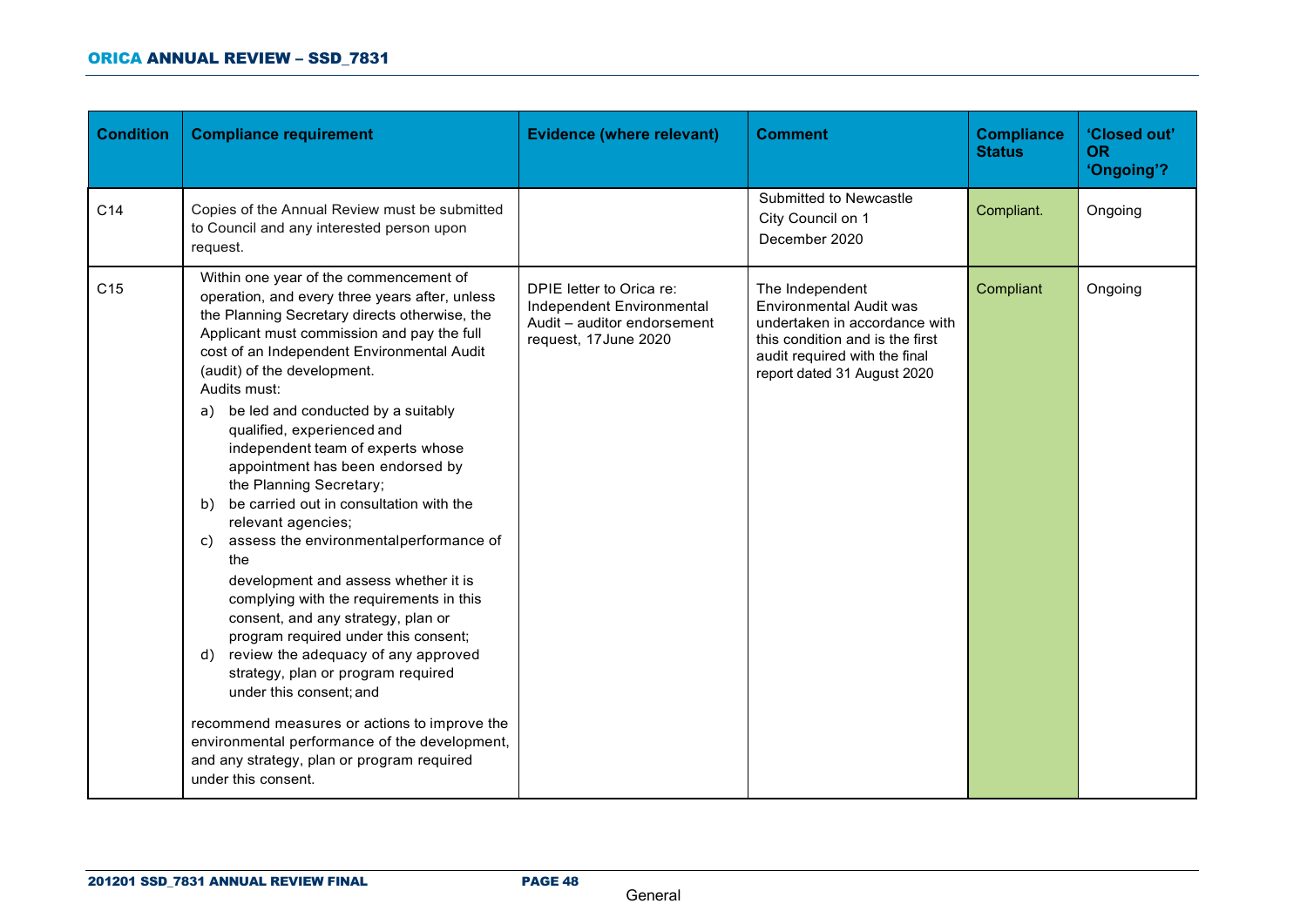| <b>Condition</b> | <b>Compliance requirement</b>                                                                                                                                                                                                                                                                                                                                                                                                                                                                                                                                                                                                                                                                | <b>Evidence (where relevant)</b>                  | <b>Comment</b>                           | <b>Compliance</b><br><b>Status</b> | 'Closed out'<br><b>OR</b><br>'Ongoing'? |
|------------------|----------------------------------------------------------------------------------------------------------------------------------------------------------------------------------------------------------------------------------------------------------------------------------------------------------------------------------------------------------------------------------------------------------------------------------------------------------------------------------------------------------------------------------------------------------------------------------------------------------------------------------------------------------------------------------------------|---------------------------------------------------|------------------------------------------|------------------------------------|-----------------------------------------|
| C16              | Within three months of commissioning an<br>Independent<br>Environmental Audit, or within another timeframe<br>agreed by the Planning Secretary, a copy of the<br>audit report must be submitted to the Planning<br>Secretary and any other NSW agency that<br>requests it, together with a response to any<br>recommendations contained in the audit report,<br>and a timetable for the implementation of the<br>recommendations. The recommendations must<br>be implemented to the satisfaction of the<br>Planning Secretary.<br>Note: The audit team must be led by a suitably<br>qualified auditor and include experts in any fields<br>specified by the Planning Secretary.              | Portal lodgement receipt dated 13<br>October 2020 | 2020 IEA submitted to the<br>Department. | Compliant                          | Ongoing                                 |
|                  | <b>MONITORING AND ENVIRONMENTAL AUDITS</b>                                                                                                                                                                                                                                                                                                                                                                                                                                                                                                                                                                                                                                                   |                                                   |                                          |                                    |                                         |
| C <sub>17</sub>  | Any condition of this consent that requires the<br>carrying out of monitoring or an<br>environmental audit, whether directly or by<br>way of a plan, strategy or program, is taken to<br>be a condition requiring monitoring or an<br>environmental audit under Division 9.4 of Part<br>9 of the EP&A Act. This includes conditions in<br>respect of incident notification, reporting and<br>response, non- compliance notification and<br>independent environmental auditing.<br>Note: For the purposes of this condition, as set<br>out in the EP&A Act, "monitoring" is monitoring of<br>the development to provide data on compliance<br>with the consent or on the environmental impact |                                                   |                                          | Noted                              | Ongoing                                 |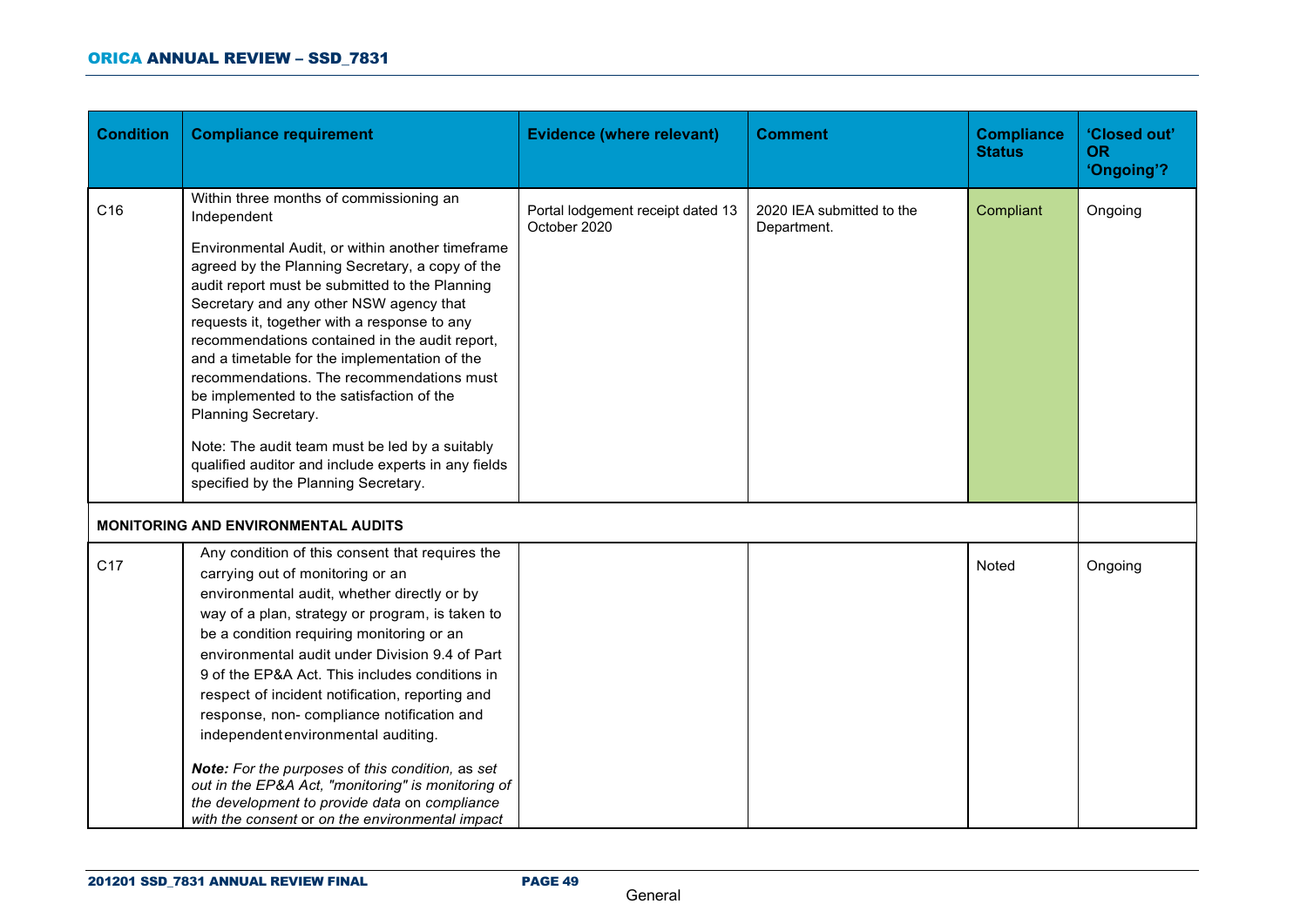| <b>Condition</b> | <b>Compliance requirement</b>                                                                                                                                                                                                                                                                                                                                                                                                                                                                                                                                                                                                                                                                                                                                                                                  | <b>Evidence (where relevant)</b> | <b>Comment</b>                                                                                                                                                                       | <b>Compliance</b><br><b>Status</b> | 'Closed out'<br><b>OR</b><br>'Ongoing'? |
|------------------|----------------------------------------------------------------------------------------------------------------------------------------------------------------------------------------------------------------------------------------------------------------------------------------------------------------------------------------------------------------------------------------------------------------------------------------------------------------------------------------------------------------------------------------------------------------------------------------------------------------------------------------------------------------------------------------------------------------------------------------------------------------------------------------------------------------|----------------------------------|--------------------------------------------------------------------------------------------------------------------------------------------------------------------------------------|------------------------------------|-----------------------------------------|
|                  | of the development, and an "environmental<br>audit" is a periodic or particular documented<br>evaluation of the development to provide<br>information on compliance with the consent or<br>the environmental management or impact of the<br>development.                                                                                                                                                                                                                                                                                                                                                                                                                                                                                                                                                       |                                  |                                                                                                                                                                                      |                                    |                                         |
|                  | <b>ACCESS TO INFORMATION</b>                                                                                                                                                                                                                                                                                                                                                                                                                                                                                                                                                                                                                                                                                                                                                                                   |                                  |                                                                                                                                                                                      |                                    |                                         |
| C <sub>18</sub>  | At least 48 hours before the commencement<br>of construction until the completion of all<br>works under this consent, the Applicant<br>must:<br>make the following information and<br>a)<br>documents (as they are obtained or<br>approved) publicly available on its<br>website:<br>the documents referred to in<br>(i)<br>condition A2 of this consent and the<br>final layout plans for the<br>development;<br>(ii) all current statutory approvals<br>for the development;<br>(iii) all approved strategies, plans and<br>programs required under the<br>conditions of this consent;<br>(iv) regular reporting on the<br>environmental performance of<br>the development in accordance<br>with the reporting requirements in<br>any plans or programs approved<br>under the conditions of this<br>consent; | Orica website<br>$\bullet$       | The required information is<br>available on the Orica website.<br>A Complaints Register is not<br>available; as there were no<br>complaints in relation to the<br>remediation works. | Compliant                          | Closed out                              |